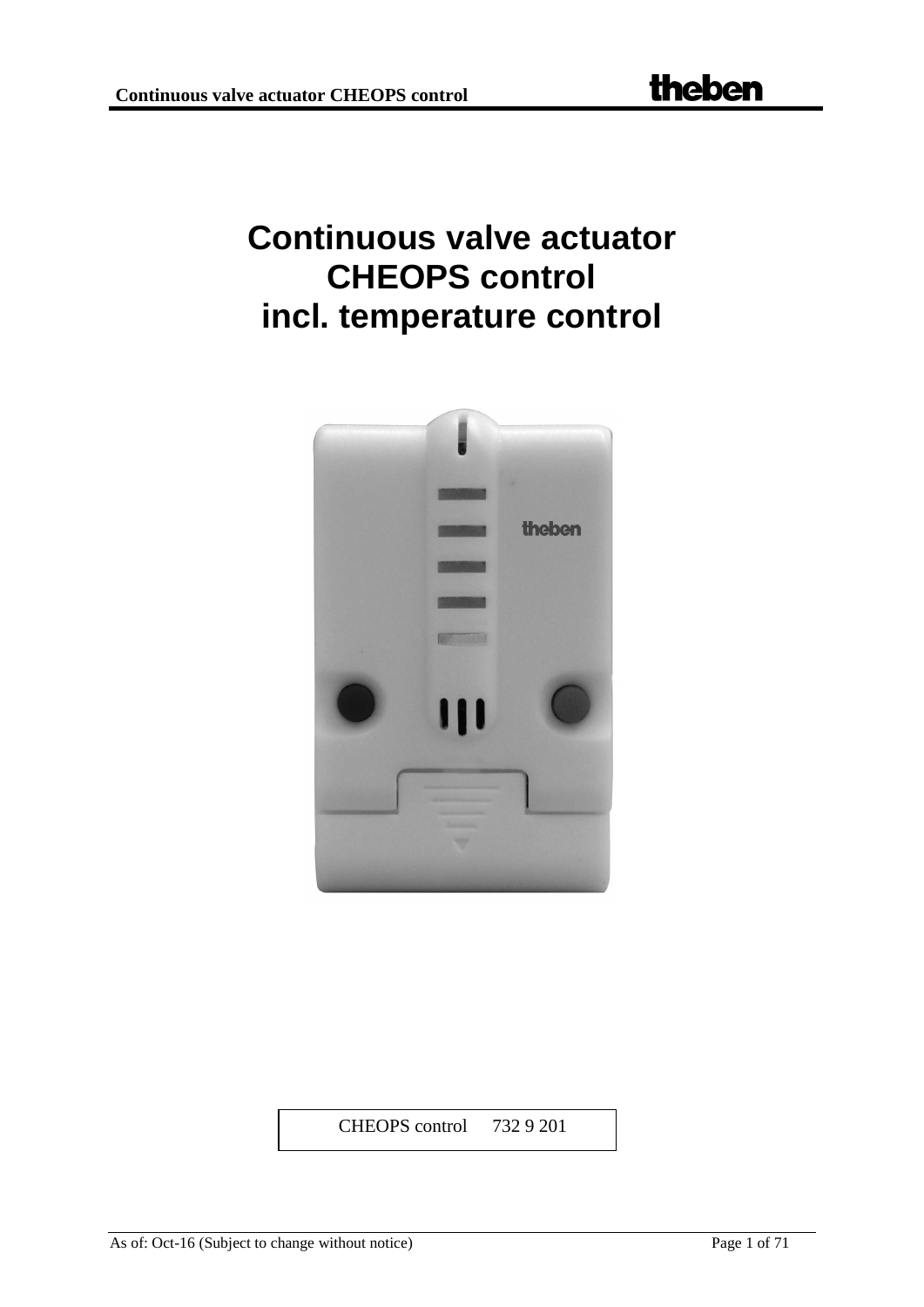## **Contents**

| 1              |                                                                                        |  |
|----------------|----------------------------------------------------------------------------------------|--|
|                | 1.1                                                                                    |  |
|                | 1.2                                                                                    |  |
|                | 1.2.1                                                                                  |  |
|                | 1.3                                                                                    |  |
|                | 1.4                                                                                    |  |
| $\overline{2}$ |                                                                                        |  |
|                | 2.1                                                                                    |  |
| 3              |                                                                                        |  |
|                | 3.1                                                                                    |  |
|                | 3.2                                                                                    |  |
|                | 3.3                                                                                    |  |
|                | 3.3.1                                                                                  |  |
|                | 3.3.2                                                                                  |  |
|                | 3.4                                                                                    |  |
|                | 3.4.1                                                                                  |  |
|                | 3.4.2                                                                                  |  |
|                | 3.4.3                                                                                  |  |
|                | 3.4.4                                                                                  |  |
|                | 3.4.5                                                                                  |  |
|                | 3.4.6                                                                                  |  |
|                | 3.4.7                                                                                  |  |
|                | 3.4.8                                                                                  |  |
|                | 3.4.9                                                                                  |  |
|                | 3.4.10                                                                                 |  |
|                | 3.4.11                                                                                 |  |
|                | 3.4.12                                                                                 |  |
| 4              |                                                                                        |  |
|                | 4.1                                                                                    |  |
|                | 4.2                                                                                    |  |
|                | 4.2.1                                                                                  |  |
|                | Strategy 2, Automatic (only for devices from software version 63/61 drive) 43<br>4.2.2 |  |
|                | 4.2.3 Strategy 3, with defined valve stroke. (Only for devices from software version   |  |
|                | 63)<br>44                                                                              |  |
|                | 4.2.4                                                                                  |  |
|                | 4.3                                                                                    |  |
| 5              |                                                                                        |  |
|                | 5.1                                                                                    |  |
|                | 5.1.1                                                                                  |  |
|                |                                                                                        |  |
|                | 5.1.3                                                                                  |  |
|                | 5.2                                                                                    |  |
|                | 5.2.1                                                                                  |  |
|                | 5.2.2                                                                                  |  |
|                | 5.2.3                                                                                  |  |
|                | 5.3                                                                                    |  |
|                | 5.3.1                                                                                  |  |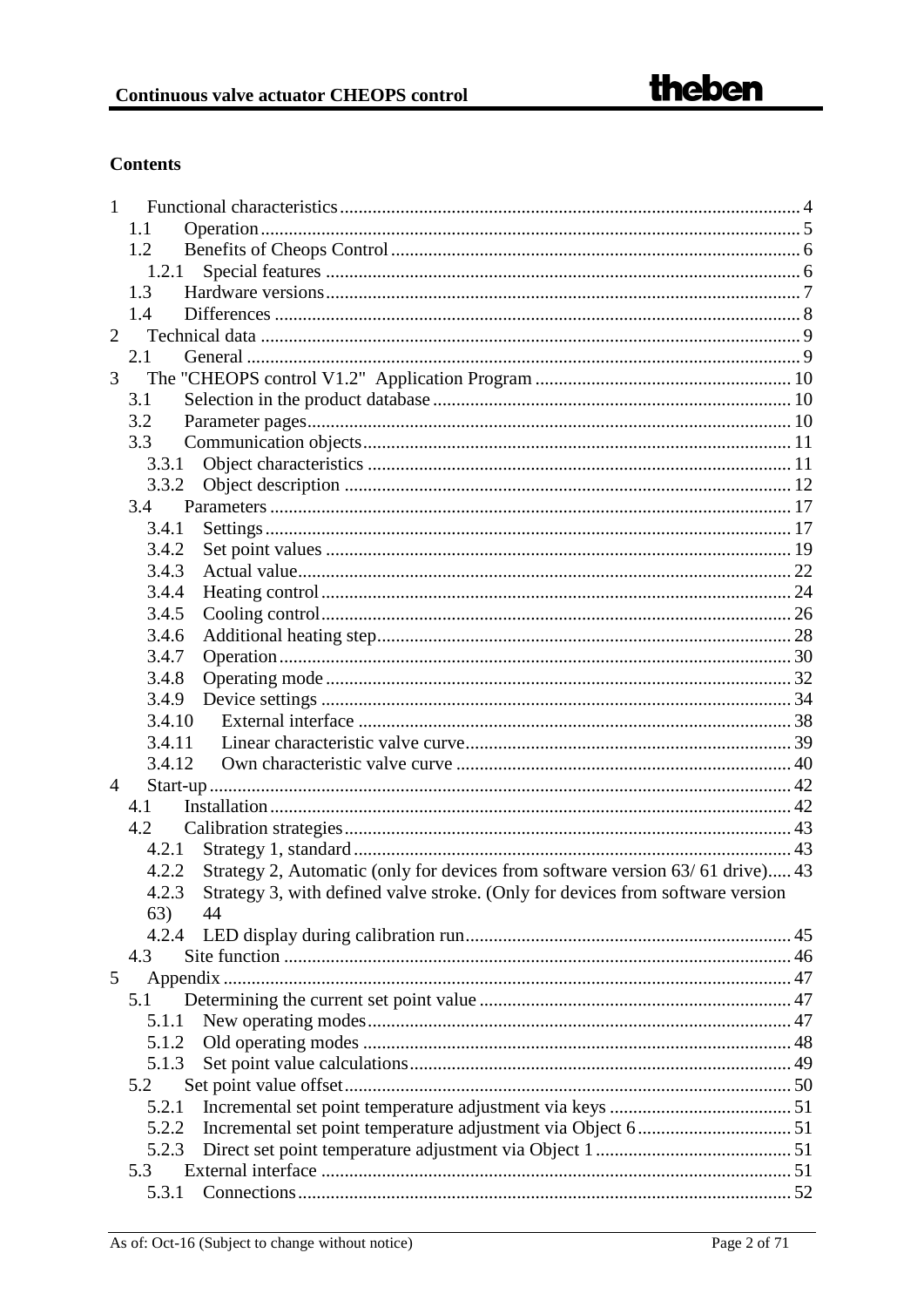| 5.3.2 |  |
|-------|--|
| 5.3.3 |  |
| 5.4   |  |
| 5.4.1 |  |
| 5.4.2 |  |
| 5.4.3 |  |
| 5.5   |  |
| 5.5.1 |  |
| 5.5.2 |  |
| 5.6   |  |
| 5.6.1 |  |
| 5.7   |  |
| 5.7.1 |  |
| 5.7.2 |  |
| 5.7.3 |  |
| 5.8   |  |
| 5.9   |  |
| 5.9.1 |  |
| 5.9.2 |  |
| 5.9.3 |  |
| 6     |  |
| 6.1   |  |
| 6.2   |  |
| 6.3   |  |
| 6.4   |  |
| 6.5   |  |
| 7     |  |
| 7.1   |  |
| 7.2   |  |
| 7.3   |  |
| 7.4   |  |
| 7.5   |  |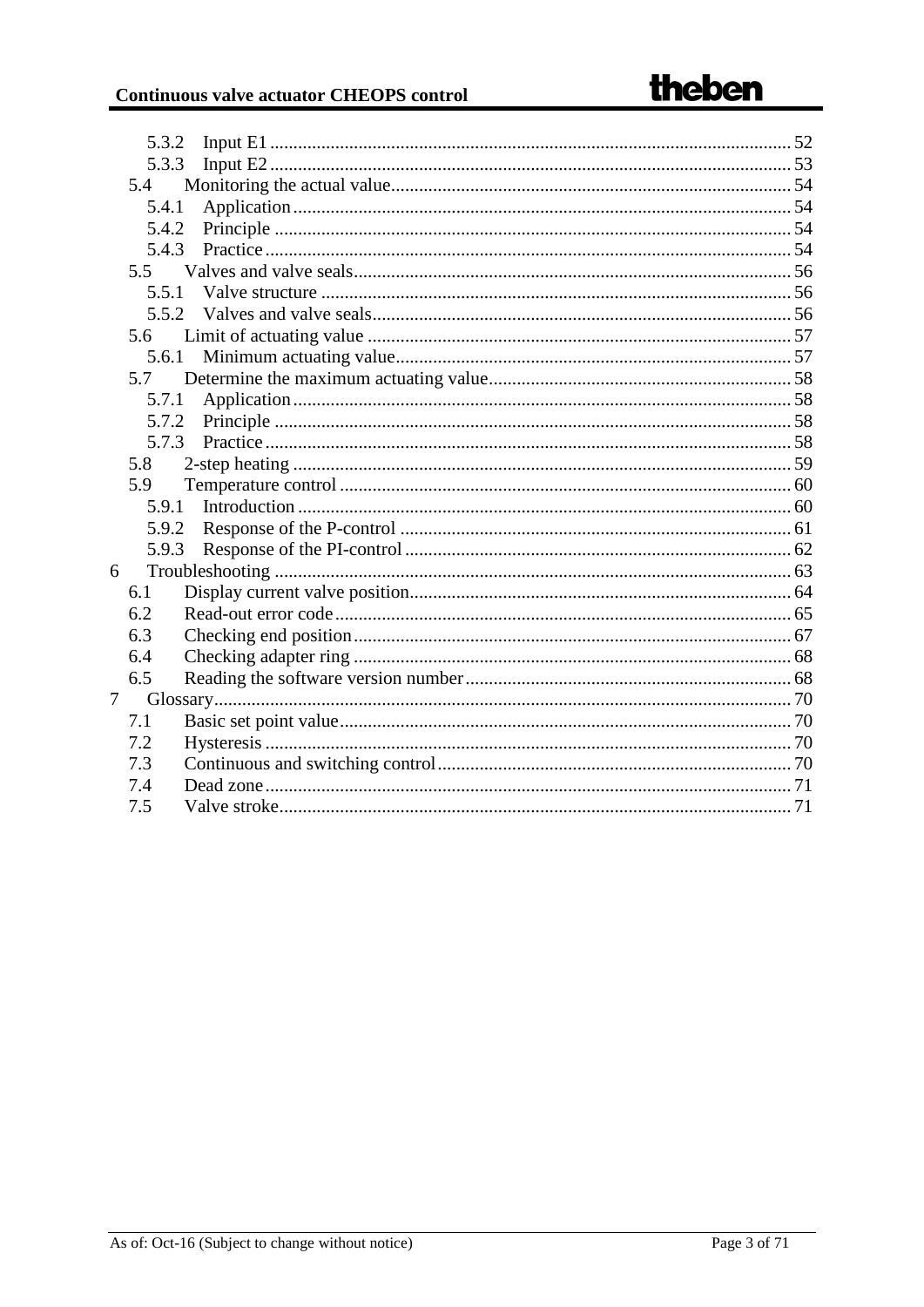## <span id="page-3-0"></span>**1 Functional characteristics**

The Cheops control drive actuator is both a continuous EIB room temperature controller and an actuator, i.e. Cheops control measures the current room temperature (actual value) and controls the radiator valve, in order to achieve the desired room temperature (set point value).

The valve position can be transferred on the bus. If a room accommodates several radiators, these can be equipped with "Cheops drive" actuators and actuated by Cheops control.

In addition to the heating system, Cheops control can also control a cooling system.

In order to simply adapt to the set point values in respect of living comfort and energy saving, Cheops control has 4 operating modes:

- Comfort
- Standby
- Night mode
- Frost protection mode

A set point value is assigned to each operating mode.

**Comfort mode** is used when the room is occupied

In **Standby mode,** the set point value is reduced slightly. This operating mode is used when the room is not occupied but is expected to be shortly.

In **Night mode,** the set point value is drastically reduced, since the room is not expected to be occupied for several hours.

In **Frost protection mode,** the room is controlled to a temperature that eliminates the risk of damage to the radiators through freezing at low outdoor temperatures: This can be desirable for 2 reasons:

- The room is not occupied for several days.

- A window has been opened and no further heating is required for the time being.

The operating modes are usually controlled by a timer.

For optimum control, however, presence indicator and/or presence button and window contacts are recommended.

See also Chapter headed ["Determining the current set point value"](#page-46-1).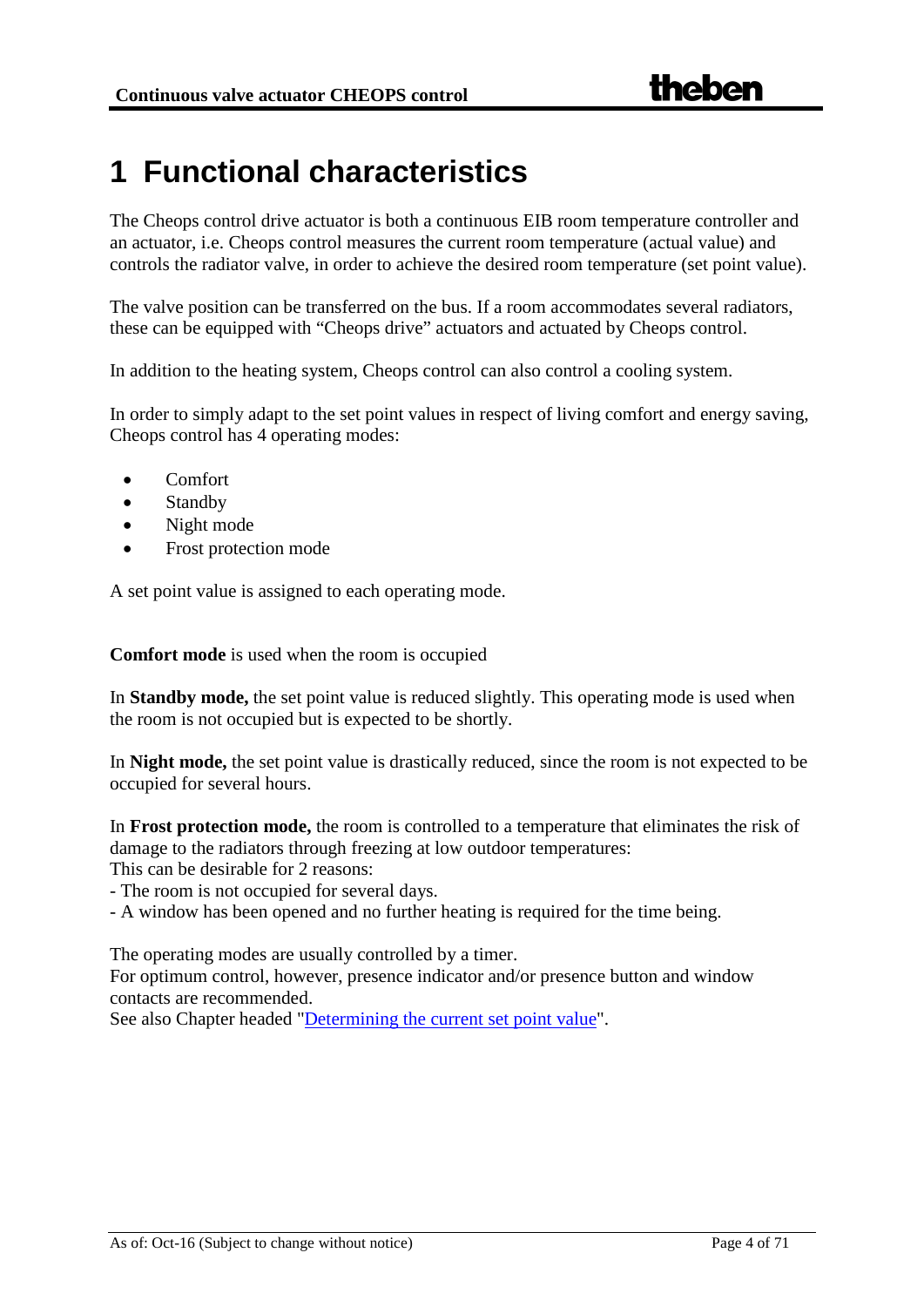## <span id="page-4-0"></span>*1.1 Operation*

For operation and display functions, Cheops control is fitted with 5 LEDs, a blue and a red button. The top 3 LEDs are red, the bottom 2 LEDs are blue. The LEDs show the set point temperature, i.e. the desired room temperature.

The middle LED illuminates when the temperature determined by the [Basic set point](#page-69-1) value has been reached.

The 2 buttons can be used [to adapt the set point value](#page-49-0) to suit the individual requirements of the room user.

Pushing the red button increases the set point value by one [programmed increment,](#page-30-0) this is possible twice from the basic set point value (middle LED).

Pushing the blue button reduces the set point value by increments.

If Cheops control is not in comfort mode, or if the set point value has already been decreased by 2 increments from the basic set point value, the bottom LED illuminates. This indicates to the room user that the set point value cannot be further decreased.

When the red button is pushed, Cheops control automatically finds the correct function that increases the set point value - this depends on the operating mode prior to the button being pushed:

| Operating mode prior to pushing the red<br>button | Effect of pushing the red button                                                                                                                                                                  |
|---------------------------------------------------|---------------------------------------------------------------------------------------------------------------------------------------------------------------------------------------------------|
| Comfort mode                                      | Set point value increased by one increment                                                                                                                                                        |
| Standby                                           | Switches to comfort operating mode by setting the<br>presence object - without time limit                                                                                                         |
| Night and frost protection                        | Switches to comfort operating mode by setting the<br>presence object – for set time and comfort<br>extension<br>(see "Comfort extension in night mode" on the<br>"Operating mode" parameter page) |

#### **Table 1**

In comfort mode, the set point value can now be changed in increments as usual.

If the blue button is pressed until the bottom blue LED illuminates, the presence object is reset and the original operating mode is restored.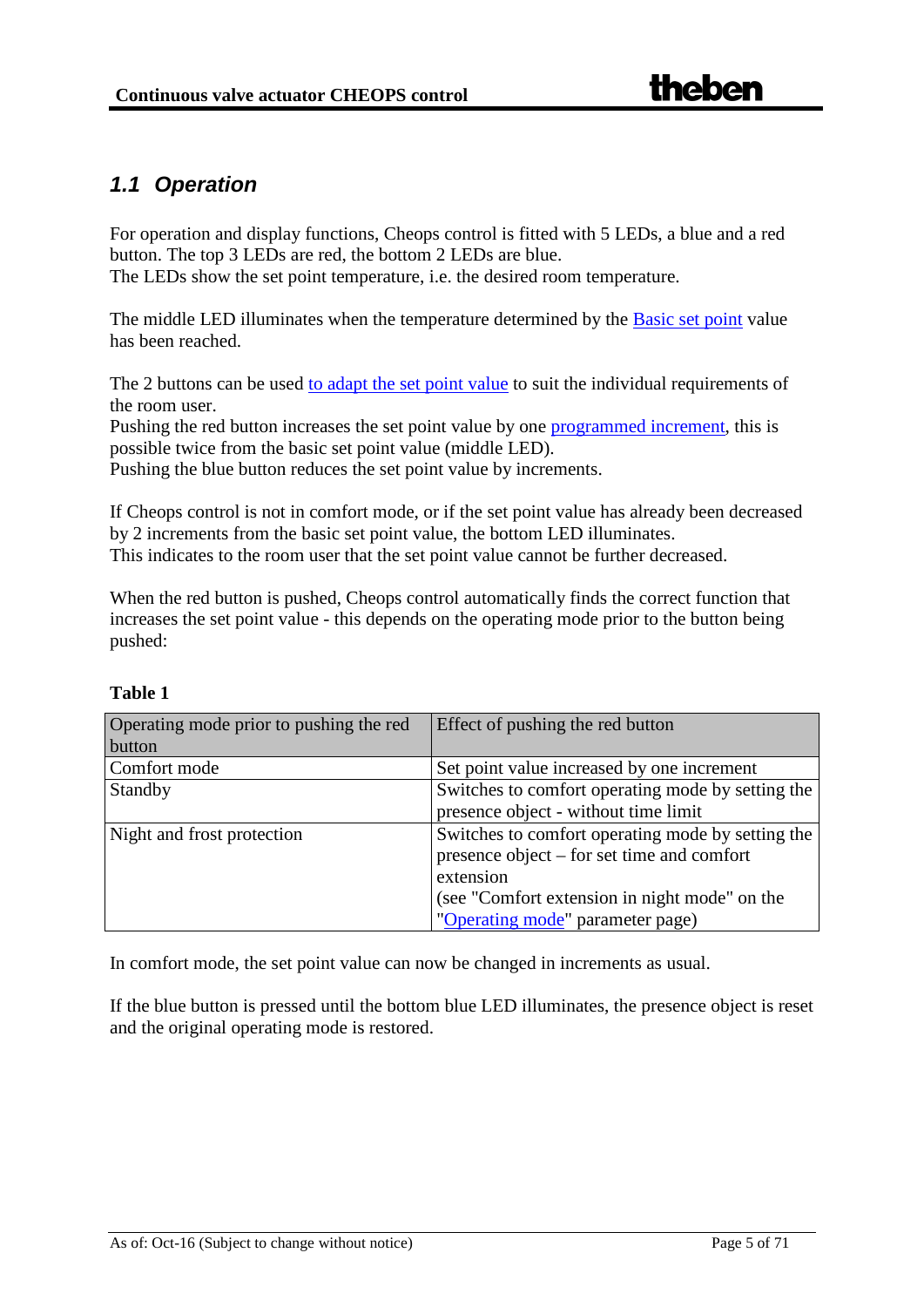## <span id="page-5-0"></span>*1.2 Benefits of Cheops Control*

- Continuous [P/PI room temperature control](#page-59-0)
- Heating mode  $+$  actuation of a cooling system via the EIB
- Alternative actuation of a [second heating step](#page-58-0) with switching or continuous actuating value
- 2 buttons for [set point offset](#page-49-0) (up to  $+/- 3K$ )
- Infinite valve adjustment through [continuous actuating value](#page-69-3)
- Internal temperature measurement possible via either EIB or an external temperature [sensor](#page-50-3)
- Valve position or set point value offset readout
- Emergency program on [actual value failure](#page-53-0)
- Establishing the [maximum actuating value](#page-57-0)
- Valve protection program
- [External interface](#page-50-3) for window and presence contacts
- [Actuating value limitation](#page-56-0)
- Precise adjustment to each valve
- Operation with both standard and inverted valves
- [Site function](#page-45-0) for operation without application
- Large valve stroke enables adjustment to almost all valves
- Simple assembly with any valve adapter

## <span id="page-5-1"></span>**1.2.1 Special features**

[Monitoring](#page-53-0) of actual value

If the room temperature is measured via an external sensor or received via an object, Cheops control can start an emergency program if the sensor or temperature transmitter fails.

• Determining the [maximum actuating value](#page-57-0)  $(=$  maximum position)

To adapt the forward flow temperature, Cheops drive can send an acknowledgement to the heating boiler regarding the current power requirement.

This can reduce its temperature if the requirement drops.

#### • [Window and presence contact inputs](#page-50-3)

Cheops drive has 2 external inputs, one for a presence contact and one for a window contact. These inputs can be used as an actuator for frost protection or comfort mode.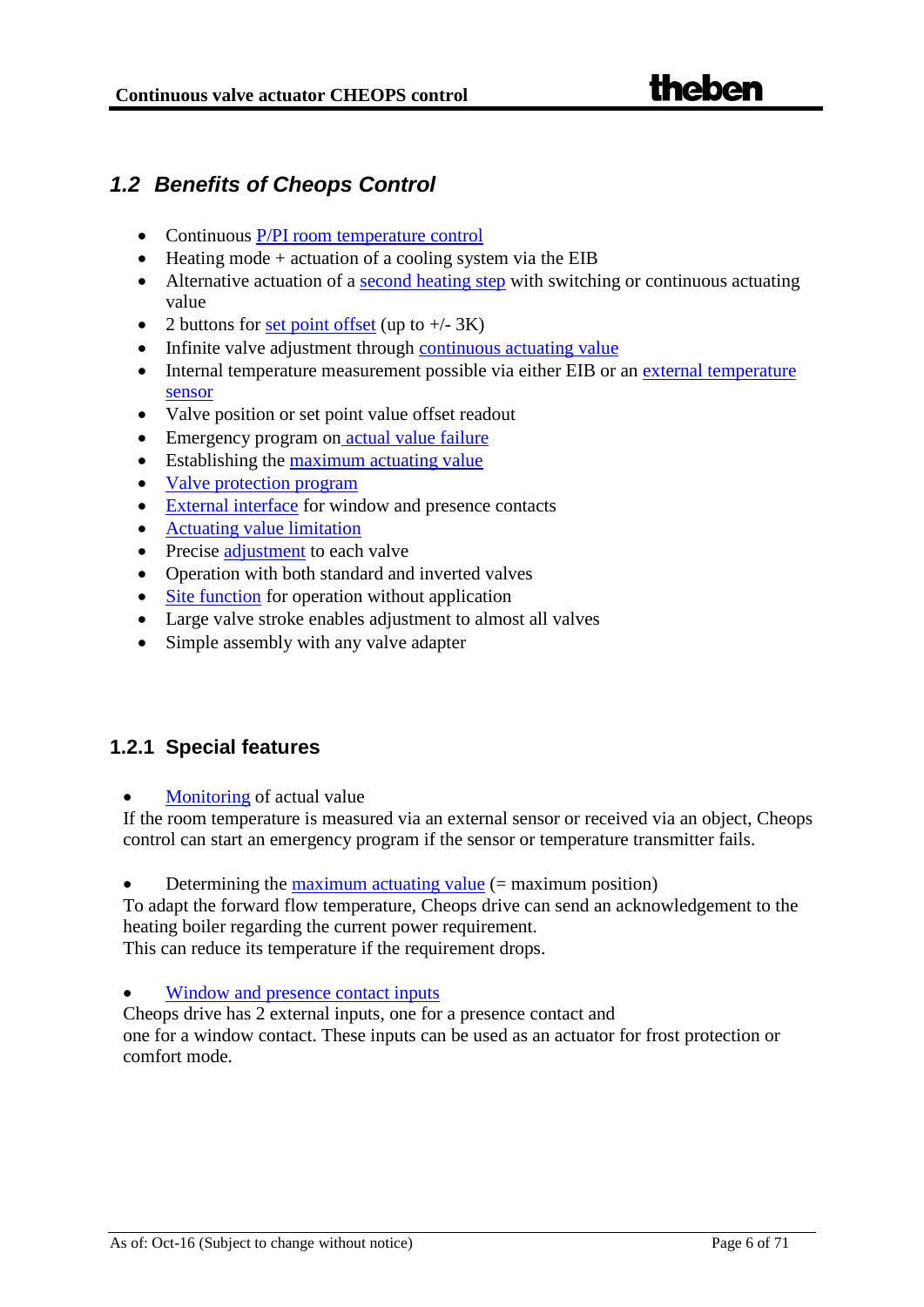## <span id="page-6-0"></span>*1.3 Hardware versions*

There are 2 hardware versions of Cheops, *up to* 2008 and *from 2008*, with some different features.

The version up to 2008 (left) has two circuit boards mounted at right-angles to each other. The version from 2008 (right) only has one circuit board.

![](_page_6_Picture_5.jpeg)

**The different features of the two versions are indicated in this manual by "***up to 2008***" and "***from 2008***".** 

Distributed software (firmware) versions (displayed by the LEDs see Reading the software version number):

| Devices up to 2008 | <b>Devices from 2008</b> |
|--------------------|--------------------------|
| V110               | V44 since March 2008     |
| V <sub>121</sub>   | V63 since December 2008  |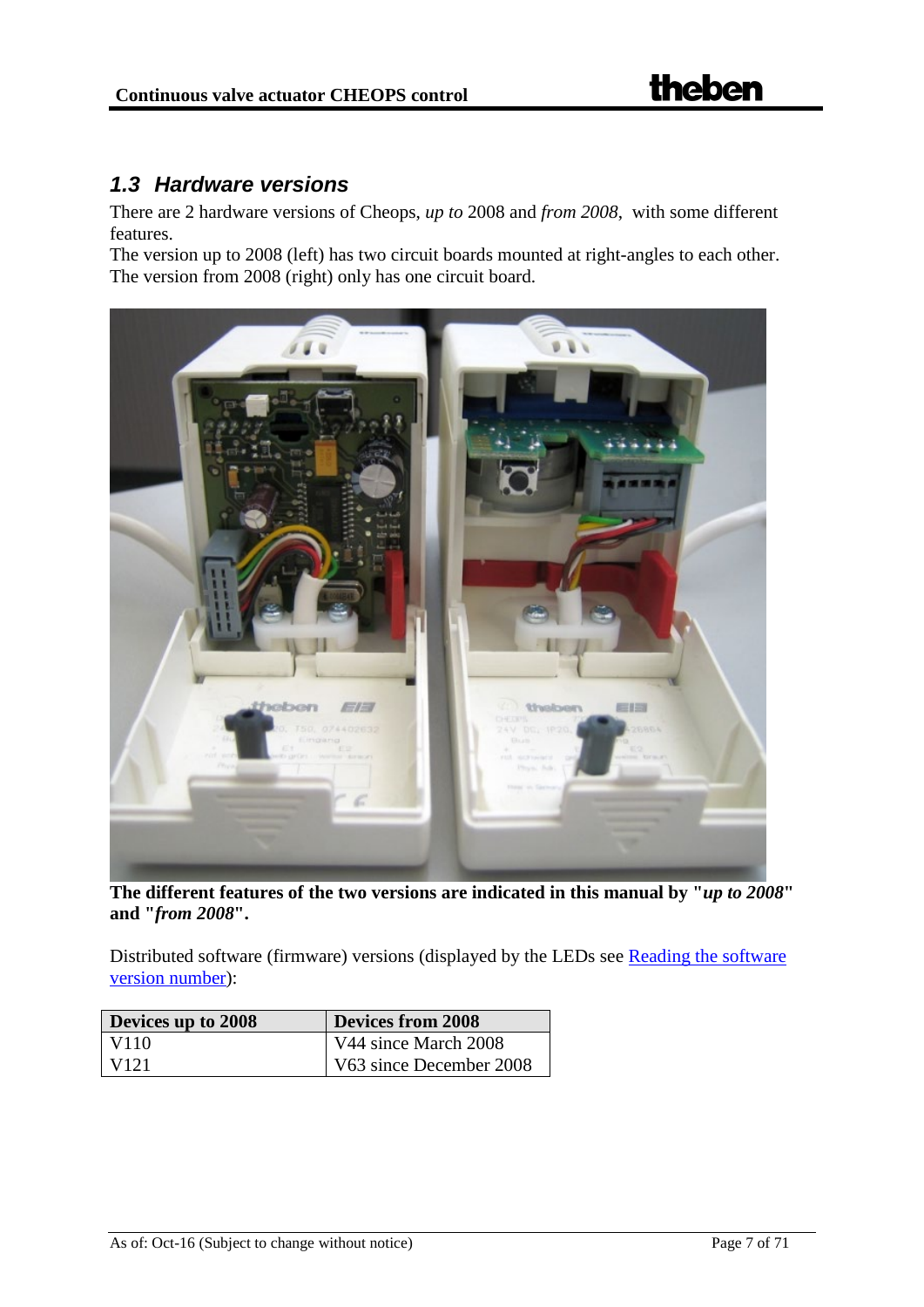## <span id="page-7-0"></span>*1.4 Differences*

| Devices up to 2008                                                                                                                                                                                                                                                                                                                                                                                         | From 2008: Version V 44                                                                                                                                                                                                                                                                                                                                                                                                                                      | From 2008:<br>from $V63 / V61$ drive                                                                                                                                                                                                                         |  |
|------------------------------------------------------------------------------------------------------------------------------------------------------------------------------------------------------------------------------------------------------------------------------------------------------------------------------------------------------------------------------------------------------------|--------------------------------------------------------------------------------------------------------------------------------------------------------------------------------------------------------------------------------------------------------------------------------------------------------------------------------------------------------------------------------------------------------------------------------------------------------------|--------------------------------------------------------------------------------------------------------------------------------------------------------------------------------------------------------------------------------------------------------------|--|
| Only one calibration<br>$\bullet$<br>strategy<br>The former positions<br>$\bullet$<br>are adopted after reset<br>(small calibration)<br>Valve protection<br>$\bullet$<br>every 24 hours if<br>there is no change in<br>actuating value.<br>Site function always<br>$\bullet$<br>active (25% after<br>adjustment)<br>Error code in \$1FB<br>$\bullet$<br>Continuous light with<br>$\bullet$<br>known errors | New calibration<br>$\bullet$<br>strategy: End position<br>via force with fixed<br>stroke.<br>Cheops always<br>$\bullet$<br>performs two<br>calibration runs and<br>compares the results<br>Site function is fully<br>$\bullet$<br>deleted after the first<br>download.<br>No more error codes<br>$\bullet$<br>Changed LED display<br>$\bullet$<br>during calibration run<br>Corrective measures<br>are automatically<br>started in the event of<br>an error. | New calibration<br>strategy:<br>Starting point as<br>position, end point via<br>force.<br>Valve protection only<br>every 7 days<br>Calibration strategy<br>code filed in address<br>in $$1FB (N.B.:$<br>Number can look like<br>the earlier error<br>codes). |  |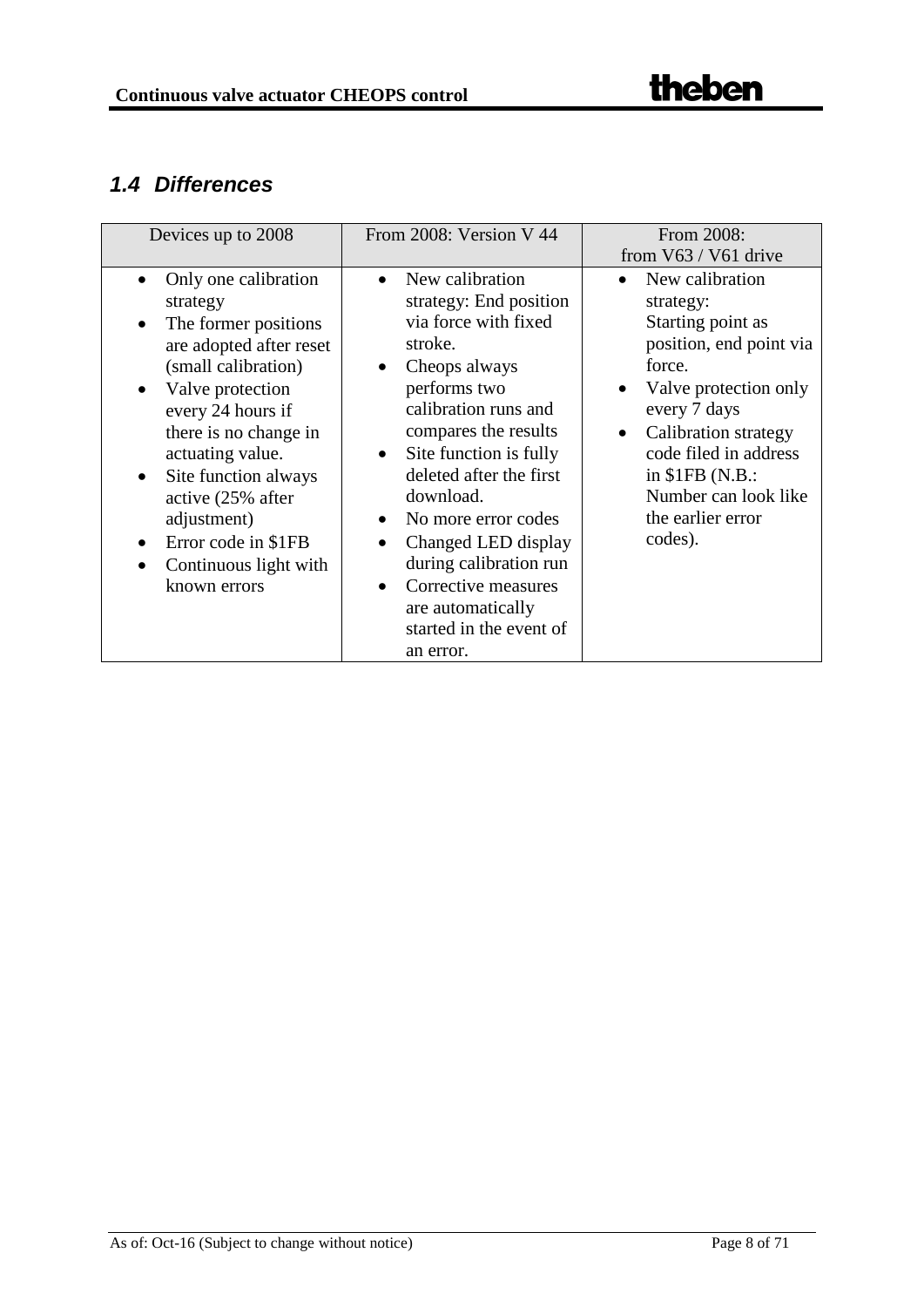# <span id="page-8-0"></span>**2 Technical data**

## <span id="page-8-1"></span>*2.1 General*

| <b>Voltage supply:</b>                                             | Bus voltage                                                                                                                                                  |  |  |
|--------------------------------------------------------------------|--------------------------------------------------------------------------------------------------------------------------------------------------------------|--|--|
| <b>Permitted working temperature:</b>                              | $0^{\circ}$ C  + 50 $^{\circ}$ C                                                                                                                             |  |  |
| <b>Runtime:</b>                                                    | $<$ 20s / mm                                                                                                                                                 |  |  |
| <b>Controlling torque:</b>                                         | $>120$ N                                                                                                                                                     |  |  |
| Max. control stroke:                                               | 7.5 mm (linear movement)                                                                                                                                     |  |  |
| Detection of valve limit stops:                                    | Automatic                                                                                                                                                    |  |  |
| Linearisation of characteristic valve curve: Possible via software |                                                                                                                                                              |  |  |
| <b>Protection class:</b>                                           | III                                                                                                                                                          |  |  |
| <b>Protection rating:</b>                                          | EN 60529: IP 21                                                                                                                                              |  |  |
| <b>Dimensions:</b>                                                 | HxWxD 82 x 50 x 65 (mm)                                                                                                                                      |  |  |
| <b>Adapter rings suitable for:</b>                                 | Danfoss RA, Heimeier, MNG,<br>Schlösser from 3/93, Honeywell, Braukmann,<br>Dumser (Distributor), Reich (Distributor),<br>Landis + Gyr, Oventrop, Herb, Onda |  |  |
| <b>Typical power consumption</b>                                   | Motor off:<br>$< 5 \text{ mA}$<br>Motor on, seal not pressed: 10 mA<br>Motor on, seal pressed: 1215 mA<br>(depending on force)                               |  |  |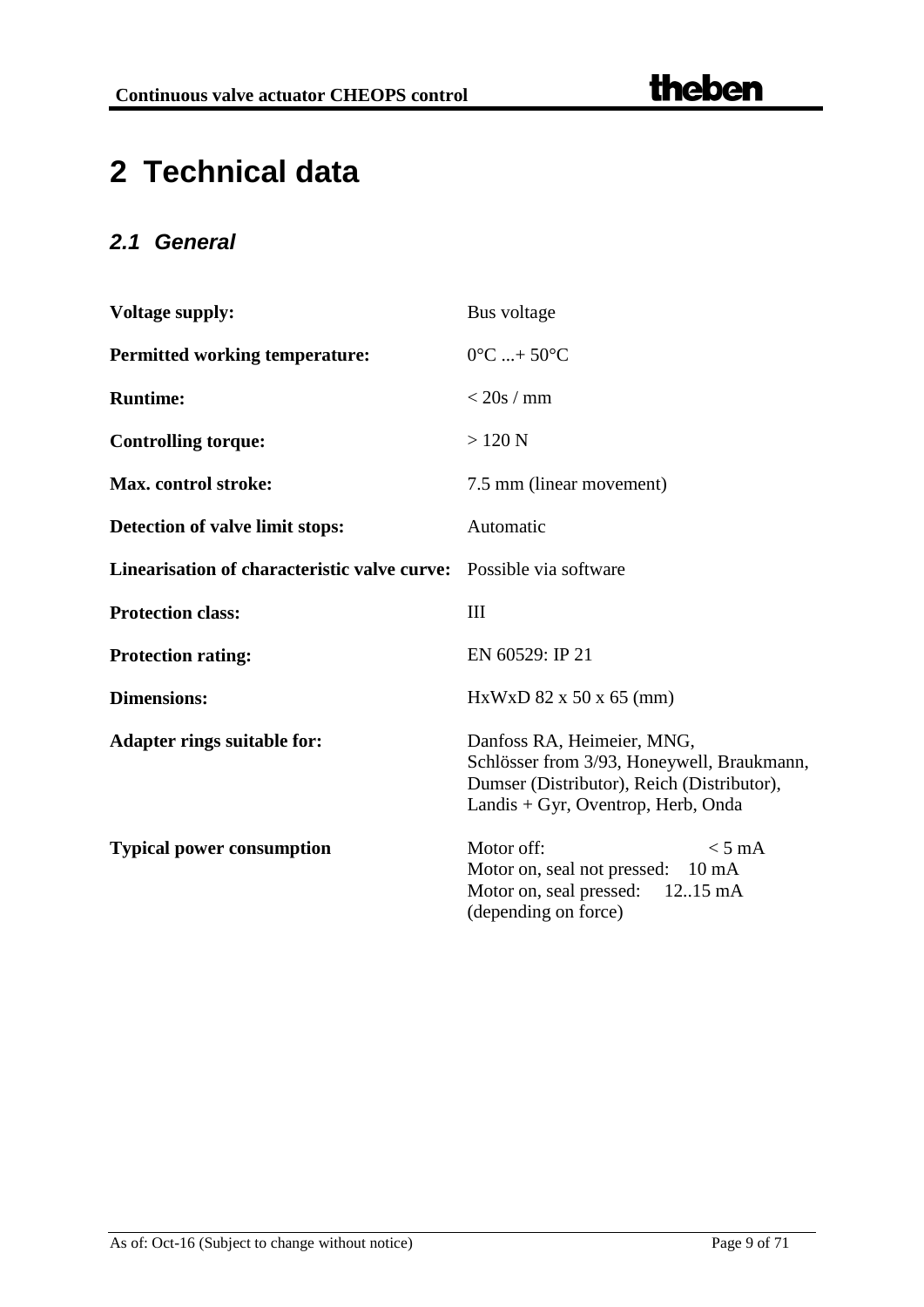## <span id="page-9-0"></span>**3 The "CHEOPS control V1.2" Application Program**

## <span id="page-9-1"></span>*3.1 Selection in the product database*

| <b>Manufacturer</b>   | Theben AG                      |
|-----------------------|--------------------------------|
| <b>Product family</b> | Valve actuators                |
| <b>Product type</b>   | Valve actuator with controller |
| <b>Program name</b>   | Cheops control V1.2            |

Download the application from: [http://www.theben.de](http://www.theben.de/)

## <span id="page-9-2"></span>*3.2 Parameter pages*

| Function                       | Description                                                      |
|--------------------------------|------------------------------------------------------------------|
| <b>Settings</b>                | Selection of control functions,                                  |
|                                | standard and user-defined settings                               |
| <b>Device settings</b>         | Valve characteristics, fine setting of valve parameters, special |
|                                | characteristic valve curves, valve protection                    |
| <b>Set point values</b>        | Set point value after loading the application, values for        |
|                                | night/frost mode, dead zone, additional step etc.                |
| <b>Operation</b>               | Function of LEDs and buttons                                     |
| <b>Actual value</b>            | Selection, calibration, emergency program on failure             |
| <b>Heating control</b>         | Heating parameters, controller type, actuating value limits etc. |
| <b>Cooling control</b>         | Cooling parameters, controller type etc.                         |
| <b>Operating mode</b>          | Presence and window status considered.                           |
|                                | Operating mode after download                                    |
| <b>External interface</b>      | Configure inputs for window / presence contact and actual value  |
| <b>Additional heating step</b> | Control parameters, hysteresis reduction, bandwidth etc.         |
| Own characteristic curve       | Prof. parameters for valves with known characteristic curve      |
| of valve                       |                                                                  |
| linear characteristic valve    | Parameters for high-end linear valve                             |
| curve                          |                                                                  |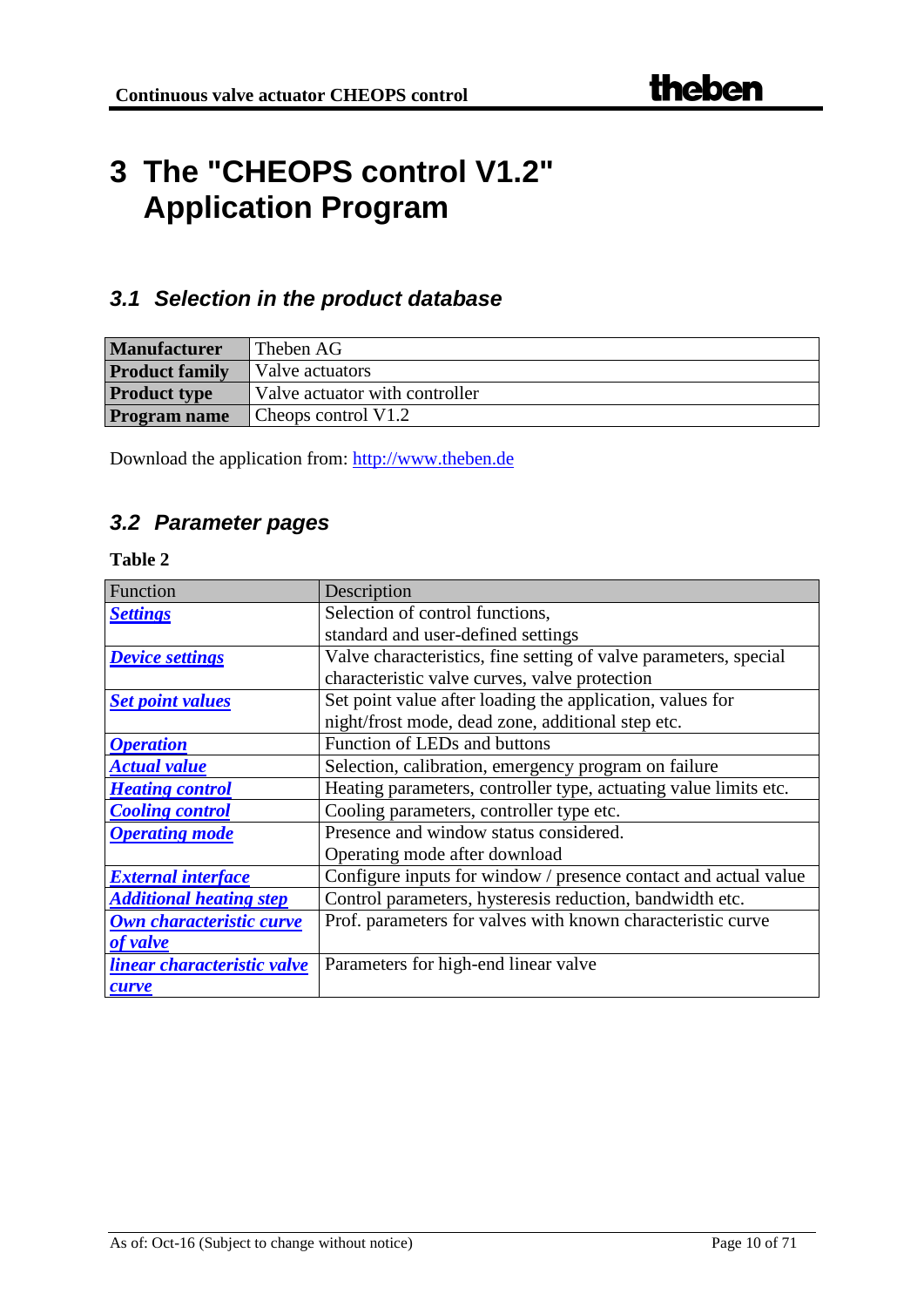## <span id="page-10-0"></span>*3.3 Communication objects*

## <span id="page-10-1"></span>**3.3.1 Object characteristics**

Cheops control features 12 communication objects.

Objects 2, 3, 4, 5, 6 and 8 can assume various functions, depending on the configuration

| No.            | Function                                  | Object name                              | Type             | Response |
|----------------|-------------------------------------------|------------------------------------------|------------------|----------|
| $\overline{0}$ | Define set point temperature              | Basic set point value                    | 2 byte<br>EIS5   | Receive  |
| $\mathbf{1}$   | shift set point temperature               | Manual shift of set point value          | 2 byte           | Send /   |
|                |                                           |                                          | EIS5             | Receive  |
|                | Transmit actual value                     |                                          | 2 byte           | Send     |
| $\overline{2}$ | Input actual value                        | Actual value                             | EIS5             | Receive  |
|                | Pre-selection of operating                | Pre-selection of operating               | 1 byte           |          |
| 3              | mode                                      | mode                                     | <b>KNX</b>       | Receive  |
|                | $1 =$ night, $0 =$ standby                | Night $\langle$ - $>$ Standby            | 1 bit            |          |
|                | Input for presence signal                 | Presence                                 | 1 bit            | Send /   |
| $\overline{4}$ |                                           |                                          |                  | receive  |
|                | $1 =$ comfort                             | Comfort                                  | 1 bit            | Receive  |
|                | Input of window state                     | Window state                             | 1 bit            | Send /   |
| 5              |                                           |                                          |                  | receive  |
|                | $1 =$ frost protection                    | Frost/heat protection                    | 1 bit            | Receive  |
|                | $1 = \text{decrease}/0 = \text{increase}$ | adjustment of set point<br>temperature   | 1 bit            | Receive  |
| 6              | Calculates maximum                        | maximum actuating value                  | 1 byte           | Send /   |
|                | actuating value                           |                                          | EIS <sub>6</sub> | receive  |
|                | $0.100\%$                                 | Actual valve position                    | 1 byte           | Send     |
|                |                                           |                                          | EIS <sub>6</sub> |          |
| $\overline{7}$ | Current actuating value                   | actuating value heating                  | 1 byte           | Send     |
|                | heating                                   |                                          | EIS <sub>6</sub> |          |
|                | Actuating value in cooling                | actuating value cooling                  | 1 byte           | Send     |
|                | mode                                      |                                          | EIS <sub>6</sub> |          |
| 8              | Switching actuating value                 | Actuating value of additional<br>heating | 1 bit            | Send     |
|                | Continuous actuating value                | Actuating value of additional            | 1 byte           | Send     |
|                |                                           | heating                                  | EIS <sub>6</sub> |          |
| 9              | Transmit                                  | Current set point value                  | 2 byte           | Send     |
|                |                                           |                                          | EIS5             |          |
| 10             | Transmit                                  | Current operating mode                   | 1 byte           | Send     |
|                |                                           |                                          | <b>KNX</b>       |          |
| 11             | Heating/cooling                           | Switchover                               | 1 bit            | Receive  |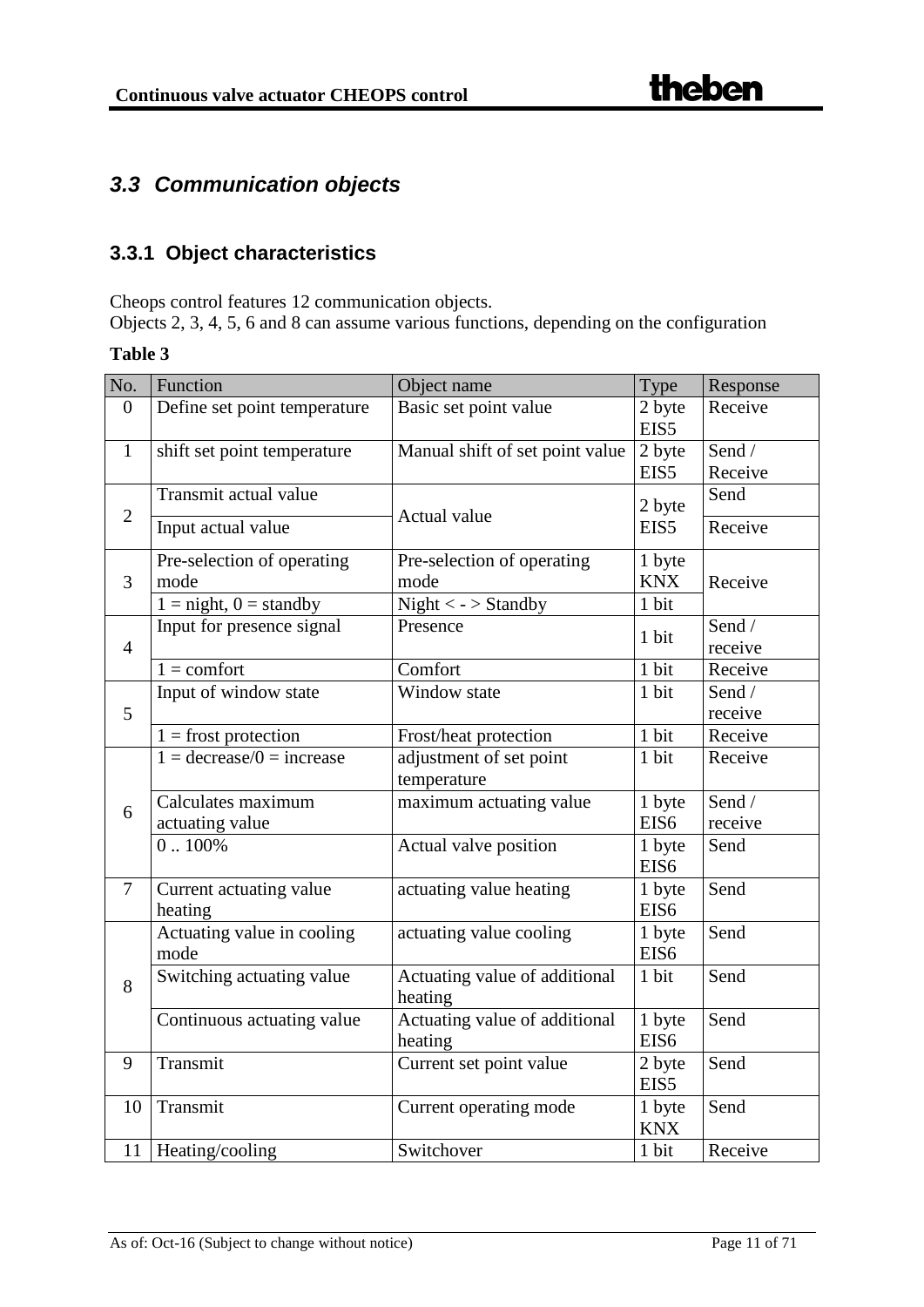### <span id="page-11-0"></span>**3.3.2 Object description**

#### <span id="page-11-3"></span>• **Object 0 "Basic set point value"**

The [Basic set point](#page-69-1) value is first specified via the application at start-up and stored in the "Basic set point value" object.

It can then be re-specified at any time via Object 0.

If the bus voltage fails, this object is backed up and the last value is restored when the bus voltage returns.

#### <span id="page-11-1"></span>• **Object 1 ["Manual shift of set point value"](#page-49-0)**

The object sends and receives a temperature differential in EIS 5 format. The desired room temperature (current set point value) can be adjusted from the [Basic set point value](#page-69-1) by this differential.

The following applies in comfort operation (heating):

current set point value (Obj.  $9 =$ Basic set point value (Obj. 0) + manual set point value offset (Obj. 1)

This value can be changed in increments by pressing the buttons on the device or via Object 6. The value thus changed is then sent.

It is, however, possible to send the set point value offset directly to this object, this set point value offset is then indicated on the LEDs.

Values outside the [programmed range](#page-30-0) are not taken into consideration.

The offset always relates to the **basic set point value** that is either configured or programmed via 0 and not the current set point value.

#### <span id="page-11-2"></span>• **Object 2 "Actual value"**

The function of this object depends on the "Input for actual value" parameter on the ["Actual](#page-21-0)  [value"](#page-21-0) parameter page.

| Selection: Input for actual value | Function                                               |
|-----------------------------------|--------------------------------------------------------|
| Internal sensor                   | Sends the temperature currently being measured by the  |
| External sensor (Interface E2)    | sensor (if sending through configuration is permitted) |
| Actual value object               | Receives the current room temperature from an external |
|                                   | EIB temperature sensor via the bus                     |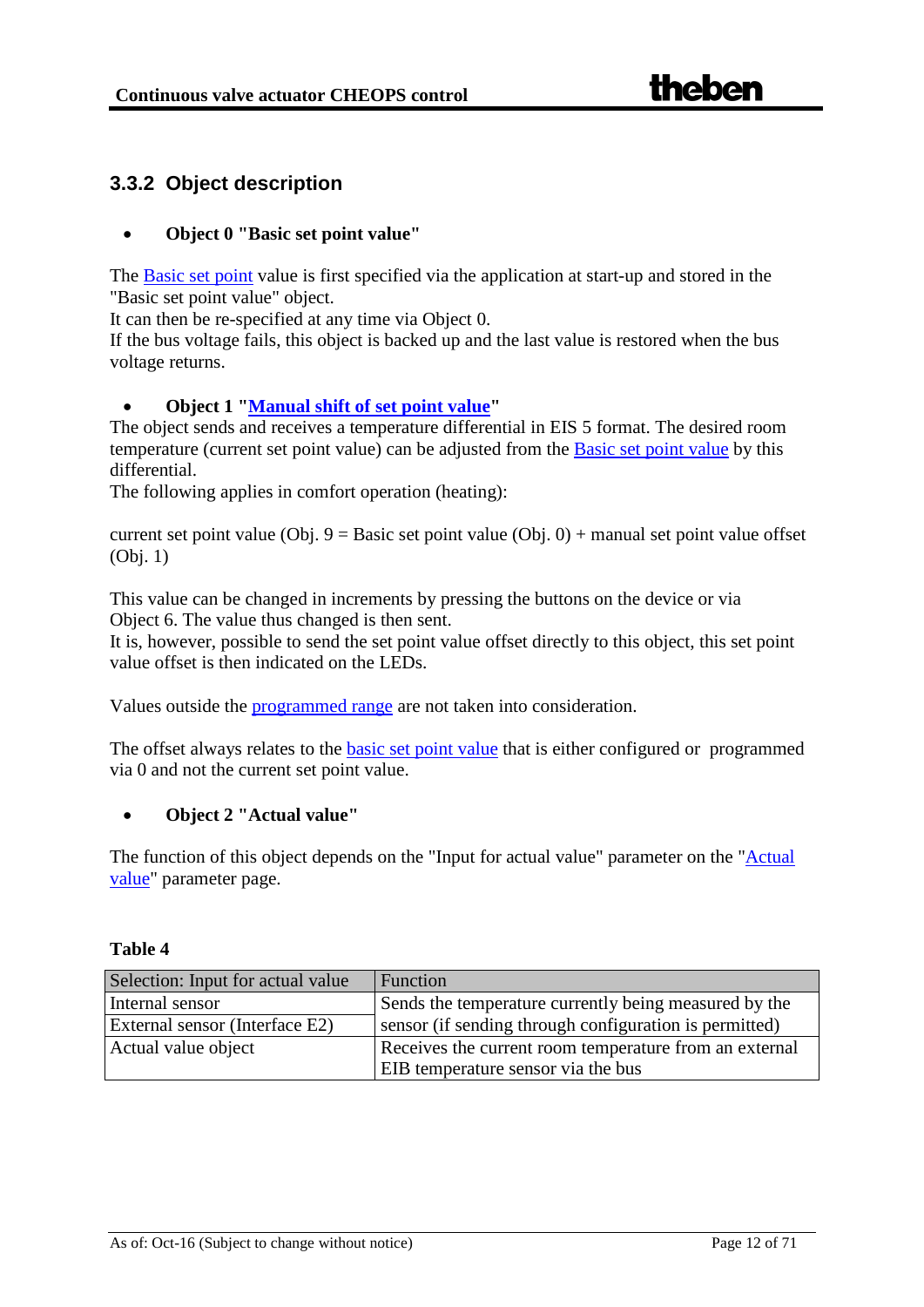## • **Object 3 "Pre-selection of operating mode" / "Night <-> Standby"**

The function of this object depends on the "Objects for determining operating mode" parameter on the ["Operating mode"](#page-31-0) parameter page.

#### **Table 5**

| Objects for determining the operating | Function                                               |
|---------------------------------------|--------------------------------------------------------|
| mode                                  |                                                        |
| <b>New:</b> Operating mode, presence  | With this setting, the object is a 1 byte object. One  |
| window, window status                 | of 4 operating modes can be directly activated.        |
|                                       | $1 =$ comfort, $2 =$ standby, $3 =$ night,             |
|                                       | $4 =$ frost protection (heat protection)               |
|                                       | The details in brackets relate to the cooling          |
|                                       | operation                                              |
| Old: Comfort, night, frost            | With this setting, the object is a 1 bit object. Night |
|                                       | or standby operating mode can be activated.            |
|                                       | $0$ =standby 1=night                                   |

 $*$  If a different value from 1...4 is sent to object 3, then operating mode 1 = comfort is adopted

#### <span id="page-12-0"></span>• **Object 4 "Presence / comfort"**

The function of this object depends on the "Objects for determining operating mode" parameter on the ["Operating mode"](#page-31-0) parameter page.

| Objects for determining the operating | Function                                                 |
|---------------------------------------|----------------------------------------------------------|
| mode                                  |                                                          |
| New: Opertaing mode, presence         | The status of a presence indicator (e.g. sensor,         |
| window, window status                 | movement indicator) can be received via this object.     |
|                                       | A 1 on this object activates the comfort operating       |
|                                       | mode.                                                    |
|                                       | If a presence indicator is connected to $Interface E2$ , |
|                                       | its status is sent via this object to the bus.           |
| Old: Comfort, night, frost            | A 1 on this object activates the comfort operating       |
|                                       | mode.                                                    |
|                                       | This operating mode takes priority over night and        |
|                                       | standby operation.                                       |
|                                       | Comfort operation is deactivated by sending an 0 to      |
|                                       | the object.                                              |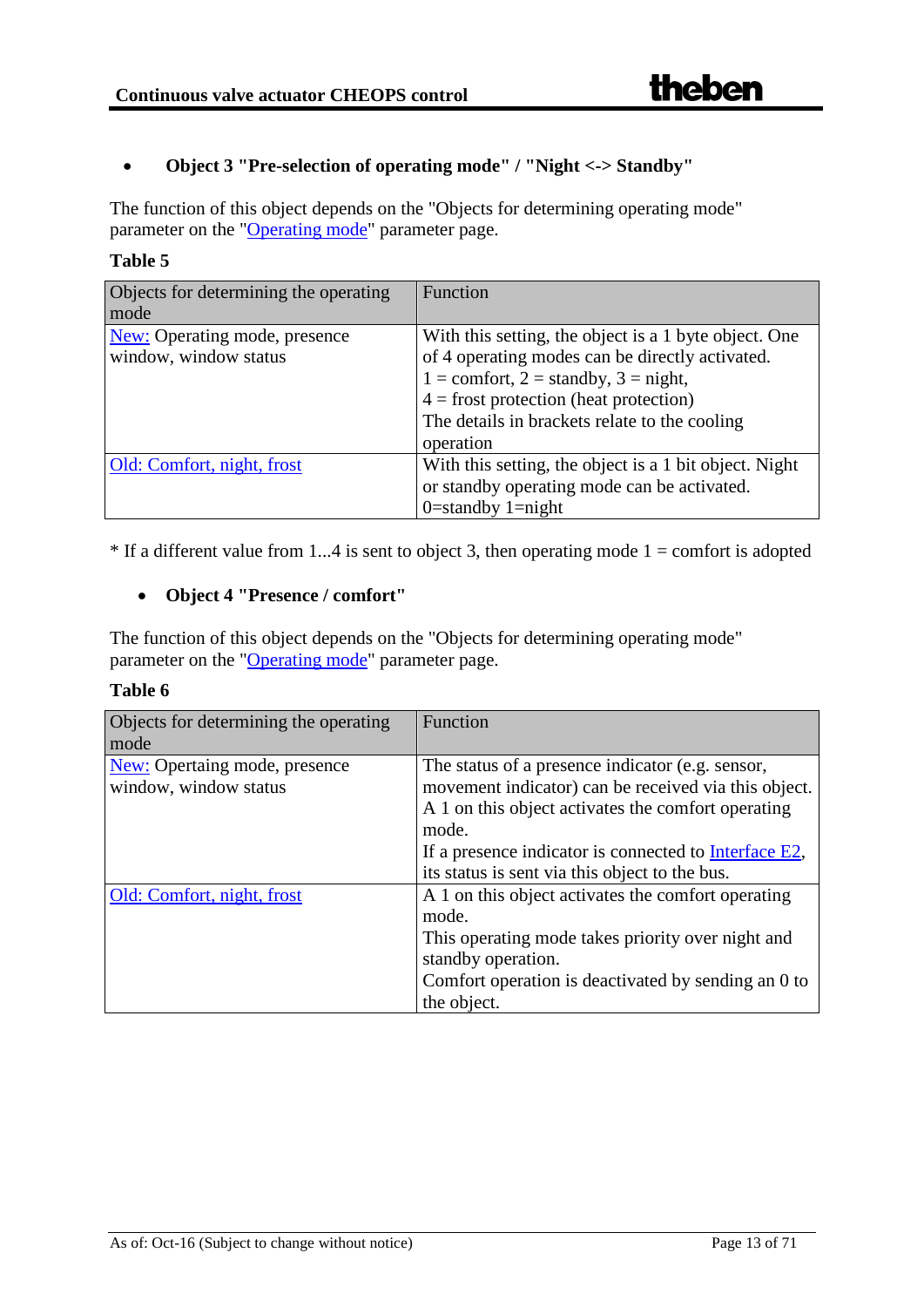#### • **Object 5 "Window state" / "Frost/heat protection"**

The function of this object depends on the "Objects for determining operating mode" parameter on the ["Operating mode"](#page-31-0) parameter page.

| anı<br>ıŧ |  |
|-----------|--|
|-----------|--|

| Objects for determining the operating | Function                                              |  |
|---------------------------------------|-------------------------------------------------------|--|
| mode                                  |                                                       |  |
| <b>New:</b> Operating mode, presence  | The status of a window contact can be received via    |  |
| window, window status                 | this object.                                          |  |
|                                       | A 1 on this object activates the frost / heat         |  |
|                                       | protection operating mode.                            |  |
|                                       | If a window contact is connected to Interface E1, its |  |
|                                       | status is sent via this object to the bus.            |  |
| Old: Comfort, night, frost            | A 1 on this object activates the frost protection     |  |
|                                       | operating mode.                                       |  |
|                                       | During the cooling operation, the heat protection     |  |
|                                       | mode is activated.                                    |  |
|                                       | The frost/heat protection operating mode takes top    |  |
|                                       | priority.                                             |  |
|                                       | The frost/heat protection mode remains until it is    |  |
|                                       | cleared again by a 0.                                 |  |

#### • Object 6,,"adjustment of set point temperature" / "maximum actuating value" / **"Actual valve position"**

The function of this object depends on the "Function of Object 6" on the "*Device setting*" parameter page.

| `able |  |
|-------|--|
|-------|--|

| Function of Object 6                      | Function                                             |
|-------------------------------------------|------------------------------------------------------|
| Increases / decreases the set point value | This object can increase or decrease the current set |
|                                           | point value in increments.                           |
|                                           | A 0 on the object results in an increase in the set  |
|                                           | point value and is equivalent to pressing the red    |
|                                           | button.                                              |
|                                           | A 1 on the object results in a decrease in the set   |
|                                           | point value and is equivalent to pressing the blue   |
|                                           | button.                                              |
|                                           | The increment is set on the "Operation" parameter    |
|                                           | page. The achieved offset can be reported by         |
|                                           | Object 1.                                            |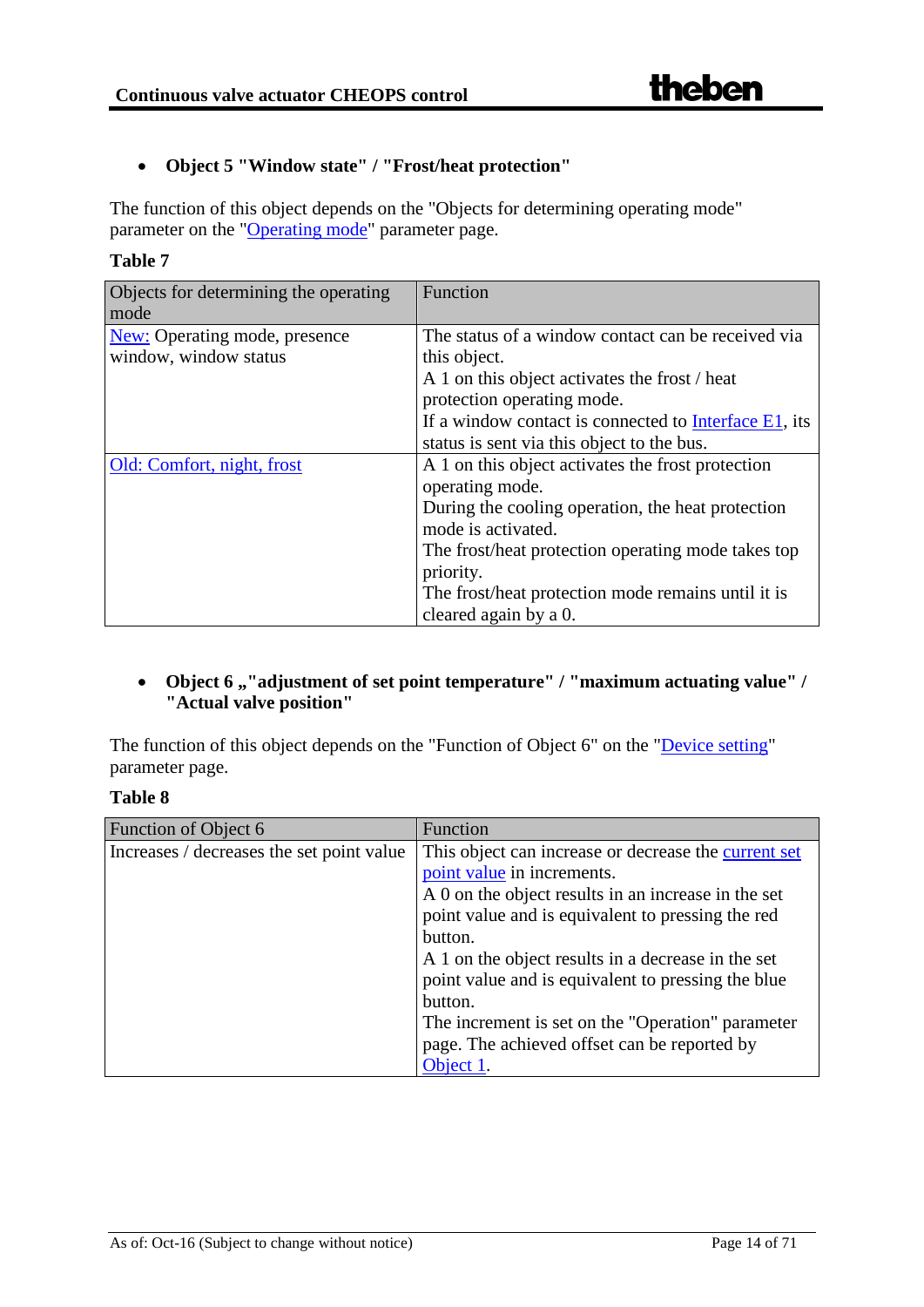| Function of Object 6            | Function                                                                                                                                                                                                                                                                           |
|---------------------------------|------------------------------------------------------------------------------------------------------------------------------------------------------------------------------------------------------------------------------------------------------------------------------------|
| Determine the maximum actuating | This object has 2 functions here:                                                                                                                                                                                                                                                  |
| value                           | 1. Receives actuating values from the other<br>actuators (other rooms), in order to be able<br>to compare them with its own.<br>2. Sends its own actuating value to the heating<br>boiler, if it is higher than the others.<br>(See also: Determining maximum actuating)<br>value) |
| Sends the actual valve position | Sends the current valve position (0100%).<br>This function can be enabled (e.g. diagnosis) as and<br>when required.<br>This function is not required for normal operation.                                                                                                         |

#### Continued:

#### <span id="page-14-0"></span>• **Object 7 "Current actuating value, heating"**

This object is present only when selected on the ["Heating control"](#page-23-0) page as follows.

| Objekt Stellgröße Heizen | vorhanden |  |
|--------------------------|-----------|--|
|                          |           |  |

The current actuating value  $(0...100\%)$  can then be sent to other continuous actuators (Cheops drive) in the same room/control circuit.

#### **If you wish to read out Object 7 via the bus, Object 8 must not be present ("Used control functions" on the ["Settings"](#page-16-1) parameter page set to "Heating control only"). The "Read" flag must be set.**

If you wish to read out Object 8 via the bus, this parameter must be set to "Not present".

#### • **Object 8 "actuating value cooling"/"Actuating value of additional heating"**

The function of this object depends on the "Input for actual value" parameter on the ["Settings"](#page-16-1) parameter page.

| <b>Used control functions</b>            | Function                                            |
|------------------------------------------|-----------------------------------------------------|
| Heating and cooling                      | Sends the cooling actuating value to control a      |
|                                          | cooling ceiling, fan coil unit etc.                 |
| 2-step heating with switching additional | Sends the switching command to control the          |
| step                                     | additional step (on/off)                            |
| 2-step heating with continuous           | Sends the continuous actuating value to control the |
| additional step                          | additional step $(0100\%)$                          |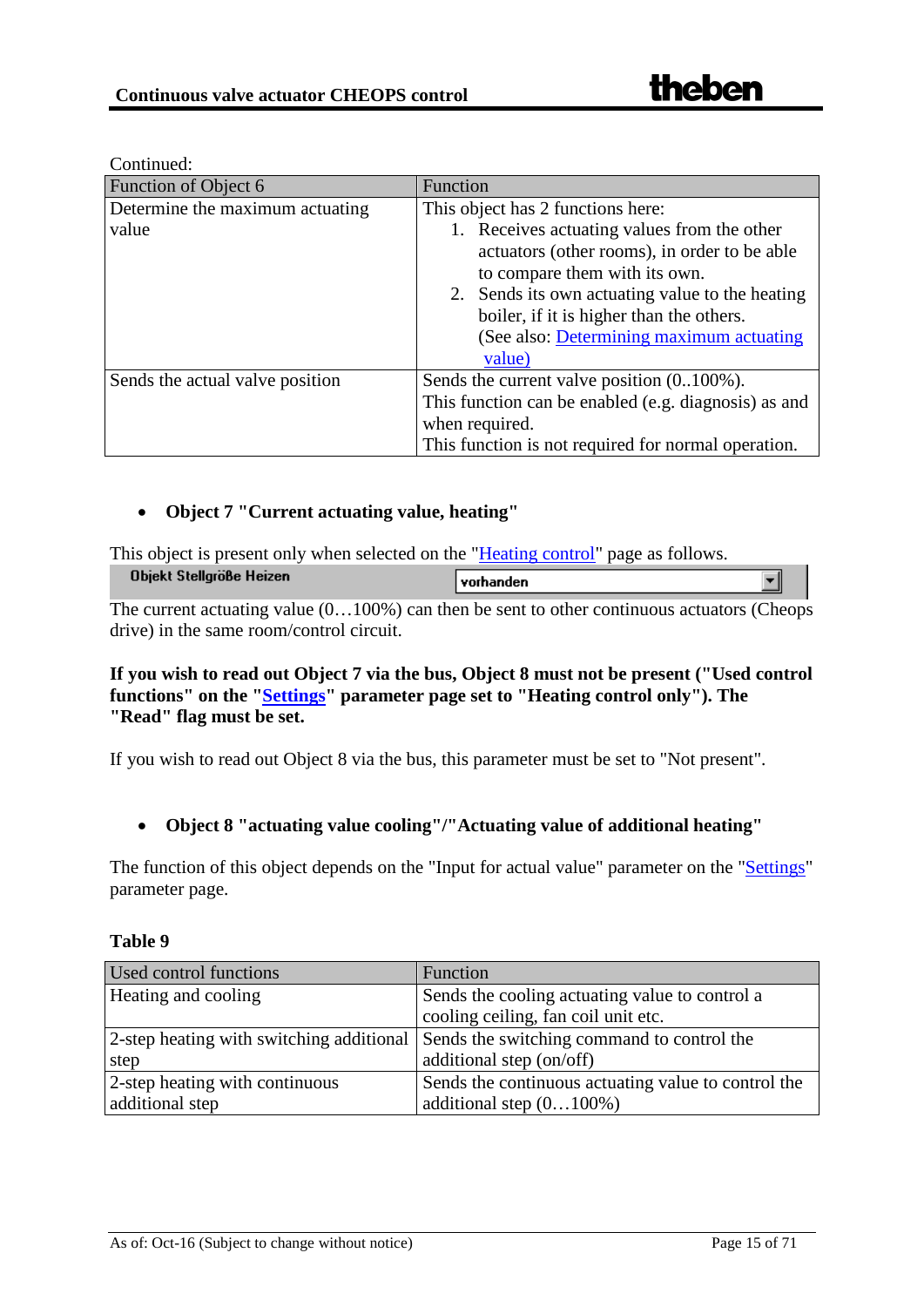#### **Note:**

In the "Heating control" setting, the object is not available because neither the cooling function nor the additional step are present.

If you wish to read out Object 8 via the bus, Object 7 must be hidden (see above) and the "Read" flag must be set.

#### • **Object 9 "Current set point value"**

This object sends the [Current set point temperature](#page-48-0) as a EIS 5 telegram (2 bytes) on the bus. The send response can be set on the "Heating control" parameter page.

#### • **Object 10 "Current operating mode"**

This object sends the current operating mode as a 1 byte value. The send response can be set on the "Operating mode" parameter page. The operating modes are coded as follows:

#### **Table 10**

| Value          | Operating mode        |
|----------------|-----------------------|
|                | Comfort               |
| $\mathcal{D}$  | Standby               |
| $\overline{3}$ | Night                 |
|                | Frost protection/heat |
|                | protection            |

#### <span id="page-15-0"></span>• **Object 11 "Switchover"**

This object is available if an automatic switching between heating and cooling is not required. **The setting is made on the "**[Cooling control](#page-25-0)**" parameter page**

|                                   | --          |
|-----------------------------------|-------------|
| Umschalten zw. Heizen und Kühlen- | über Objekt |

The cooling operation is forced via a 1 and the heating operation via a 0.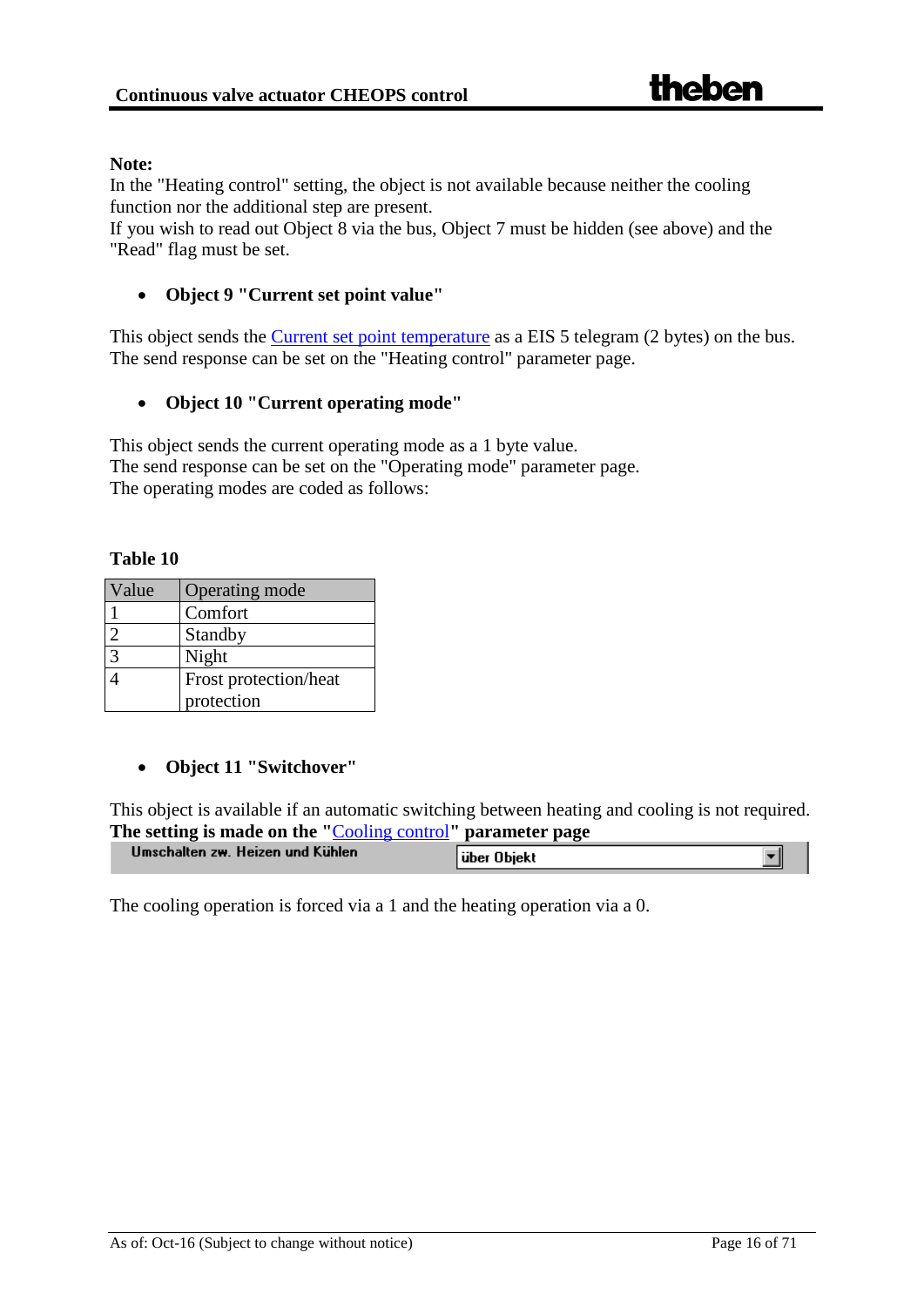## <span id="page-16-0"></span>*3.4 Parameters*

## <span id="page-16-1"></span>**3.4.1 Settings**

| Designation       | Values                                            | Meaning                                                                                                                          |
|-------------------|---------------------------------------------------|----------------------------------------------------------------------------------------------------------------------------------|
| Control           | <b>Standard</b>                                   | For simple applications                                                                                                          |
|                   | User-defined                                      | For specific setting of the<br>control parameters and special<br>applications such as<br>heating/cooling or<br>2nd heating step. |
| Control functions |                                                   | User-defined control:                                                                                                            |
|                   | <b>Heating control only</b>                       | Heating operation only                                                                                                           |
|                   | Heating and cooling                               | A cooling unit can also be<br>controlled via the bus (Object<br>8)                                                               |
|                   | 2-step heating with switching<br>additional step  | A main step (typically floor<br>heating) and an additional<br>step (On/Off) can be<br>controlled.                                |
|                   | 2-step heating with continuous<br>additional step | A main step (typically floor<br>heating) and an additional<br>step (radiator) can be<br>controlled.                              |
| Operation         |                                                   | Function of keys and LEDs.                                                                                                       |
|                   | <b>Standard</b><br>User-defined                   | Default setting<br>Opens the parameter page<br>"Operation"                                                                       |
| Operating mode    | <b>Standard</b>                                   | Default settings                                                                                                                 |
|                   |                                                   |                                                                                                                                  |
|                   | User-defined                                      | Opens the parameter page<br>"Operating mode"                                                                                     |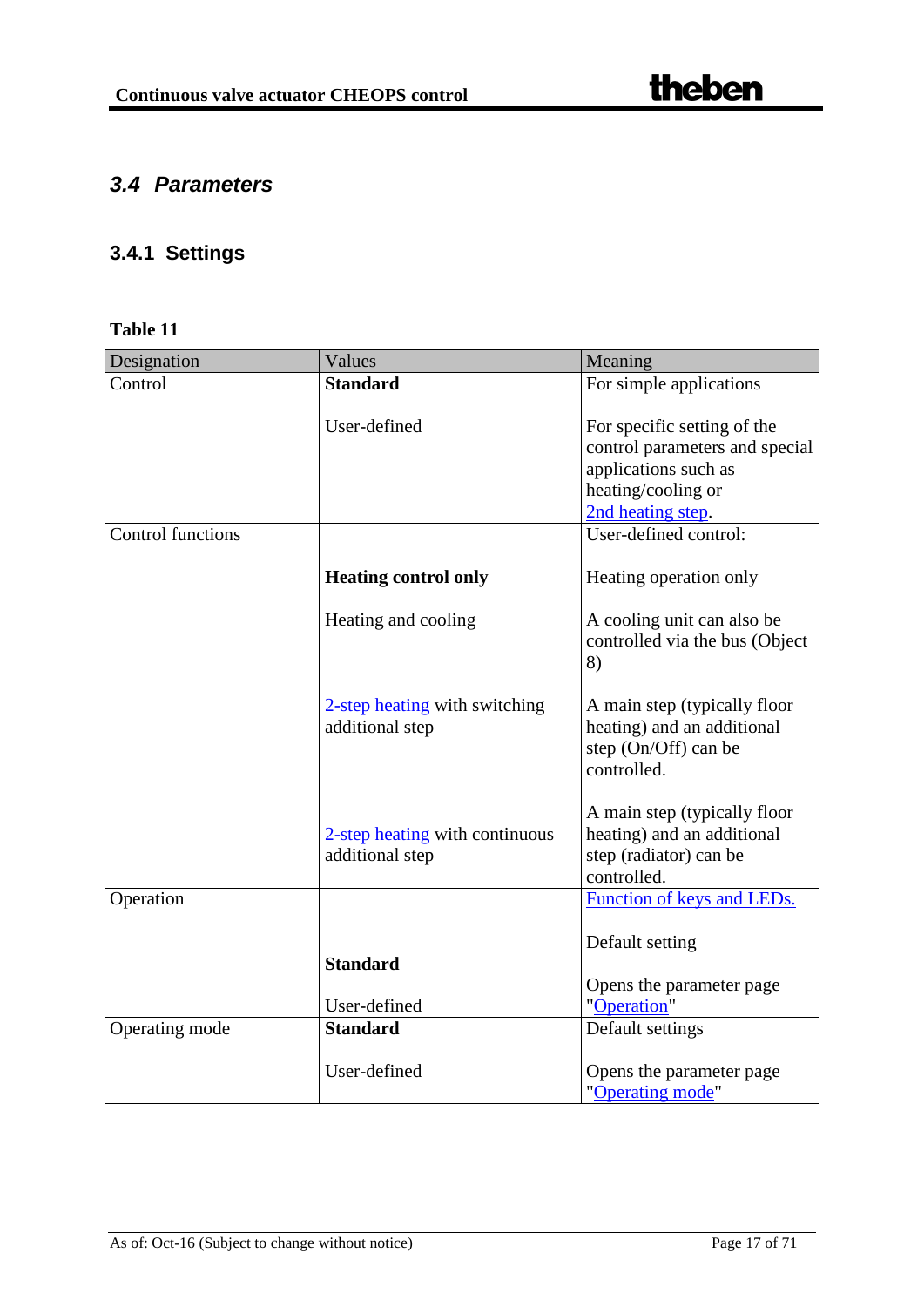<span id="page-17-0"></span>

| Designation          | Values                         | Meaning                        |
|----------------------|--------------------------------|--------------------------------|
| Device settings      | <b>Standard</b>                | Default settings               |
|                      |                                |                                |
|                      | User-defined                   | Opens the parameter page       |
|                      |                                | Device settings                |
| Function of external | <b>None</b>                    | Specifies whether the external |
| interface            | E1: Window contact, E2:        | interface is occupied by       |
|                      | Presence                       | window presence contact or     |
|                      | E1: Window contact, E2: Actual | an external temperature        |
|                      | value                          | sensor is connected.           |
|                      | E1: Window contact, E2: None   | Note:                          |
|                      |                                | IF E2 is declared as actual    |
|                      |                                | value input, the "Input for    |
|                      |                                | actual value" selection cannot |
|                      |                                | be changed on the "Actual"     |
|                      |                                | value" parameter page.         |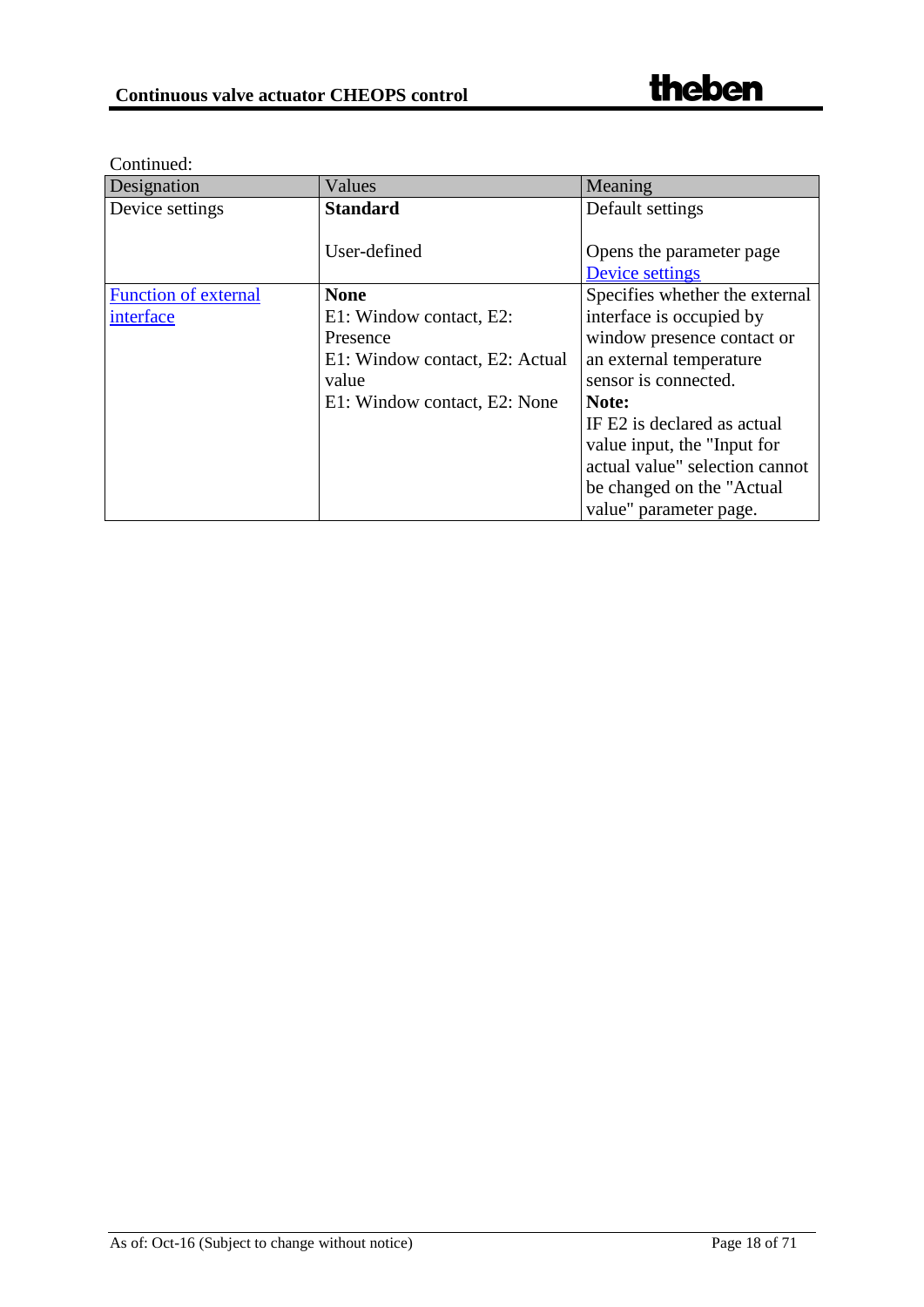## <span id="page-18-0"></span>**3.4.2 Set point values**

| Designation                  | Values                               | Meaning                              |
|------------------------------|--------------------------------------|--------------------------------------|
| Basic set point value after  | 18 °C, 19 °C, 20 °C,                 | Output set point value for the       |
| download of application      | 21 °C, 22 °C, 23 °C,                 | temperature control.                 |
|                              | 24 °C, 25 °C                         |                                      |
| Reduction in standby         | 0,5 K, 1 K, 1,5 K                    | Example: with a basic set            |
| operating mode at heating    | $2 K$ , $2.5 K$ , $3 K$              | point value of 21 <sup>°</sup> and a |
|                              | 3,5 K, 4 K                           | 2K reduction in heating              |
|                              |                                      | operation, Cheops control            |
|                              |                                      | controls at a set point value of     |
|                              |                                      | $21 - 2 = 19$ °C                     |
| Reduction in night operating | 3 K, 4 K, 5 K                        | By what value should the             |
| mode at heating              | 6 K, 7 K, 8 K                        | temperature be reduced in            |
|                              |                                      | night mode?                          |
| Set point value for frost    | $3^{\circ}C, 4^{\circ}C, 5^{\circ}C$ | Preset temperature for frost         |
| protection mode              | 6°C, 7 °C, 8 °C                      | protection operation in              |
|                              | 9 °C, 10 °C                          | heating mode                         |
|                              |                                      | (Heat protection operation           |
|                              |                                      | applies in cooling mode).            |
| Transmission of current set  |                                      | How often should the                 |
| point values                 |                                      | currently valid Set point value      |
|                              |                                      | be sent?                             |
|                              |                                      |                                      |
|                              | No cyclical transmission             | Send only at a change.               |
|                              |                                      |                                      |
|                              | Every 2 min                          | Send cyclically                      |
|                              | Every 3 min                          |                                      |
|                              | Every 5 min                          |                                      |
|                              | Every 10 min                         |                                      |
|                              | Every 15 min                         |                                      |
|                              | Every 20 min                         |                                      |
|                              | Every 30 min                         |                                      |
|                              | Every 45 min                         |                                      |
|                              | Every 60 min                         |                                      |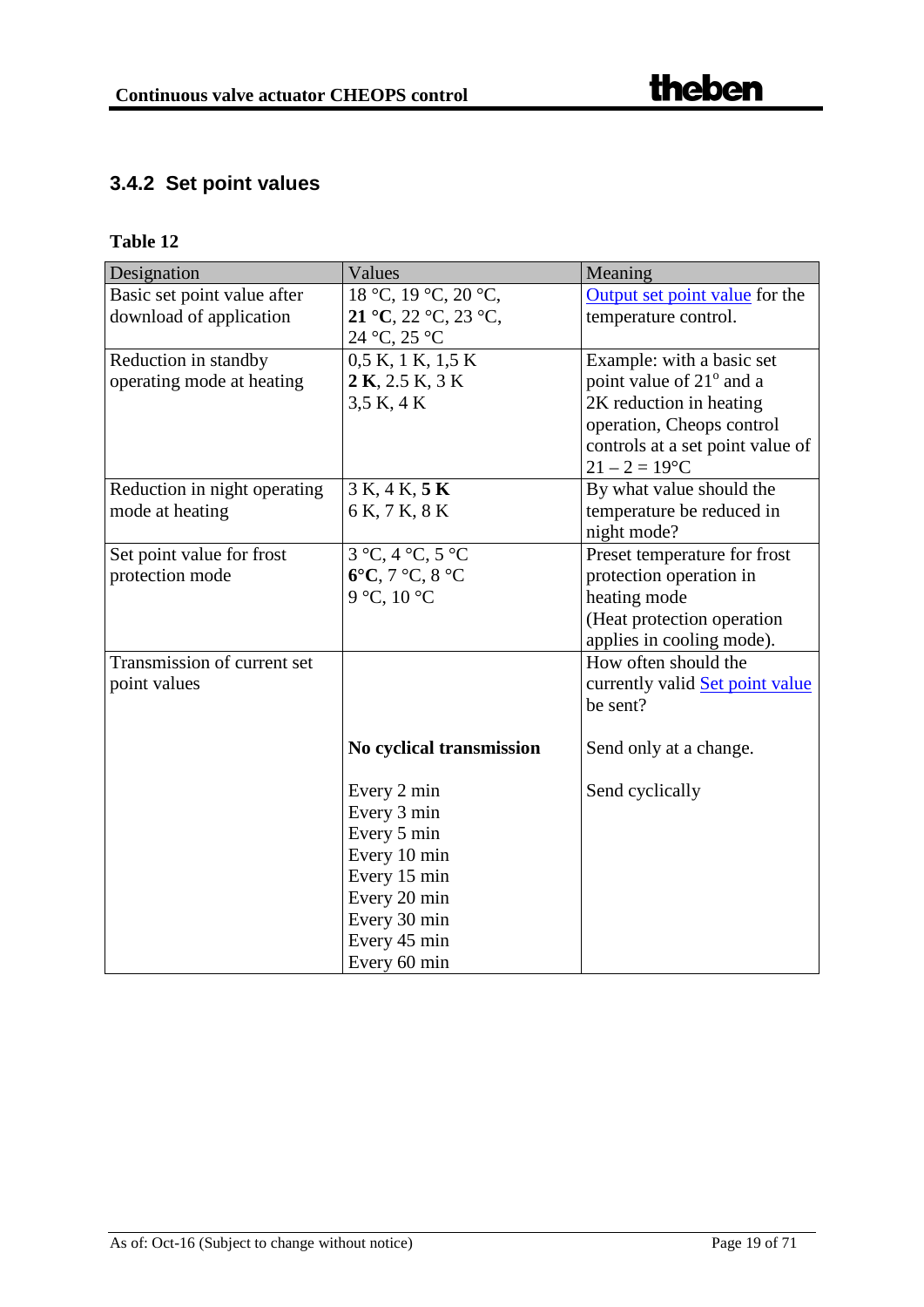| Designation                 | Values                                     | Meaning                                 |
|-----------------------------|--------------------------------------------|-----------------------------------------|
|                             | Parameters for heating / cooling operation |                                         |
| Dead zone between heating   | 1 K, 1,5 K, 2 K,                           | Specifies the interval between          |
| and cooling                 | 2,5 K, 3 K, 3,5 K                          | set point value in heating and          |
|                             | 4 K, 4,5 K, 5,5 K                          | cooling operations.                     |
|                             | 6 K                                        | Example with set point value            |
|                             |                                            | of 21°C and Dead zone of 2K:            |
|                             |                                            | Cheops will only start cooling          |
|                             |                                            | when the temperature $\geq$ Set         |
|                             |                                            | point value $+$ Dead zone is,           |
|                             |                                            | i.e. $21^{\circ}C + 2K = 23^{\circ}C$ . |
| Increase in standby mode at | $0.5 K$ , 1 K, 1,5 K                       | The temperature is increased            |
| cooling                     | $2 K$ , 2.5 K, 3 K                         | in standby mode during                  |
|                             | 3,5 K, 4 K                                 | cooling operation                       |
| Increase in night mode at   | 3 K, 4 K, 5 K                              | See increase in standby mode            |
| cooling                     | 6 K, 7 K, 8 K                              |                                         |
| Set point value for heat    | $42^{\circ}$ C (no heat protection)        | The heat protection represents          |
| protection at cooling       | 29 °C, 30 °C, 31 °C                        | the maximum permitted                   |
|                             | 32 °C, 33 °C, 34 °C                        | temperature for the controlled          |
|                             | $35^{\circ}$ C                             | room. It performs the same              |
|                             |                                            | function on cooling as frost            |
|                             |                                            | protection mode on heating,             |
|                             |                                            | e.g. saves energy while                 |
|                             |                                            | prohibiting non-permitted               |
|                             |                                            | temperatures                            |
|                             |                                            | Important:                              |
|                             |                                            | In principle, Cheops control            |
|                             |                                            | will not allow a set point              |
|                             |                                            | value above 42 <sup>o</sup> C (even via |
|                             |                                            | bus set point value                     |
|                             |                                            | definition)                             |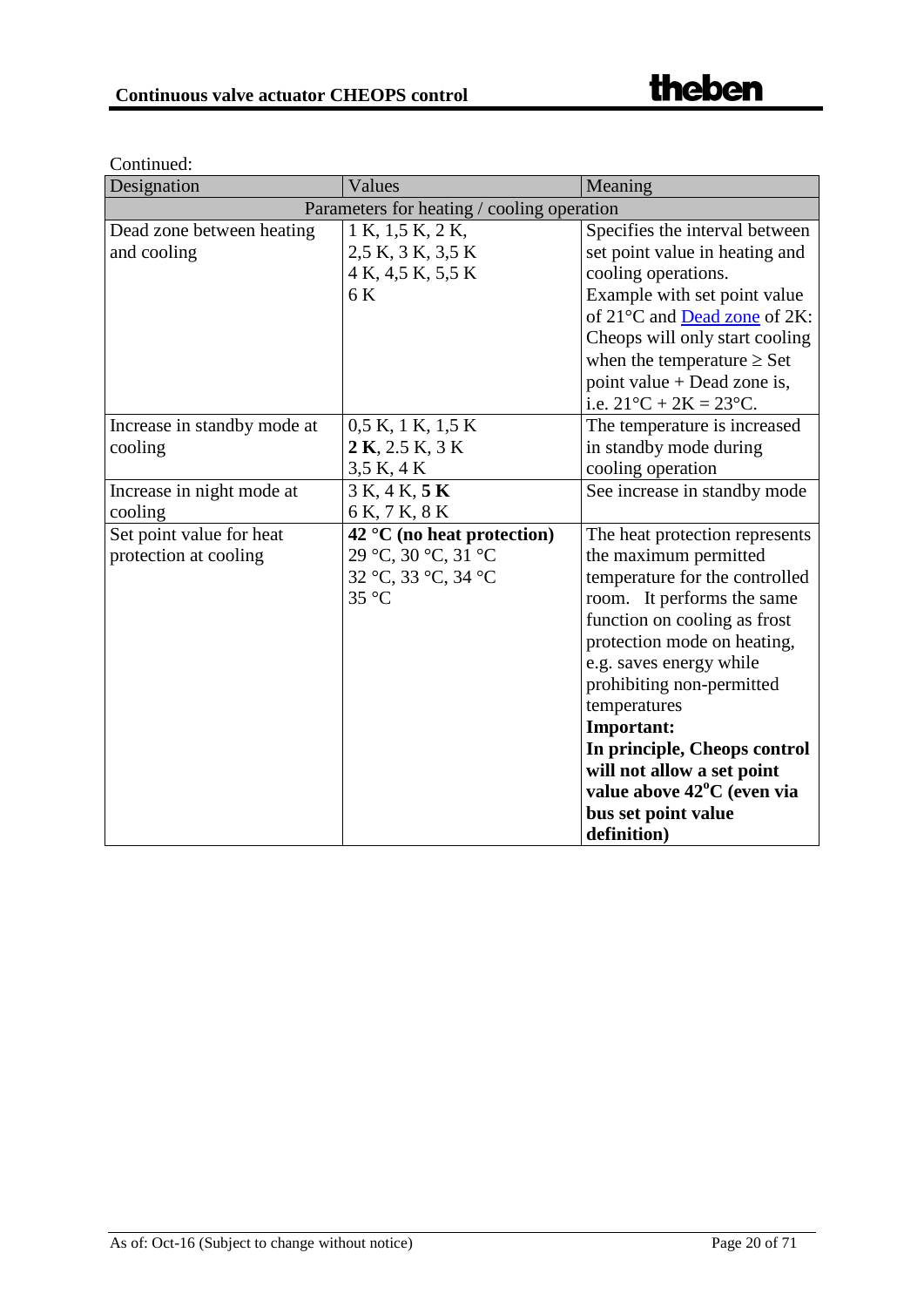| Designation                | Values                        | Meaning                                  |
|----------------------------|-------------------------------|------------------------------------------|
| Current set point value in |                               | Feedback of current set point            |
| comfort mode               |                               | value via the bus:                       |
|                            |                               |                                          |
|                            | Transmit mean value between   | Same value in comfort                    |
|                            | heating and cooling           | operation mode during both               |
|                            |                               | heating and cooling operation,           |
|                            |                               | i.e.:                                    |
|                            |                               | Basic set point value $+$ half           |
|                            |                               | dead zone                                |
|                            |                               | sent, to prevent room users              |
|                            |                               | becoming irritated.                      |
|                            |                               | <b>Example</b> with basic set point      |
|                            |                               | value of 21°C and dead zone              |
|                            |                               | of $2K$ :                                |
|                            |                               | Mean value= $21^\circ + 1K = 22^\circ C$ |
|                            |                               | Although control takes place             |
|                            |                               | at $21^{\circ}$ C                        |
|                            | <b>Transmit actual</b>        | and/or $23^{\circ}$ C                    |
|                            | temperature setpoint          |                                          |
|                            | (Heating < > Cooling)         | The set point value actually             |
|                            |                               | being controlled is always               |
|                            |                               | sent.                                    |
|                            |                               | <b>Example</b> with basic set point      |
|                            |                               | value of 21 <sup>o</sup> C and dead zone |
|                            |                               | of $2K$ :                                |
|                            |                               | During heating and cooling,              |
|                            |                               | 21°C and basic set point value           |
|                            |                               | + dead zone are sent                     |
|                            |                               | respectively $(21^{\circ}C + 2K =$       |
|                            |                               | $23^{\circ}$ C)                          |
|                            | Parameters for 2-step heating |                                          |
| Differential between main  | 1 K, 1,5 K, 2 K,              | Specifies the negative interval          |
| step and additional step   | 2.5 K, 3 K, 3.5 K,            | between the current set point            |
|                            | 4 K                           | value and the set point value            |
|                            |                               | of the additional step.                  |
|                            |                               | <b>Example with basic set point</b>      |
|                            |                               | value of $21^{\circ}$ C and 1K           |
|                            |                               | differential:                            |
|                            |                               | Main step controls using the             |
|                            |                               | basic set point value and the            |
|                            |                               | additional step controls using           |
|                            |                               | the basic set point value $-1K$          |
|                            |                               | $=20^{\circ}C$                           |

#### **Continued:**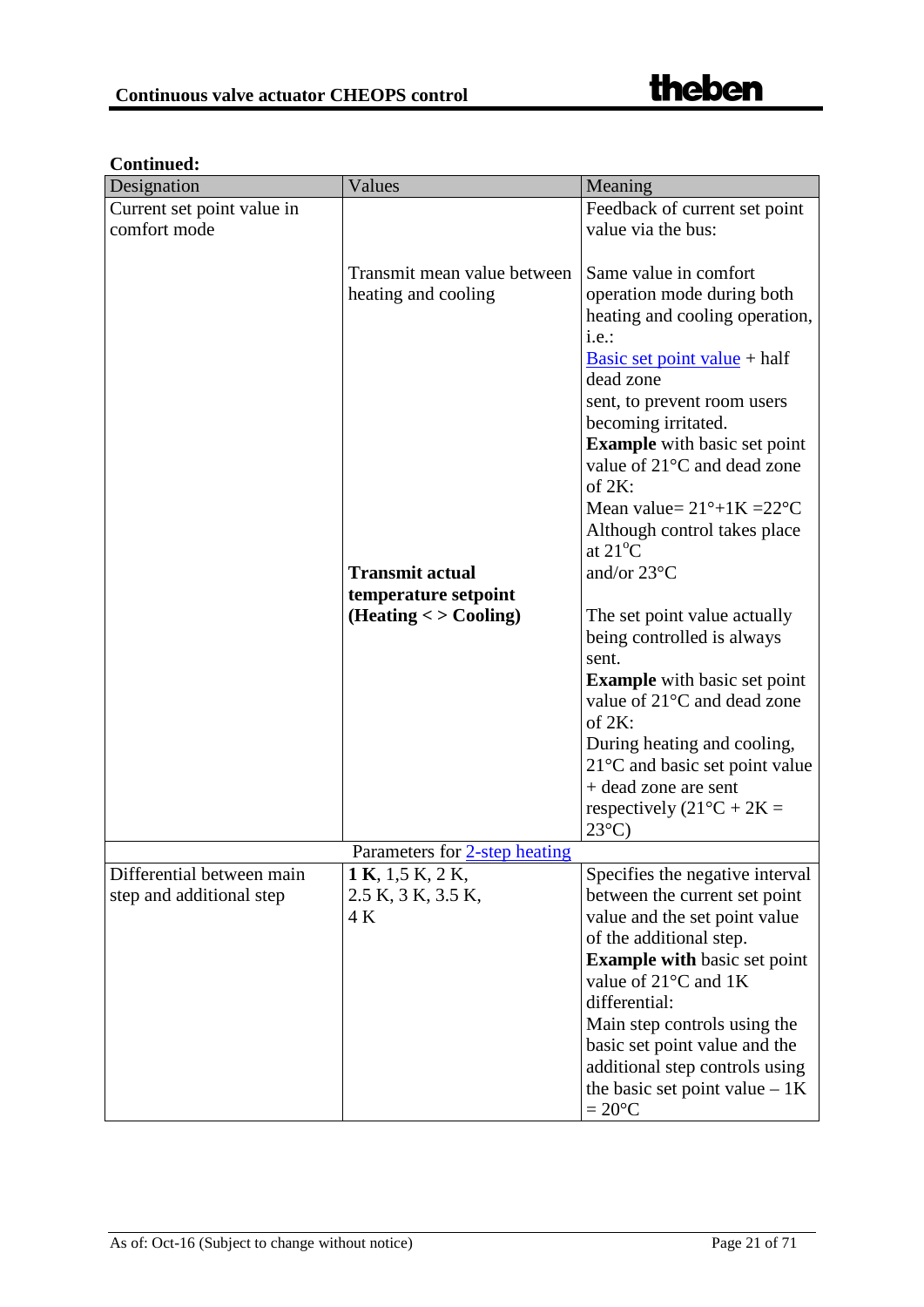## <span id="page-21-0"></span>**3.4.3 Actual value**

| Designation                  | Values                 | Meaning                                            |
|------------------------------|------------------------|----------------------------------------------------|
| Input of actual value        |                        | Cheops control can obtain its                      |
|                              |                        | actual value from three                            |
|                              |                        | sources. Selection can be                          |
|                              |                        | made from 2 such sources:                          |
|                              |                        |                                                    |
|                              | <b>Internal sensor</b> | fitted sensor                                      |
|                              | object Actual value    | bus (Object 2).                                    |
|                              |                        |                                                    |
|                              |                        | An external sensor can be                          |
|                              |                        | selected via the "Function of                      |
|                              |                        | external interface" parameter                      |
|                              |                        | on the <b>Settings</b> parameter                   |
|                              |                        | page. In this case, there is no                    |
|                              |                        | option to select between                           |
|                              |                        | internal sensor and actual                         |
|                              |                        | value object.                                      |
| Temperature offset for       | Manual input -64 63    | Positive or negative                               |
| internal sensor              |                        | correction of measured                             |
| $(in 0, 1K, -6463)$          |                        | temperature in $1/10$ K                            |
|                              |                        | increments                                         |
|                              |                        | Example: Cheops sends                              |
|                              |                        | 20.3°C. A room temperature                         |
|                              |                        | of 21.,0 $^{\circ}$ C is measured using            |
|                              |                        | a calibrated thermometer. In                       |
|                              |                        | order to increase the                              |
|                              |                        | temperature of Cheops to 21<br>$\rm{^{\circ}C}$    |
|                              |                        |                                                    |
|                              |                        | an "7" (i.e. $7 \times 0.1K$ ) must be<br>entered. |
|                              |                        | Cheops sends $21.3^{\circ}$ C. $20.5^{\circ}$ C    |
|                              |                        | is measured. In order to                           |
|                              |                        | reduce the temperature of                          |
|                              |                        | Cheops to $20.5$ °C,                               |
|                              |                        | an "-8" (i.e. $-8 \times 0.1$ K) must              |
|                              |                        | be entered.                                        |
| Transmission of actual value | Does not send          | Is the current room                                |
| at change                    |                        | temperature to be sent?                            |
|                              |                        | If so, from which minimum                          |
|                              | by $0.2$ K, $0.3$ K    | change should this be sent                         |
|                              | by $0.5 K$ , $0.7 K$   | again?                                             |
|                              | by 1 K, $1.5 K$        | This setting keeps the bus                         |
|                              | 2 K                    | load as low as possible.                           |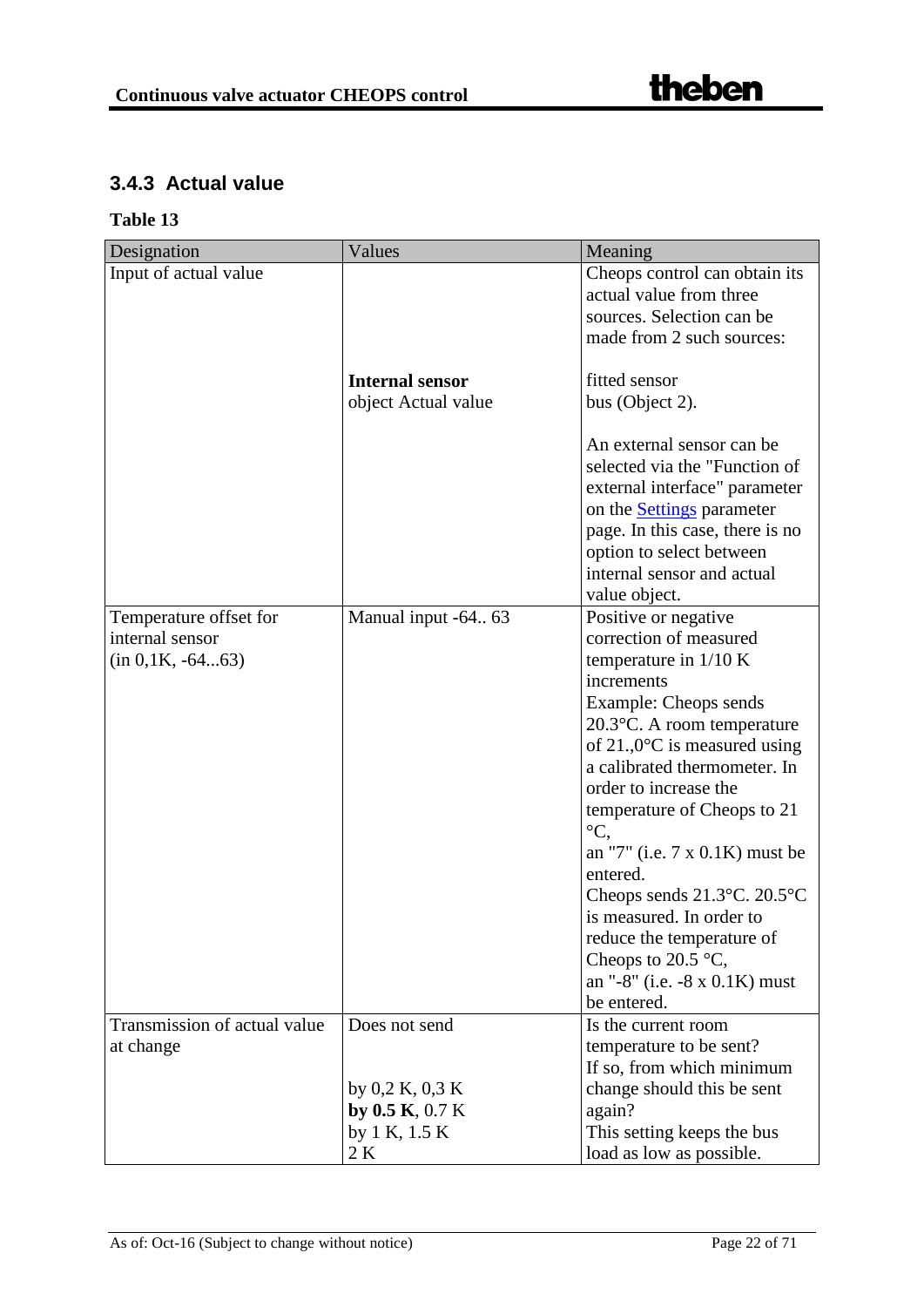Continued:

| Designation                        | Values                          | Meaning                         |
|------------------------------------|---------------------------------|---------------------------------|
| Transmission of actual value       | no cyclical transmission        | How often should the values     |
|                                    | Every 2 min                     | be sent, regardless of the      |
|                                    | Every 3 min                     | temperature changes?            |
|                                    | Every 5 min                     |                                 |
|                                    | Every 10 min                    |                                 |
|                                    | Every 15 min                    |                                 |
|                                    | Every 20 min                    |                                 |
|                                    | <b>Every 30 min</b>             |                                 |
|                                    | Every 45 min                    |                                 |
|                                    | Every 60 min                    |                                 |
|                                    | Parameters for external sensors |                                 |
| Temperature offset for             | Manual input -64 63             | See above, Temperature          |
| <u>external sensor</u> (in 0.1K, - |                                 | offset for internal sensor      |
| 6463)                              |                                 |                                 |
| Position in case of failure of     | 0%                              | Cheops control continuously     |
| actual value or sensor             | 10%                             | monitors the function of the    |
|                                    | 20%                             | external sensor when selected.  |
|                                    | 30%                             | If the line to this sensor is   |
|                                    | 40%                             | interrupted or short-circuited, |
|                                    | 50%                             | Cheops control can either       |
|                                    | 60%                             | assume a fixed position         |
|                                    | 70%                             | (emergency program) or          |
|                                    | 80%                             | switch to an integrated sensor  |
|                                    | 90%                             | until the fault is cleared.     |
|                                    | 100%                            |                                 |
|                                    | Continued control with          |                                 |
|                                    | internal sensor                 |                                 |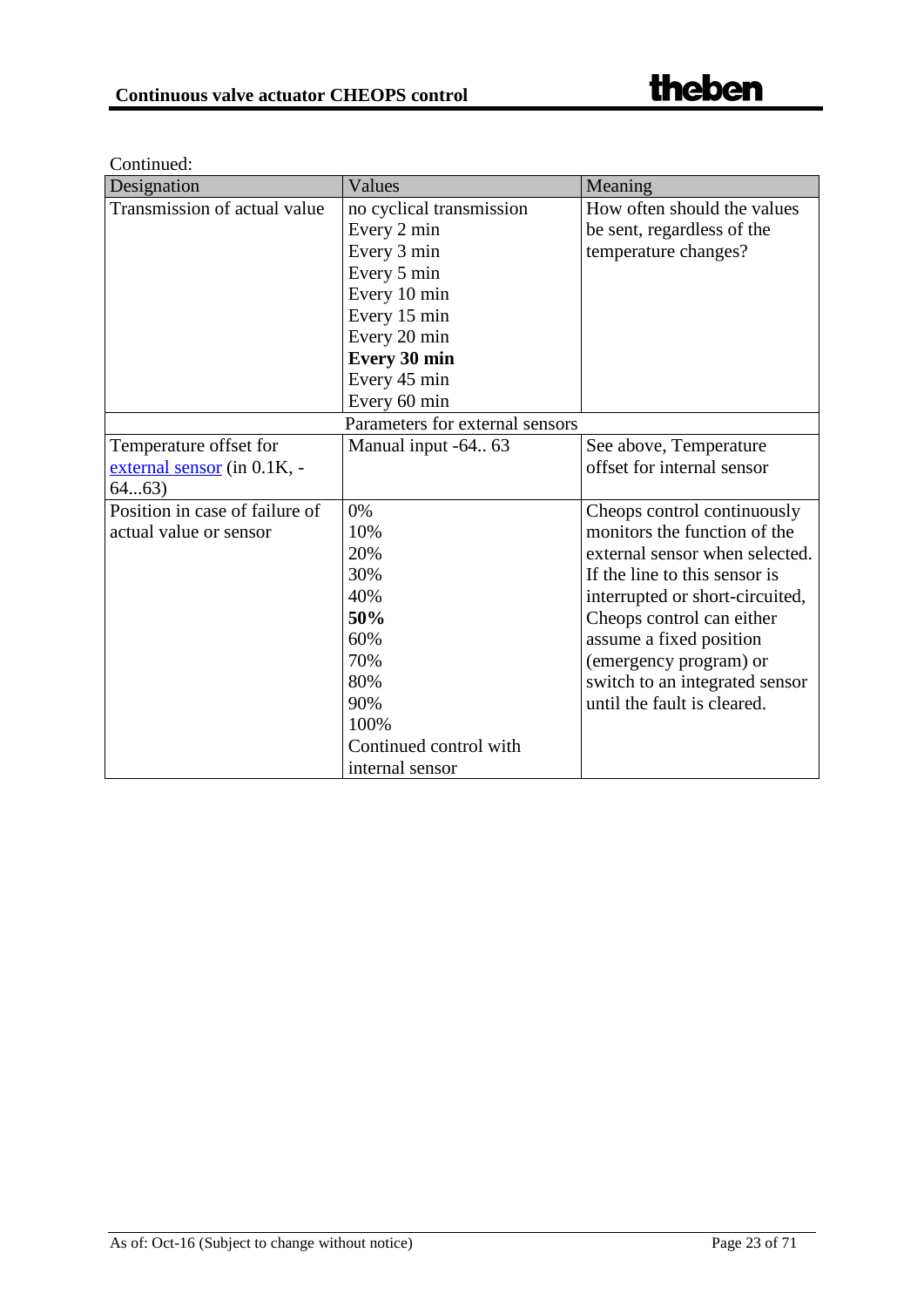## <span id="page-23-0"></span>**3.4.4 Heating control**

| Designation                   | Values                     | Meaning                             |
|-------------------------------|----------------------------|-------------------------------------|
| Setting of control parameters | Via type of system         | Standard application                |
|                               |                            |                                     |
|                               | User-defined               | Prof. application Self-             |
|                               |                            | configure P/PI control              |
| Type of system                |                            | PI control with:                    |
|                               | <b>Radiator heating</b>    | Integrated time $= 150$ minutes     |
|                               |                            | Bandwidth = $4k$                    |
|                               |                            |                                     |
|                               | floor heating              | Integrated time $= 210$ minutes     |
|                               |                            | Bandwidth = $6k$                    |
| Minimum actuating value in    | $0\%, 5\%, 10\%$           | <b>Smallest permitted actuating</b> |
| heating mode                  | 15%, 20%, 25%              | value (Exception: actuating         |
|                               | 30%, 40%                   | value of 0% is always used)         |
| Behaviour at minimum          | 0%                         | Run to 0% as soon as the            |
| actuating value underflow     |                            | defined min. actuating value        |
| (heating mode)                |                            | is underrun.                        |
|                               |                            |                                     |
|                               | $0\% = 0\%$ otherwise min. | Runs to the min. actuating          |
|                               | actuating value            | value as long as the value is       |
|                               |                            | greater than 0% and smaller         |
|                               |                            | or equivalent to the min.           |
|                               |                            | actuating value.                    |
|                               |                            | However, if a actuating value       |
|                               |                            | of 0%                               |
|                               |                            | is required (set point              |
|                               |                            | temperature reached), Cheops        |
|                               |                            | control returns to 0%.              |
| Object "actuating value       | available                  | The heating actuating value is      |
| heating"                      |                            | not to be sent on the bus           |
|                               |                            | (Object 8 can be read).             |
|                               |                            | The heating actuating value is      |
|                               | not available              | required to control other           |
|                               |                            | actuators (Cheops drive).           |
|                               |                            | Object 7 is added.                  |
| Transmission of actuating     | At change by 1%            | After how many % change*            |
| value heating                 | At change by 2 %           | in the actuating value is the       |
|                               | At change by 3 %           | new value to be sent.               |
|                               | At change by $5\%$         | Small values increase control       |
|                               | At change by 7 %           | accuracy but also the bus           |
|                               | At change by 10 %          | load.                               |
|                               | At change by 15 %          |                                     |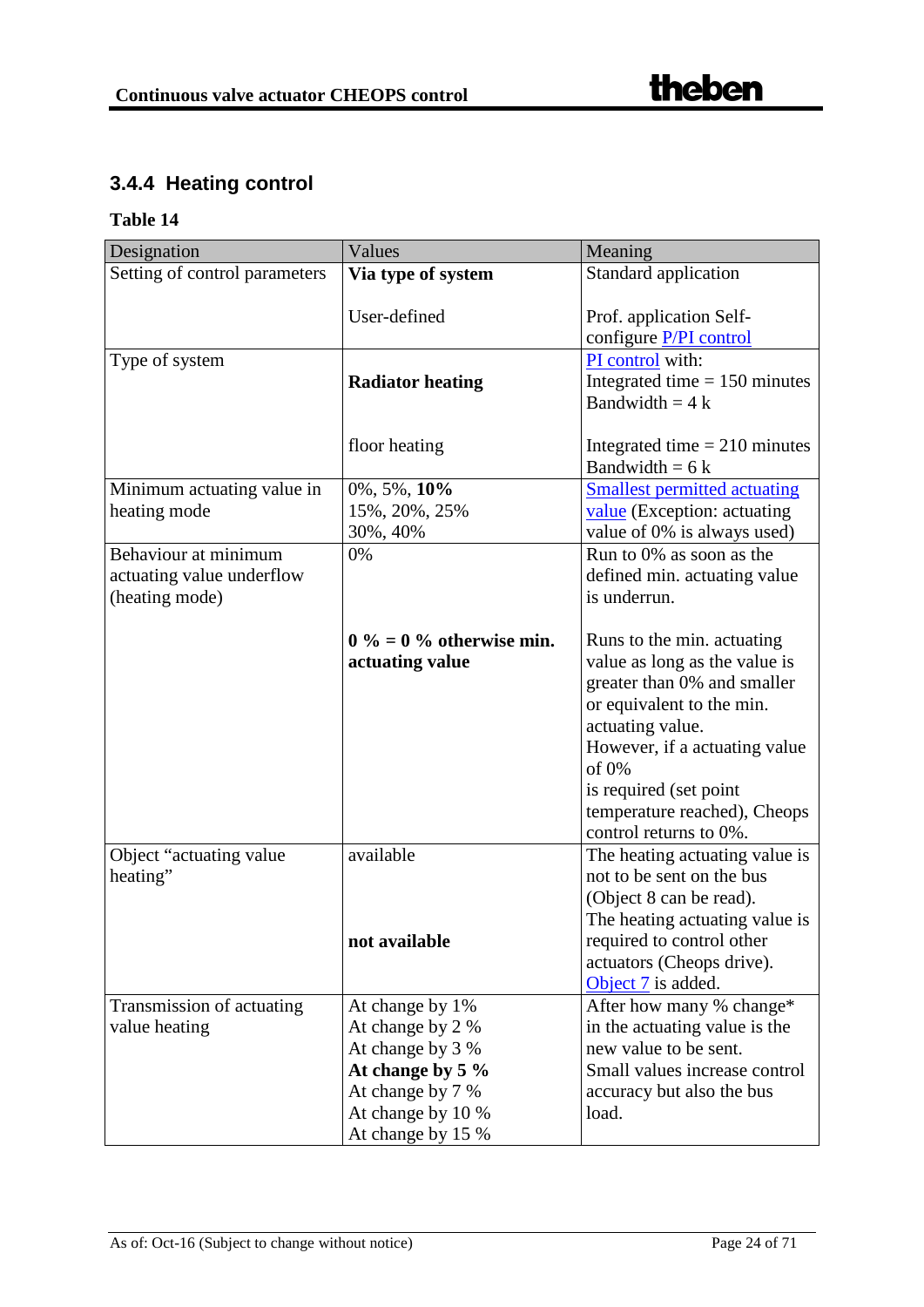| Designation                   | Values                       | Meaning                         |
|-------------------------------|------------------------------|---------------------------------|
| Transmission of actuating     | no cyclical transmission     | How often is the current        |
| value heating                 | Every 2 min                  | heating actuating value to be   |
|                               | Every 3 min                  | send, regardless of changes?    |
|                               | Every 5 min                  |                                 |
|                               | Every 10 min                 |                                 |
|                               | Every 15 min                 |                                 |
|                               | Every 20 min                 |                                 |
|                               | Every 30 min                 |                                 |
|                               | Every 45 min                 |                                 |
|                               | Every 60 min                 |                                 |
|                               | User-defined parameters      |                                 |
| Proportional band of heating  | $2 K$ , $2.5 K$ , $3 K$      | Prof. setting to adapt the      |
| control                       | 3,5 K, 4 K, 4,5 K            | control response to the room.   |
|                               | 5 K, 5,5 K, 6 K              |                                 |
|                               | 6.5 K, 7 K, 7.5 K            |                                 |
|                               | 8 K, 8.5 K                   |                                 |
| Integral action time constant | Only proportional controller | see Appendix                    |
| of heating controller         |                              | <b>Temperature control</b>      |
|                               |                              |                                 |
|                               | 30 min, 45 min, 60 min       | For PI control only:            |
|                               | 75 min, 90 min, 105 min      | The integrated time             |
|                               | 120 min, 135 min, 150 min    | determines the reaction time    |
|                               | 165 min, 180 min, 195 min    | of the control.                 |
|                               | 210 min, 225 min             | For radiators, times of approx. |
|                               |                              | 150 min and for floor heating,  |
|                               |                              | longer times of approx. 210     |
|                               |                              | min are recommended.            |
|                               |                              | These times can be adapted to   |
|                               |                              | suit particular circumstances.  |
|                               |                              | If the heating is over-         |
|                               |                              | dimensioned and therefore too   |
|                               |                              | fast, shorter values should be  |
|                               |                              | used. Conversely, under-        |
|                               |                              | dimensioned heating (slow)      |
|                               |                              | benefits from longer            |
|                               |                              | integrated times.               |

\*Change since last sending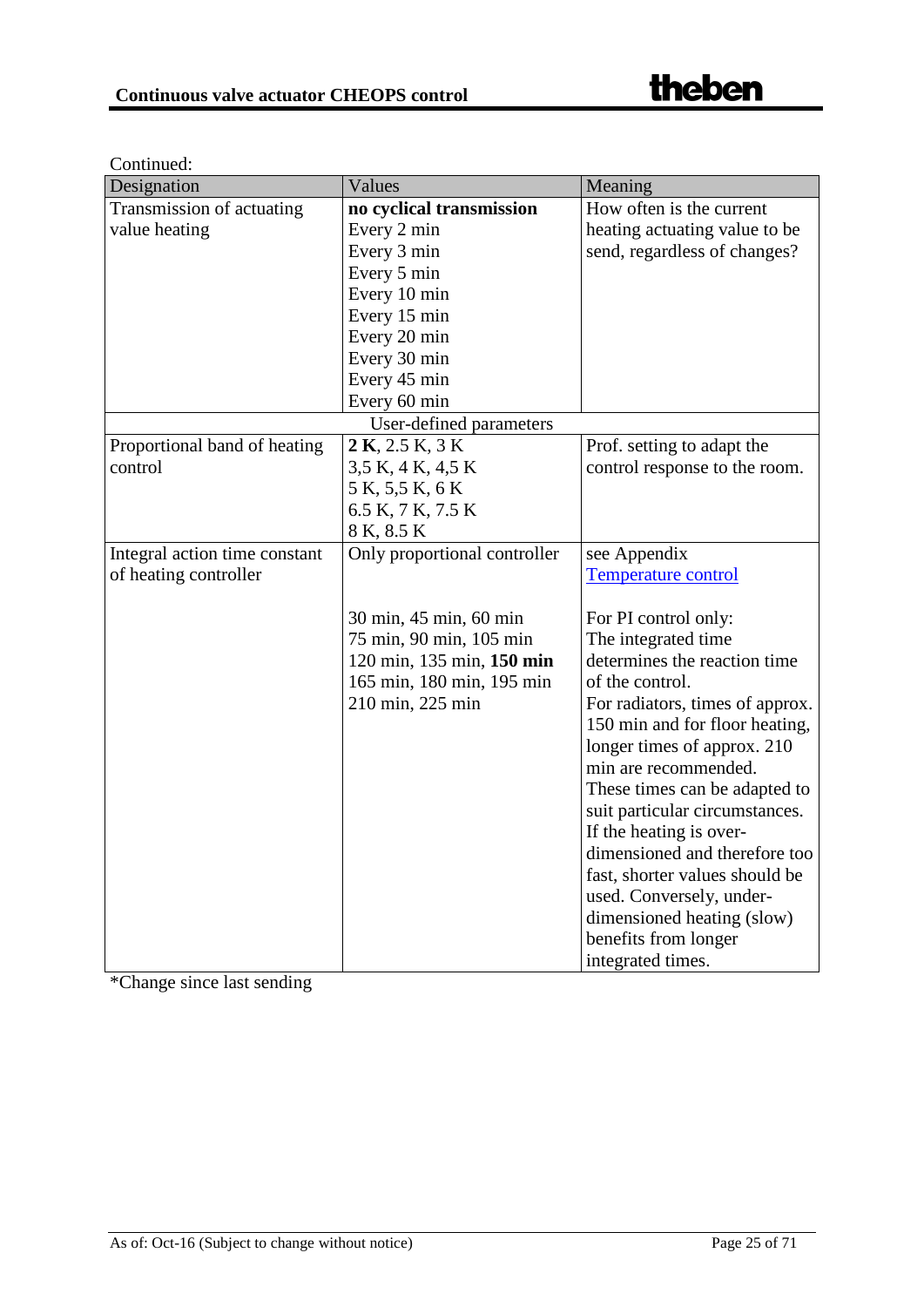## <span id="page-25-0"></span>**3.4.5 Cooling control**

| Designation                   | Values                 | Meaning                         |
|-------------------------------|------------------------|---------------------------------|
| Setting of control parameters | Via type of system     | Standard application            |
|                               |                        |                                 |
|                               | User-defined           | Prof. application Self-         |
|                               |                        | configure P/PI control          |
| Type of system                |                        | PI control with:                |
|                               | <b>Cooling ceiling</b> | Integrated time $= 90$ minutes  |
|                               |                        | Bandwidth = $4k$                |
|                               |                        |                                 |
|                               | Fan Coil Unit          | Integrated time $= 180$ minutes |
|                               |                        | Bandwidth = $4k$                |
| Transmission of actuating     | On change by 1%        | After how many % change*        |
| value cooling                 | On change by 2 %       | in the actuating value is the   |
|                               | On change by 3 %       | new value to be sent.           |
|                               | On change by 5 %       | Small values increase control   |
|                               | On change by 7 %       | accuracy but also the bus       |
|                               | On change by 10 %      | load.                           |
|                               | On change by 15 %      |                                 |
| Switch over between heating   | <b>Automatically</b>   | Cheops control automatically    |
| and cooling                   |                        | switches to cooling mode        |
|                               |                        | when the actual temperature     |
|                               |                        | is above the threshold:         |
|                               |                        | set point value + dead zone.    |
|                               |                        |                                 |
|                               |                        | Cooling mode can be             |
|                               | via object             | activated only on the bus side  |
|                               |                        | via $Object 11 (1 = cooling).$  |
|                               |                        | Cooling mode remains off for    |
|                               |                        | as long as this object is reset |
|                               |                        | $(=0).$                         |
| User-defined parameters       |                        |                                 |
| Proportional band of cooling  | 2 K, 2,5 K, 3 K        | Prof. setting to adapt the      |
| controller                    | 3,5 K, 4 K, 4,5 K      | Control behaviour to the        |
|                               | 5 K, 5,5 K, 6 K        | room.                           |
|                               | 6.5 K, 7 K, 7.5 K      | Large values cause finer        |
|                               | 8 K, 8.5 K             | changes to the actuating        |
|                               |                        | values with the same control    |
|                               |                        | deviation and a more precise    |
|                               |                        | control than smaller values.    |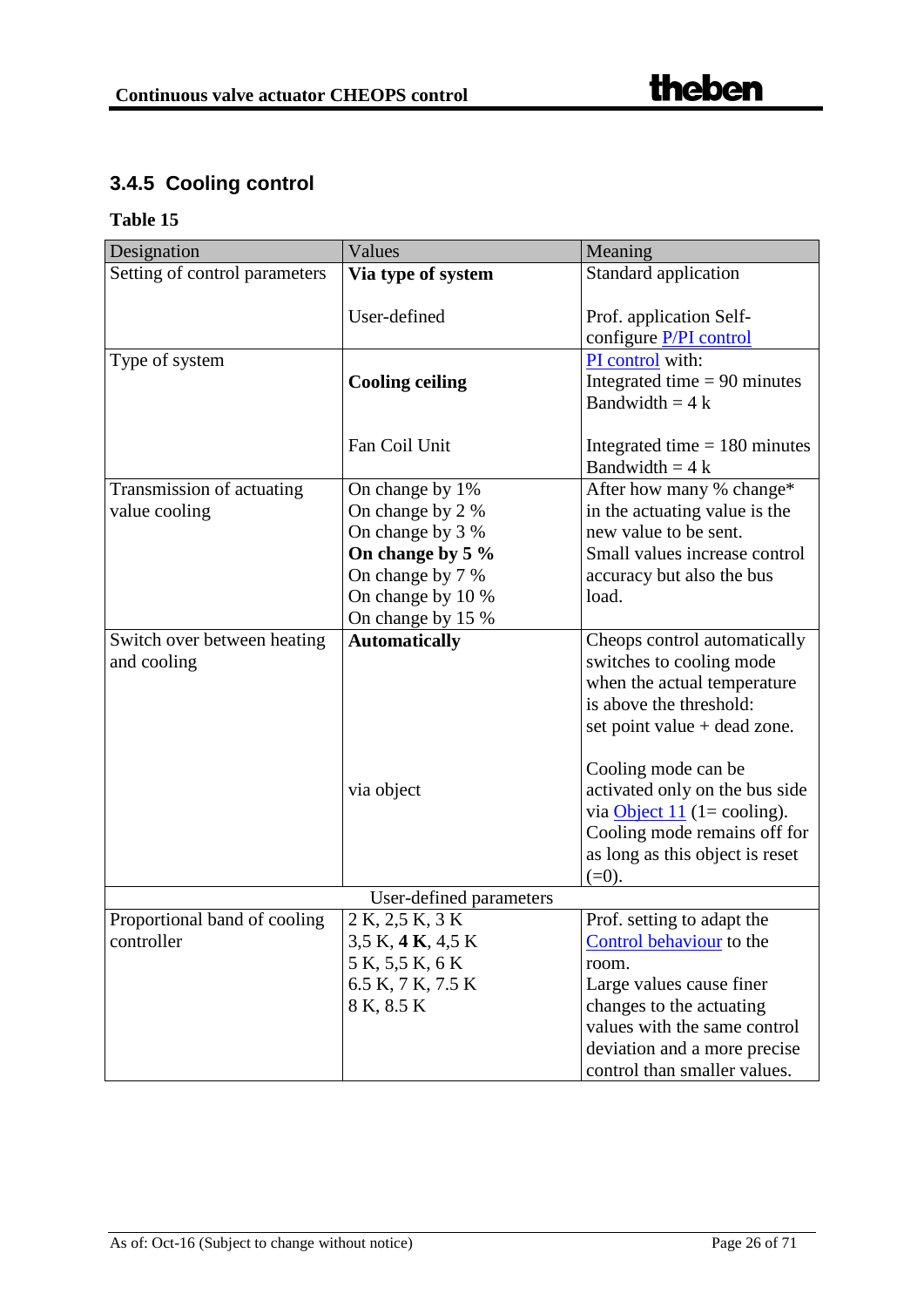| Designation                  | Values                    | Meaning                        |
|------------------------------|---------------------------|--------------------------------|
| Integral time of the cooling | Pure P control            | see Appendix                   |
| controller                   |                           | <b>Temperature control</b>     |
|                              |                           |                                |
|                              | 30 min, 45 min, 60 min    | For PI control only:           |
|                              | 75 min, 90 min, 105 min   | The integrated time            |
|                              | 120 min, 135 min, 150 min | determines the reaction time   |
|                              | 165 min, 180 min, 195 min | of the control.                |
|                              | 210 min, 225 min          |                                |
|                              |                           | These times can be adapted to  |
|                              |                           | suit particular circumstances. |
|                              |                           | If the cooling system is over- |
|                              |                           | dimensioned and therefore too  |
|                              |                           | fast, shorter values should be |
|                              |                           | used. Conversely, under-       |
|                              |                           | dimensioned cooling (slow)     |
|                              |                           | benefits from longer           |
|                              |                           | integrated times.              |

\*Change since last sending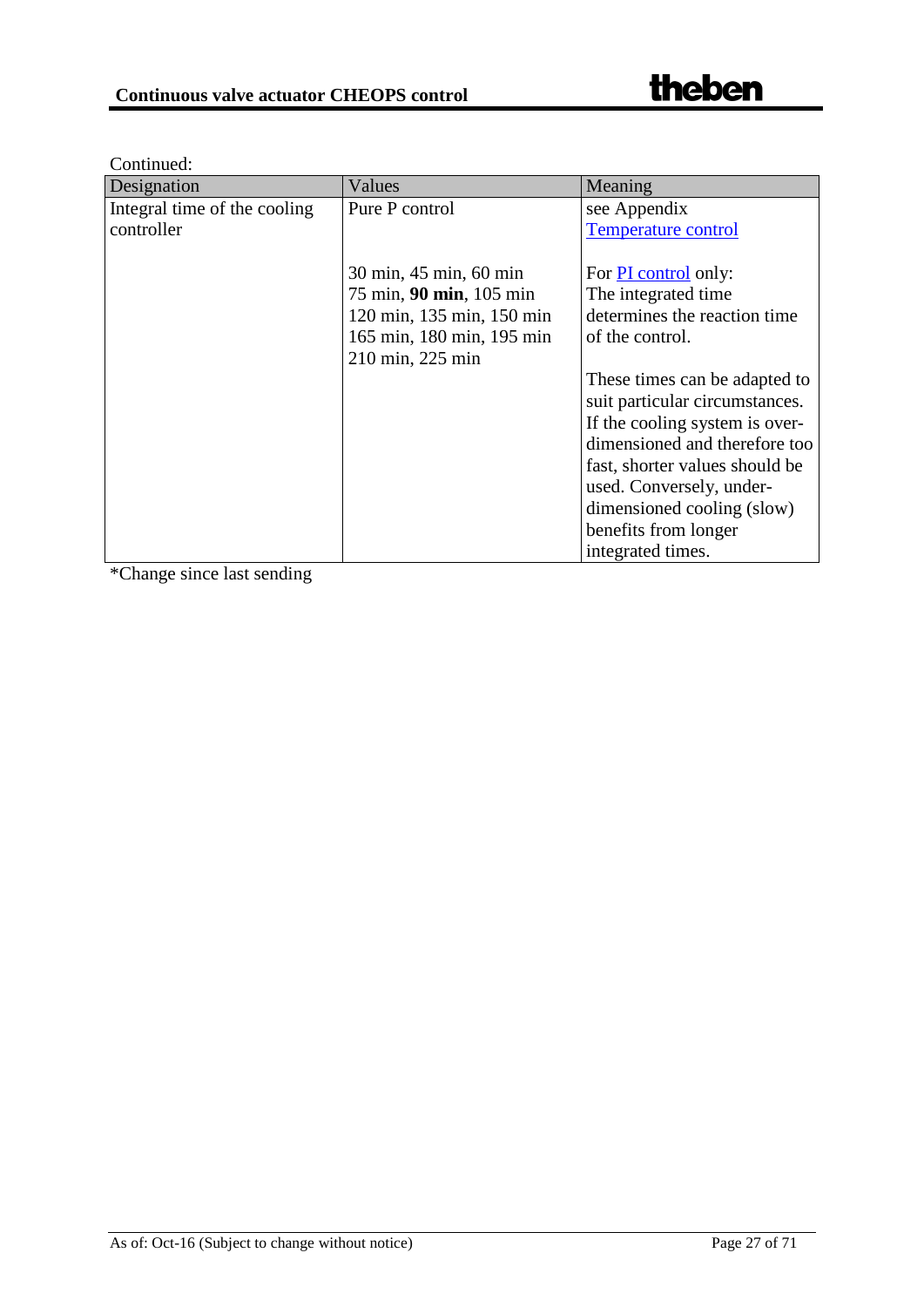## <span id="page-27-0"></span>**3.4.6 Additional heating step**

See also Appendix: [2-step heating](#page-58-0)

| <b>Table 16</b> |  |
|-----------------|--|
|-----------------|--|

| Designation                  | Values                   | Meaning                         |
|------------------------------|--------------------------|---------------------------------|
| Hysteresis                   | 0.3 K                    | Interval between the switch-    |
|                              | 0.5 K                    | off point (set point value) and |
|                              | 0.7 K                    | the re-switch on point (Set     |
|                              | 1 K                      | point value – hysteresis).      |
|                              | 1.5 K                    | The hysteresis prevents         |
|                              |                          | constant switch on/off.         |
| Feedback of hysteresis       | <b>None</b>              | The feedback causes a           |
| controlled with switch point | $0,1$ K/min              | gradual decrease in the         |
|                              | $0,2$ K/min              | Hysteresis over time.           |
|                              | $0.3$ K/min              | This increases control          |
|                              |                          | accuracy.                       |
|                              |                          |                                 |
|                              |                          | The hysteresis is equivalent to |
|                              |                          | the programmed value for        |
|                              |                          | each switch-off and is          |
|                              |                          | gradually reduced by the        |
|                              |                          | feedback process. The           |
|                              |                          | hysteresis can reduce to 0      |
|                              |                          | over prolonged periods of       |
|                              |                          | switch-off.                     |
|                              |                          | At the next switch-on, it is    |
|                              |                          | reset to the configured value.  |
| Cyclical transmission of     | No cyclical transmission | How often should the            |
| additional heating system    | Every 2 min              | switching status of the         |
|                              | Every 3 min              | additional step be sent?        |
|                              | Every 5 min              |                                 |
|                              | Every 10 min             |                                 |
|                              | Every 15 min             |                                 |
|                              | Every 20 min             |                                 |
|                              | Every 30 min             |                                 |
|                              | Every 45 min             |                                 |
|                              | Every 60 min             |                                 |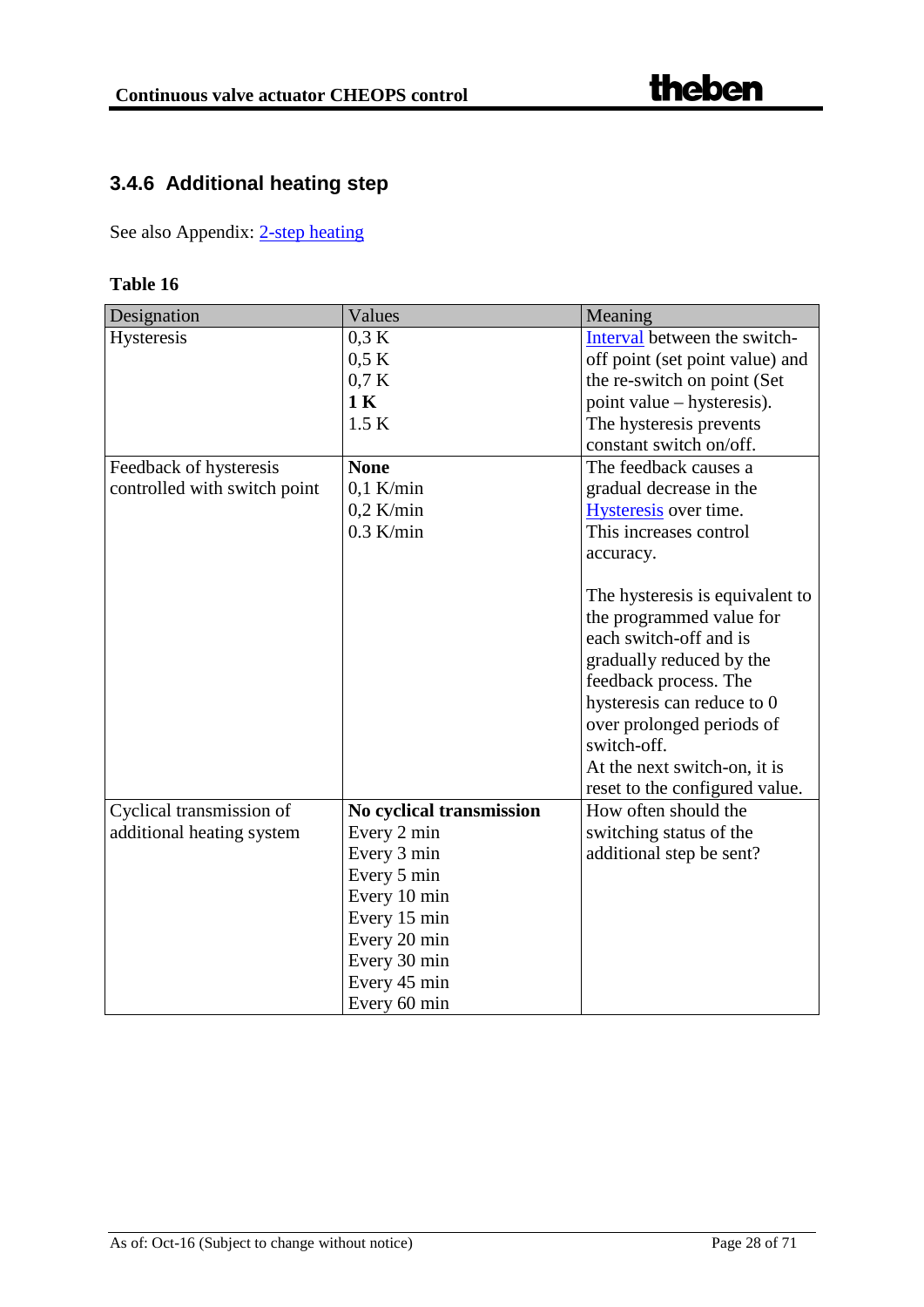| Designation                               | Values             | Meaning                       |
|-------------------------------------------|--------------------|-------------------------------|
| Parameters for continuous additional step |                    |                               |
| Proportional band of                      | 2 K, 2,5 K, 3 K    | Prof. setting to adapt the    |
| additional heating system                 | 3,5 K, 4 K, 4,5 K  | control response to the room. |
|                                           | 5 K, 5,5 K, 6 K    | Large values cause finer      |
|                                           | 6.5 K, 7 K, 7.5 K  | changes to the actuating      |
|                                           | 8 K, 8.5 K         | values with the same control  |
|                                           |                    | deviation and a more precise  |
|                                           |                    | control than smaller values.  |
| Transmission of actuating                 | On change by 1%    | After how many % change*      |
| value of additional heating               | On change by 2 %   | in the actuating value is the |
| system                                    | On change by 3 %   | new value to be sent.         |
|                                           | On change by $5\%$ | Small values increase control |
|                                           | On change by 7 %   | accuracy but also the bus     |
|                                           | On change by 10 %  | load.                         |
|                                           | On change by 15 %  |                               |

Continued:

\*Change since last sending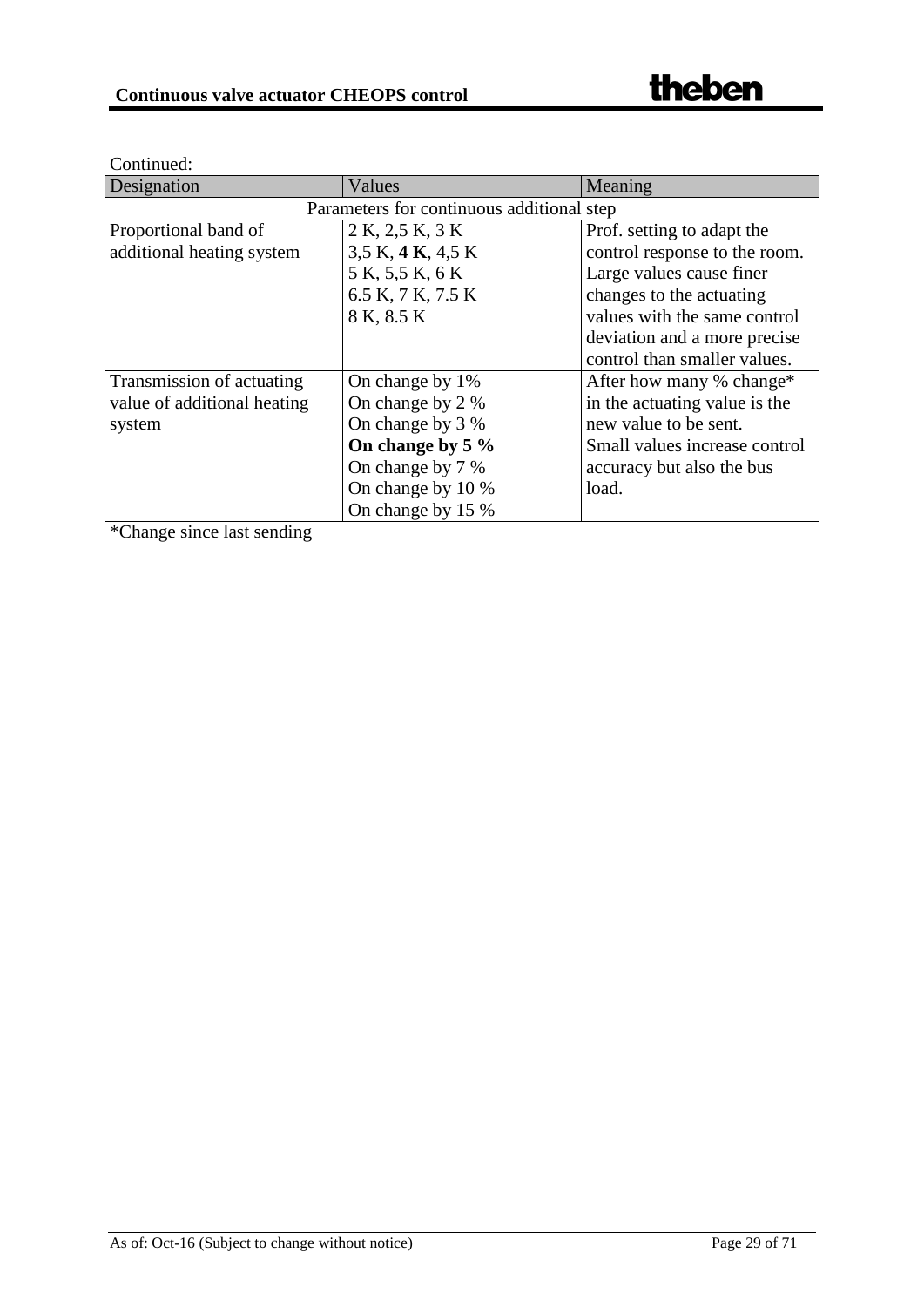## <span id="page-29-0"></span>**3.4.7 Operation**

| Designation                     | Values                                          | Meaning                                                                                                                                                                |
|---------------------------------|-------------------------------------------------|------------------------------------------------------------------------------------------------------------------------------------------------------------------------|
| <b>Function of LEDs</b>         | None                                            | The LEDs are always off                                                                                                                                                |
|                                 | <b>Indication of set point value</b><br>shift   | The middle LED illuminates<br>if no offset has been entered.<br>The remainder indicate an                                                                              |
|                                 |                                                 | upward or downward offset<br>increment                                                                                                                                 |
|                                 | Fixed indication of position                    | The 5 LEDs show the current<br>valve position as follows<br>(from bottom to top):<br>All OFF: Position 0%<br>1st LED: Position $> 020\%$                               |
|                                 |                                                 | 2nd LED: Position $>$<br>2000,40%<br>3rd LED: Position ><br>4000,60%<br>4th LED: Position >                                                                            |
|                                 | Time-limited display of set<br>point val. shift | 6000,80%<br>5th LED: Position ><br>800.100%                                                                                                                            |
|                                 |                                                 | The current set point value<br>offset is displayed for 10s<br>after a key is pressed.<br>Otherwise, all LEDs remain<br>off.                                            |
| <b>Function of push buttons</b> | <b>Enabled</b>                                  | The keys can be operated.<br>Hint: Pushing both keys at the<br>same time displays the current<br>valve position on the LEDs<br>(see above, fixed position<br>display). |
|                                 | Disabled                                        | Safeguards against undesired<br>operation                                                                                                                              |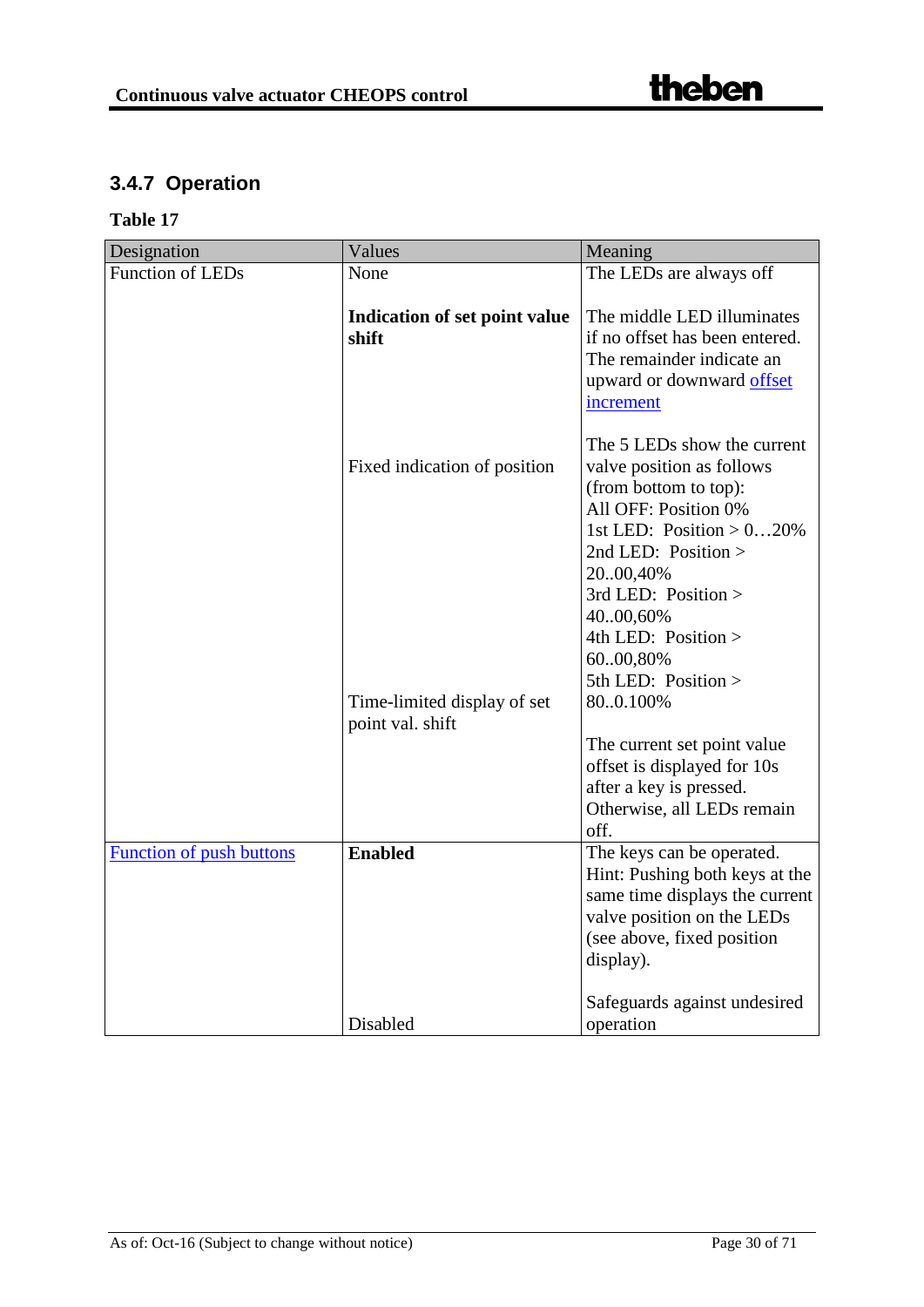<span id="page-30-0"></span>Continued:

| Designation                | Values                                                     | Meaning                       |
|----------------------------|------------------------------------------------------------|-------------------------------|
| Maximum shift of set point | $+/-1$ K (1 push button stroke                             | What is the max. amount by    |
| value                      | corresponds to $0.5 K$                                     | which the the set point value |
|                            |                                                            | can be changed and how large  |
|                            | $+/-2$ K (1 push button stroke                             | is the change at each         |
|                            | corresponds to $1,0 K$                                     | increment/key pressure?       |
|                            | $+/-3$ K (1 push button stroke<br>corresponds to $1,5 K$ ) |                               |
|                            | $+/-4$ K (1 push button stroke<br>corresponds to $2,0 K$ ) |                               |
|                            | $+/-5$ K (1 push button stroke<br>corresponds to $2.5 K$ ) |                               |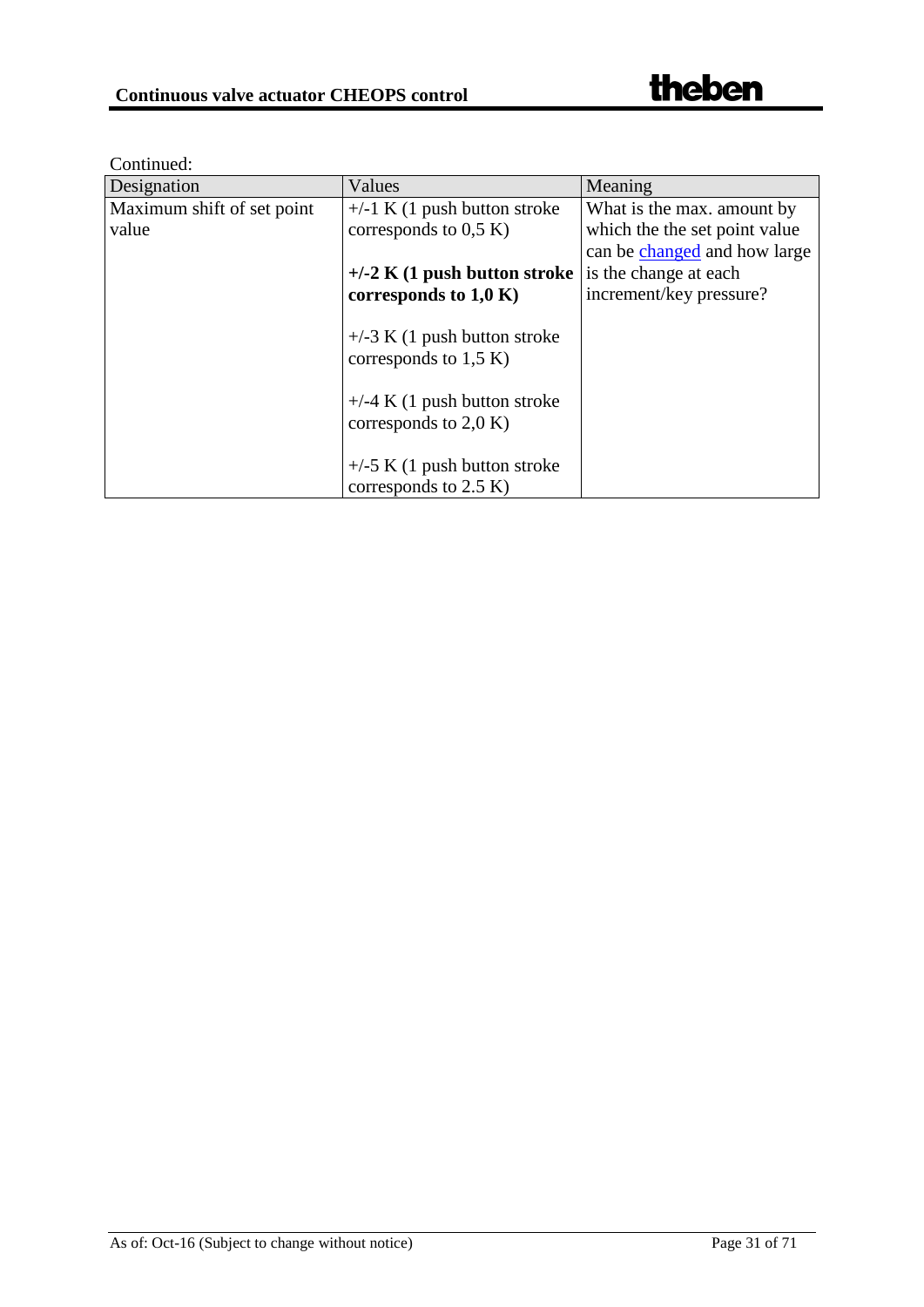## <span id="page-31-0"></span>**3.4.8 Operating mode**

| Designation                                                 | Values                                                    | Meaning                                                               |
|-------------------------------------------------------------|-----------------------------------------------------------|-----------------------------------------------------------------------|
| Objects to select operating                                 | <b>New: Operating mode,</b>                               | Cheops control can also                                               |
| mode                                                        | presence, window state                                    | respond to window and                                                 |
|                                                             |                                                           | presence contact.                                                     |
|                                                             |                                                           |                                                                       |
|                                                             | Old: Comfort, night, frost                                | Conventional setting                                                  |
| Operating mode after                                        | Frost protection                                          | Operating mode after start-up                                         |
| download of application                                     | Night reduction                                           | or re-programming.                                                    |
|                                                             | <b>Standby</b>                                            |                                                                       |
|                                                             | Comfort                                                   |                                                                       |
| Type of presence sensor                                     |                                                           | The presence sensor activates                                         |
| (on Obj. 4 or Ext. interface)                               |                                                           | comfort mode                                                          |
|                                                             |                                                           |                                                                       |
|                                                             | <b>Presence detector</b>                                  | Comfort mode as long as                                               |
|                                                             |                                                           | presence is detected                                                  |
|                                                             |                                                           |                                                                       |
|                                                             | Push button                                               | 1. The presence object is                                             |
|                                                             |                                                           | reset on change of                                                    |
|                                                             |                                                           | operating mode                                                        |
|                                                             |                                                           | definition object                                                     |
|                                                             |                                                           | (Object 3).                                                           |
|                                                             |                                                           | 2. If the presence object                                             |
|                                                             |                                                           | is set during night                                                   |
|                                                             |                                                           | operation, it is reset<br>after the configured                        |
|                                                             |                                                           | comfort extension                                                     |
|                                                             |                                                           | finishes (see below).                                                 |
| Comfort extension during                                    | None                                                      | Party switching:                                                      |
| night operation                                             | 30 min                                                    | enables the red key or                                                |
| (with presence key)                                         | 1 hour                                                    | presence key to switch                                                |
|                                                             |                                                           |                                                                       |
|                                                             |                                                           |                                                                       |
|                                                             |                                                           |                                                                       |
|                                                             |                                                           |                                                                       |
|                                                             |                                                           |                                                                       |
| Comfort mode extension via<br>red push button in night mode | 1,5 hours<br>2 hours<br>2,5 hours<br>3 hours<br>3.5 hours | Cheops control from night to<br>comfort mode for a certain<br>period. |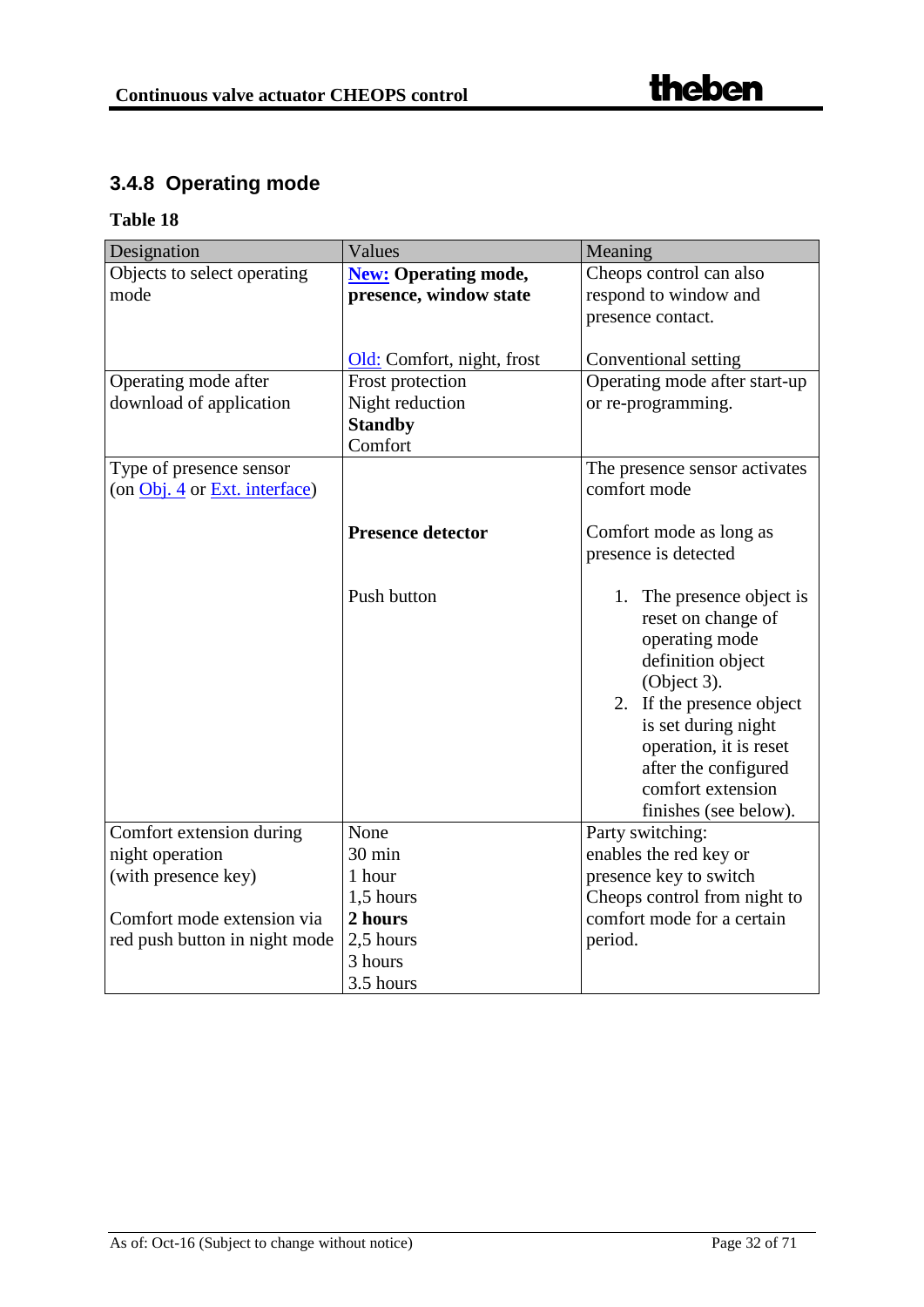| Designation             | Values                   | Meaning                      |
|-------------------------|--------------------------|------------------------------|
| Transmission of current | No cyclical transmission | How often should the current |
| operating mode          | Every 2 min              | operating mode be sent?      |
|                         | Every 3 min              |                              |
|                         | Every 5 min              |                              |
|                         | Every 10 min             |                              |
|                         | Every 15 min             |                              |
|                         | Every 20 min             |                              |
|                         | Every 30 min             |                              |
|                         | Every 45 min             |                              |
|                         | Every 60 min             |                              |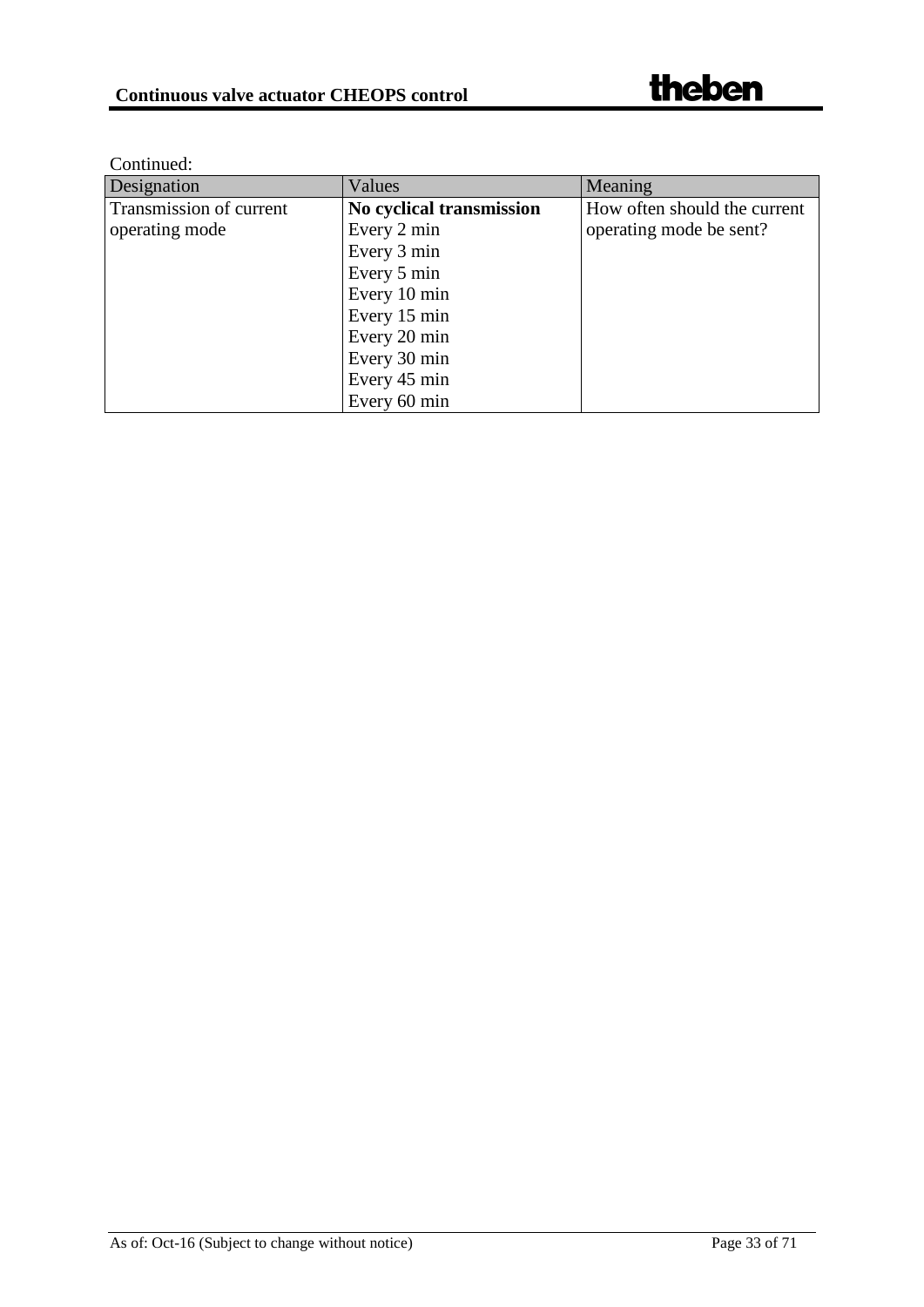## <span id="page-33-0"></span>**3.4.9 Device settings**

| Designation                       | Values                                            | Meaning                                                                                                                                                                                                                          |
|-----------------------------------|---------------------------------------------------|----------------------------------------------------------------------------------------------------------------------------------------------------------------------------------------------------------------------------------|
| Direction of control action       | Normal (closed with pushed                        | For all standard valves                                                                                                                                                                                                          |
| of valve                          | tappet)<br>Inverted, (open with pushed<br>tappet) | Adjustment to inverted valves                                                                                                                                                                                                    |
|                                   |                                                   |                                                                                                                                                                                                                                  |
| Strategy for identifying<br>valve | <b>Standard</b>                                   | Standard identification for<br>most valve models.                                                                                                                                                                                |
|                                   | Automatic                                         | Only for devices from<br>software V63.                                                                                                                                                                                           |
|                                   |                                                   | The valve is closed with a<br>pre-defined force (see below,<br>"Closing force for"<br>parameter).<br>The 0 % position is checked<br>at the valve with every run<br>and the "100 % open"<br>position is measured at the<br>valve. |
|                                   | With defined valve stroke                         | Only for devices from<br>software V63.                                                                                                                                                                                           |
|                                   |                                                   | The 0 % position is checked<br>at the valve with every run<br>and the<br>100 % (open) position is<br>established from the set<br>stroke.                                                                                         |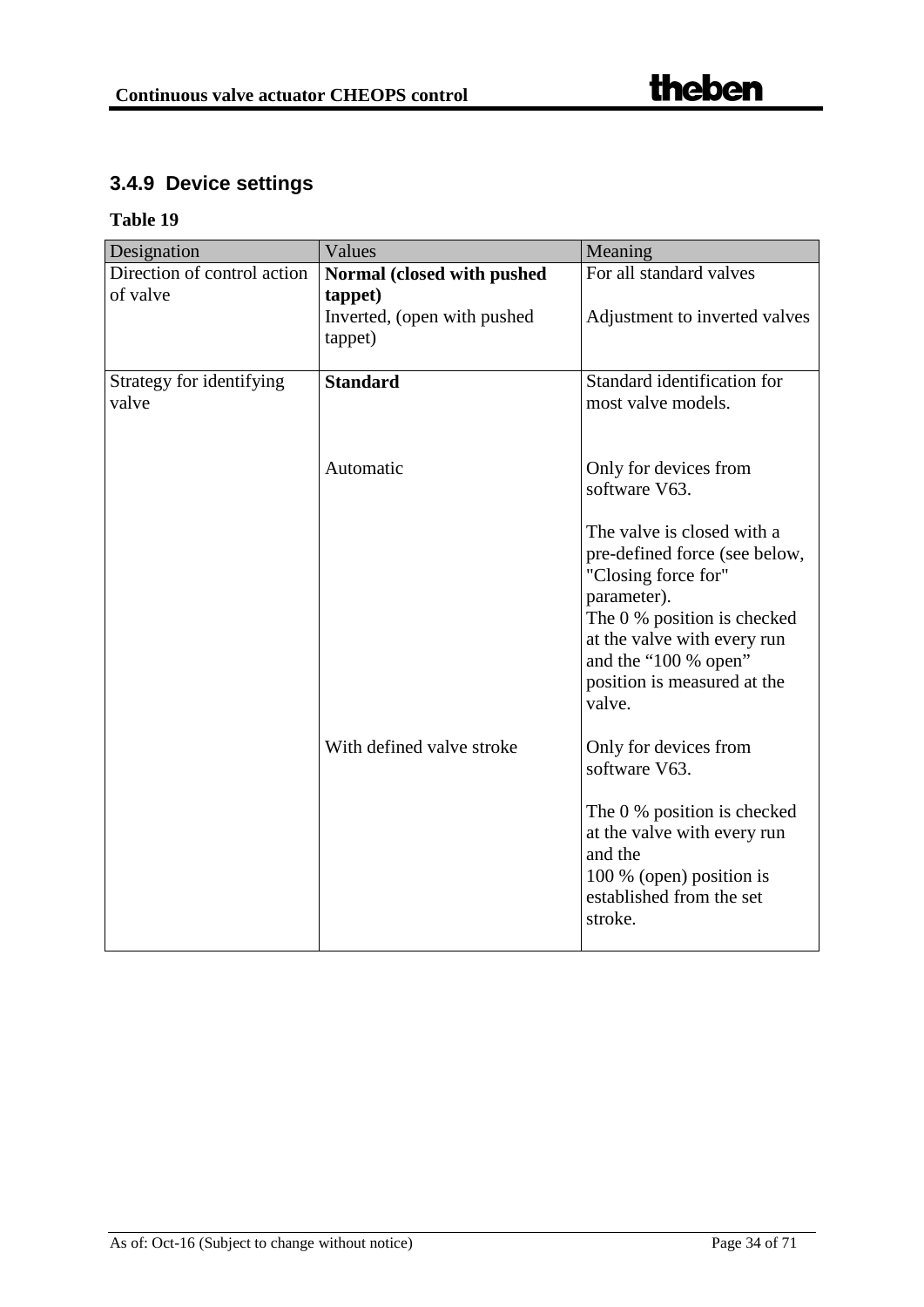| Designation                                      | Values                                                                                | Application                                                                                                                                                                                                                                                                                                                                              |  |
|--------------------------------------------------|---------------------------------------------------------------------------------------|----------------------------------------------------------------------------------------------------------------------------------------------------------------------------------------------------------------------------------------------------------------------------------------------------------------------------------------------------------|--|
| $Strategy = Standard$                            |                                                                                       |                                                                                                                                                                                                                                                                                                                                                          |  |
| Additional pressing of<br>rubber seal in 1/100mm | 079<br>$(Default = 20)$                                                               | The set value determines the<br>additional pressing in 1/100<br>mm.<br>This allows the valve to be<br>further closed by a set path<br>if, due to the characteristics of<br>the rubber seal, it fails to<br>close completely.                                                                                                                             |  |
|                                                  |                                                                                       | <b>Caution:</b> In order to avoid<br>seal damage, the value should<br>be increased by max. 10<br>increments.                                                                                                                                                                                                                                             |  |
|                                                  |                                                                                       | Setting:<br>1 is equivalent to $1/100$ mm<br>10 is equivalent to 0.1 mm<br>20 is equivalent to 0.2 mm<br>etc.<br>See appendix: Valves and<br>valve seals                                                                                                                                                                                                 |  |
|                                                  | $Strategy = Automatic (from SW V63)$                                                  |                                                                                                                                                                                                                                                                                                                                                          |  |
| Closing force for                                | <b>Standard valves</b><br>Valves with high spring tension                             | This parameter determines the<br>closing force for the 0 %<br>position                                                                                                                                                                                                                                                                                   |  |
|                                                  | Strategy = With defined valve stroke (from SW $V63$ )                                 |                                                                                                                                                                                                                                                                                                                                                          |  |
| Closing force for                                | <b>Standard valves</b><br>Valves with high spring tension                             | See above.                                                                                                                                                                                                                                                                                                                                               |  |
| Valve stroke                                     | $2 \text{ mm}$ , $3 \text{ mm}$ , $4 \text{ mm}$ ,<br>$5 \text{ mm}$ , $6 \text{ mm}$ | The traverse from the 0% to<br>the 100 % position are set<br>manually.                                                                                                                                                                                                                                                                                   |  |
| Valve protection                                 | active<br>inactive                                                                    | This function prevents the<br>valve from stopping if it is not<br>actuated for a prolonged<br>period.<br>The valve protection program<br>(if active) is always run if<br>after 24 hrs the control<br>variable has not changed.<br>In this case, the valve is<br>completely opened and then<br>closed.<br>This procedure is not<br>indicated on the LEDs. |  |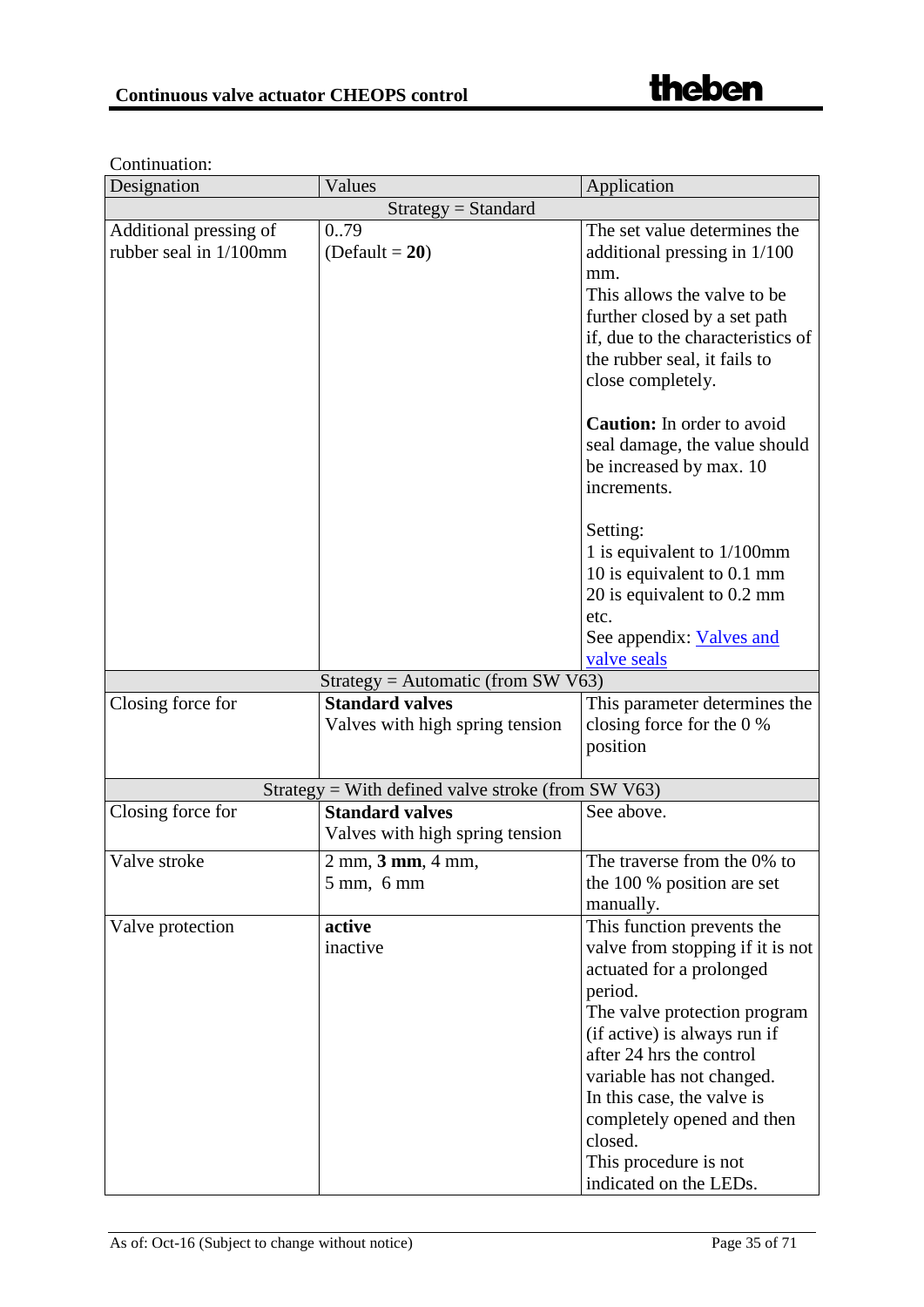## Continuation:

| <b>Valve with Standard seal</b><br>Type of valve seal<br>This parameter should be<br>Valve with hard seal<br>Valve with soft seal<br>not open with low actuating<br>Valve with medium-soft seal<br>values.<br>(see Troubleshooting) | Designation             | Values                              | Application                      |
|-------------------------------------------------------------------------------------------------------------------------------------------------------------------------------------------------------------------------------------|-------------------------|-------------------------------------|----------------------------------|
|                                                                                                                                                                                                                                     |                         |                                     |                                  |
|                                                                                                                                                                                                                                     |                         |                                     | changed only if the valve does   |
|                                                                                                                                                                                                                                     |                         |                                     |                                  |
|                                                                                                                                                                                                                                     |                         |                                     |                                  |
|                                                                                                                                                                                                                                     |                         |                                     |                                  |
| valve                                                                                                                                                                                                                               | Characteristic curve of | <b>Typical characteristic curve</b> | For all standard valve types     |
| Own characteristic curve<br>For special valves with                                                                                                                                                                                 |                         |                                     |                                  |
| known characteristic curves                                                                                                                                                                                                         |                         |                                     |                                  |
| or for special applications                                                                                                                                                                                                         |                         |                                     |                                  |
| Linear characteristic curve<br>For high-quality valves that                                                                                                                                                                         |                         |                                     |                                  |
|                                                                                                                                                                                                                                     |                         |                                     | have flows proportional to the   |
| path of the valve tappet.                                                                                                                                                                                                           |                         |                                     |                                  |
| Meaning<br>Designation<br>Values                                                                                                                                                                                                    |                         |                                     |                                  |
| Valve protection*<br>This function prevents the<br><b>Active</b>                                                                                                                                                                    |                         |                                     |                                  |
| Inactive                                                                                                                                                                                                                            |                         |                                     | valve from stopping if it is not |
| actuated for a prolonged                                                                                                                                                                                                            |                         |                                     |                                  |
| period.                                                                                                                                                                                                                             |                         |                                     |                                  |
|                                                                                                                                                                                                                                     |                         |                                     | The valve protection program     |
| (if active) is always run if                                                                                                                                                                                                        |                         |                                     |                                  |
| after 24 hrs the actuating                                                                                                                                                                                                          |                         |                                     |                                  |
| value has not changed.                                                                                                                                                                                                              |                         |                                     |                                  |
| In this case, the valve is                                                                                                                                                                                                          |                         |                                     |                                  |
| completely opened and then<br>closed.                                                                                                                                                                                               |                         |                                     |                                  |
| This procedure is not                                                                                                                                                                                                               |                         |                                     |                                  |
| indicated on the LEDs.                                                                                                                                                                                                              |                         |                                     |                                  |
| drive to new valve position   Position always accurate<br>The valve is re-positioned                                                                                                                                                |                         |                                     |                                  |
| each time the actuating value                                                                                                                                                                                                       |                         |                                     |                                  |
| is changed.                                                                                                                                                                                                                         |                         |                                     |                                  |
| At change of actuating value $>1$<br>The valve is never re-                                                                                                                                                                         |                         |                                     |                                  |
| $\%$<br>positioned until the actuating                                                                                                                                                                                              |                         |                                     |                                  |
| At change of actuating value $>2$<br>value has changed from the                                                                                                                                                                     |                         |                                     |                                  |
| %                                                                                                                                                                                                                                   |                         |                                     | last position by more than the   |
| At change of actuating value $>3$<br>set value. Enables frequent,                                                                                                                                                                   |                         |                                     |                                  |
| small positioning increments<br>%                                                                                                                                                                                                   |                         |                                     |                                  |
| At change of actuating value $>5$<br>to be suppressed<br><b>Important:</b><br>$\%$                                                                                                                                                  |                         |                                     |                                  |
| Too high a value can affect<br>At change of actuating value $>7$                                                                                                                                                                    |                         |                                     |                                  |
| $\%$<br>the temperature control.                                                                                                                                                                                                    |                         |                                     |                                  |
| At change of actuating value $>10$<br>$\%$                                                                                                                                                                                          |                         |                                     |                                  |
| At change of actuating value $>15$<br>$\%$                                                                                                                                                                                          |                         |                                     |                                  |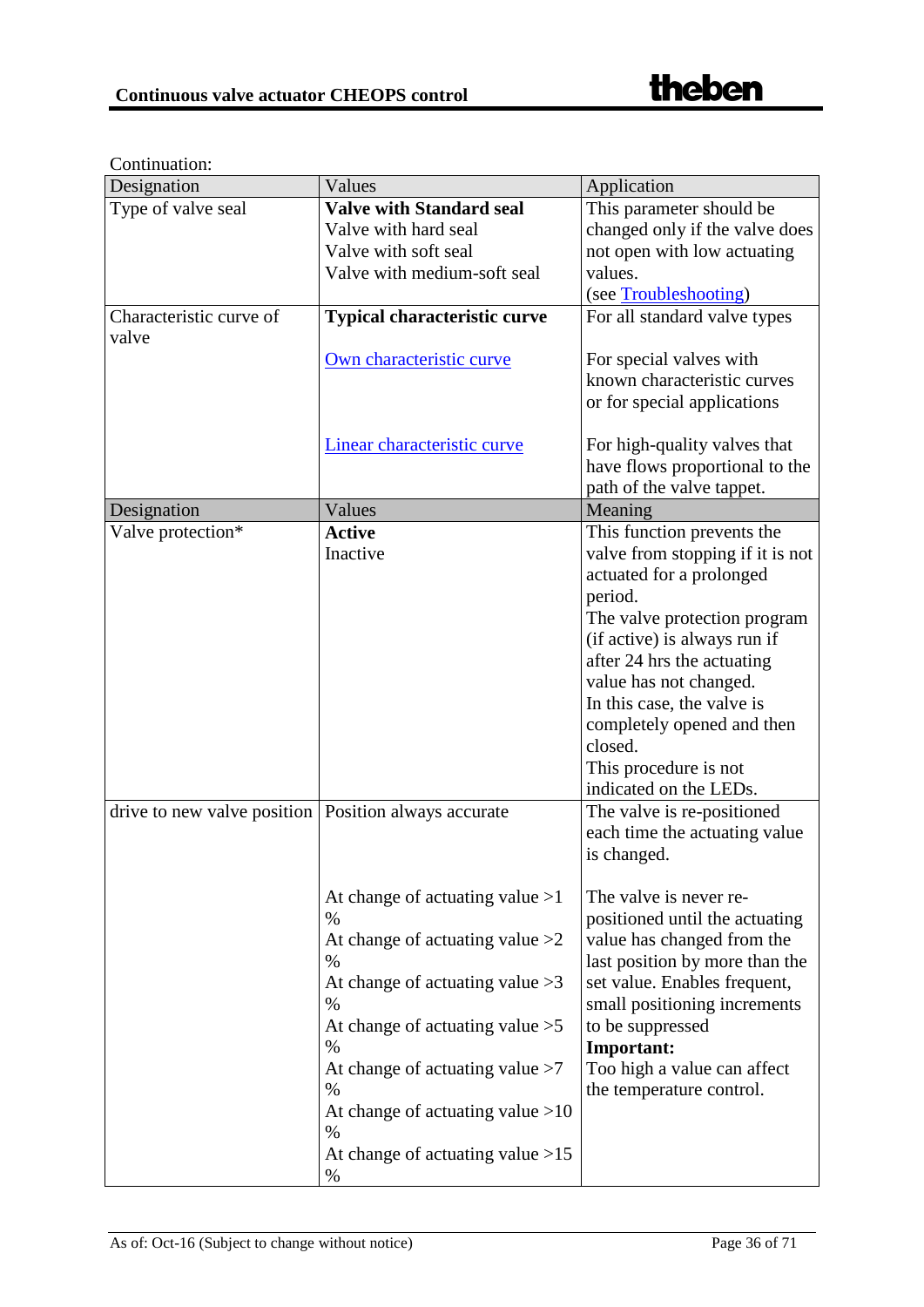| Designation             | Values                          | Application                    |
|-------------------------|---------------------------------|--------------------------------|
| Function of Object 6    | Increase or decrease set point  | Change set point value in      |
|                         | value                           | increments via Object 6        |
|                         |                                 | Object 6 Determining the       |
|                         | Determines maximum actuating    | maximum actuating actuating    |
|                         | value                           | value                          |
|                         |                                 |                                |
|                         |                                 | Object 6 sends the current     |
|                         |                                 | valve position during the      |
|                         | Sends the actual valve position | tappet movement.               |
|                         |                                 | This setting is most suitable  |
|                         |                                 | for diagnostic operations      |
| Designation             | Values                          | Meaning                        |
| Transmission of maximum | when internal actuating value   | Object 6 will only send if all |
| actuating value         | is higher than the received     | other actuators have a smaller |
|                         |                                 | actuating value                |
|                         |                                 |                                |
|                         | Every 2 min                     | Object 6 sends its actuating   |
|                         | Every 3 min                     | value cyclically and starts a  |
|                         | Every 5 min                     | new calibration                |
|                         | Every 10 min                    |                                |
|                         | Every 15 min                    |                                |
|                         | Every 20 min                    |                                |
|                         | Every 30 min                    |                                |
|                         | Every 45 min                    |                                |
|                         | Every 60 min                    |                                |
| Transmission of actual  | Does not send                   | Sends the new valve position   |
| valve position          | At change of 1%                 | as soon as it has changed      |
|                         | At change of 2 %                | since the last sending by the  |
|                         | At change of 3 %                | configured amount.             |
|                         | At change of 5 %                | At the end of positioning, the |
|                         | At change of 7 %                | achieved value is sent         |
|                         | At change of 10 %               | regardless of the configured   |
|                         | At change of 15 %               | interval.                      |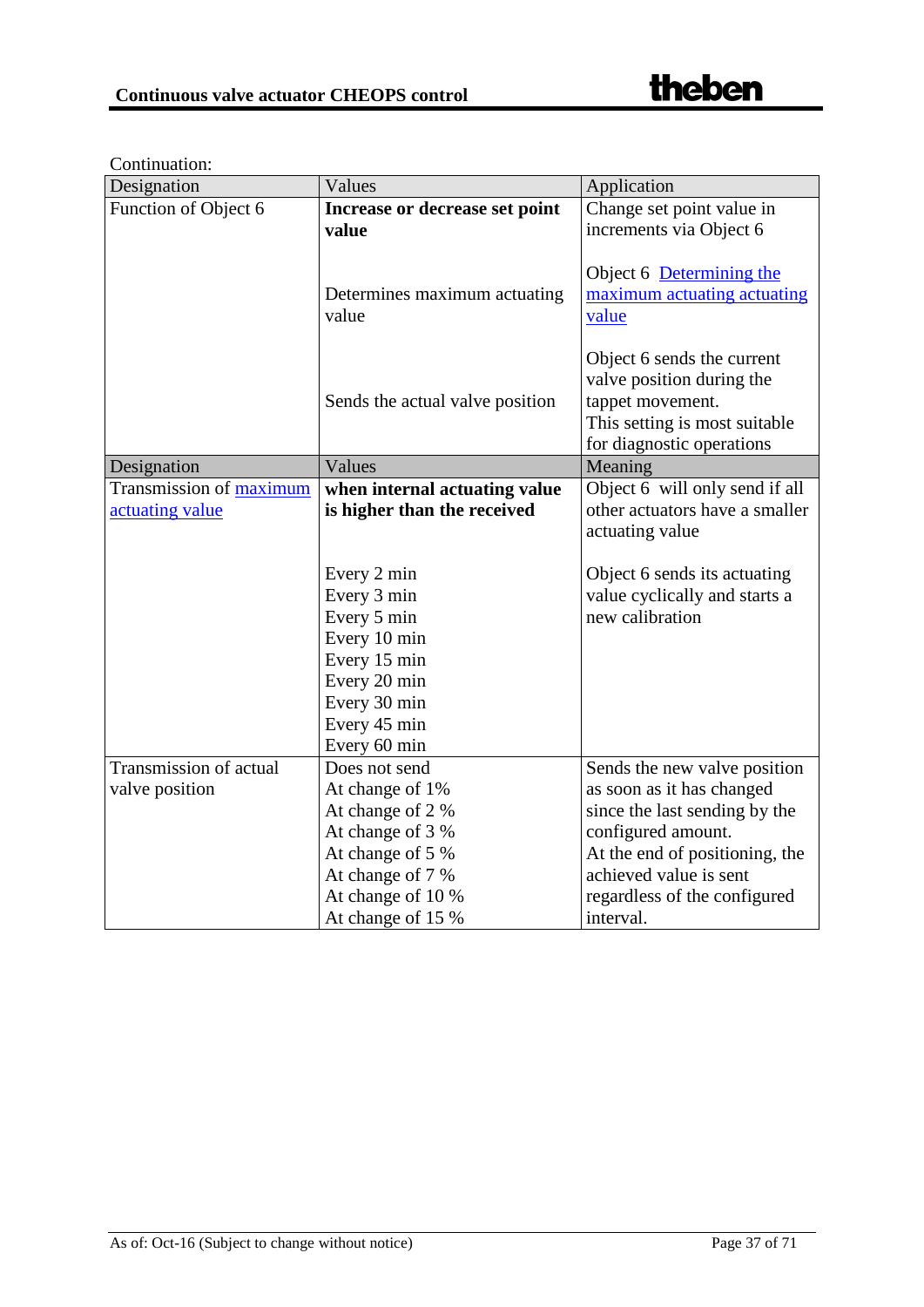## <span id="page-37-0"></span>**3.4.10 External interface**

See also ["External interface"](#page-50-3) Appendix

| Designation              | Values                          | Meaning                          |
|--------------------------|---------------------------------|----------------------------------|
| Type of connected window |                                 | Enables both NC and NO           |
| contact                  |                                 | contacts to be used              |
|                          |                                 |                                  |
|                          |                                 | If several contacts are present, |
|                          | Window open $=$ contact closed, | these must be switched in        |
|                          |                                 | parallel                         |
|                          |                                 |                                  |
|                          | Window open $=$ contact open    | If several contacts are present, |
|                          |                                 | these must be switched in        |
|                          |                                 | series                           |
| Transmission of window   | No transmission                 | Is the status of the connected   |
| state                    | Only in case of change          | window contact to be sent to     |
|                          |                                 | the bus?                         |
|                          |                                 |                                  |
|                          |                                 | Same cycle time as for           |
|                          | at change and cyclically with   | sending current operating        |
|                          | actual operating mode           | mode                             |
| Type of connected        | Present = contact closed,       | Enables both NC and NO           |
| presence contact         | $Present = contact open$        | contacts to be used              |
| Transmission of presence | No transmission                 | Is the status of the connected   |
| status                   | Only in case of change          | presence contact to be sent to   |
|                          |                                 | the bus?                         |
|                          |                                 |                                  |
|                          |                                 | Same cycle time as for           |
|                          | at change and cyclically with   | sending current operating        |
|                          | actual operating mode           | mode                             |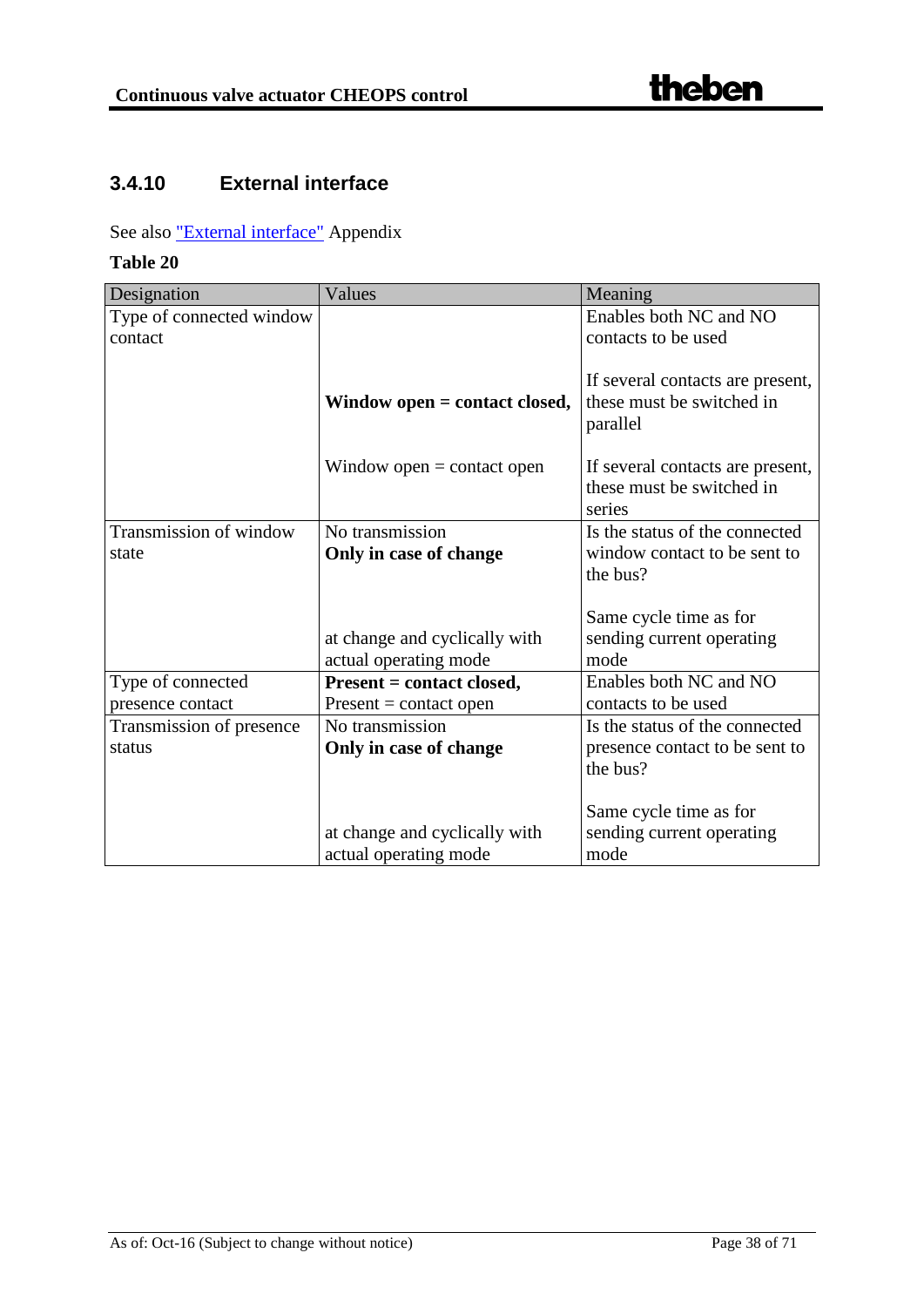## <span id="page-38-0"></span>**3.4.11 Linear characteristic valve curve**

This setting should be used only for valves described exclusively as linear. **Note:** The values can be shown but not changed in this table.

| Designation                      | Values    | Meaning                       |
|----------------------------------|-----------|-------------------------------|
| Valve position in % for 10%      | <b>10</b> | At 10% valve stroke, a        |
| volume flow $(1.99)$             |           | volumetric flow of 10% is     |
| Valve position in % for 20 %     | 20        | reached, at 20%, a volumetric |
| volume flow $(1.99)$             |           | flow of 20% is reached etc.   |
| Valve position in % for 30 %     | 30        |                               |
| volume flow $(199)$              |           |                               |
| Valve position in % for 40 %     | 40        |                               |
| volume flow $(199)$              |           |                               |
| Valve position in % for 50 %     | 50        |                               |
| volume flow $(1.99)$             |           |                               |
| Valve position in $%$ for 60 $%$ | 60        |                               |
| volume flow $(1.99)$             |           |                               |
| Valve position in % for 70 %     | 70        |                               |
| volume flow $(1.99)$             |           |                               |
| Valve position in % for 80 %     | 80        |                               |
| volume flow $(199)$              |           |                               |
| Valve position in % for 90 %     | 90        |                               |
| volume flow $(199)$              |           |                               |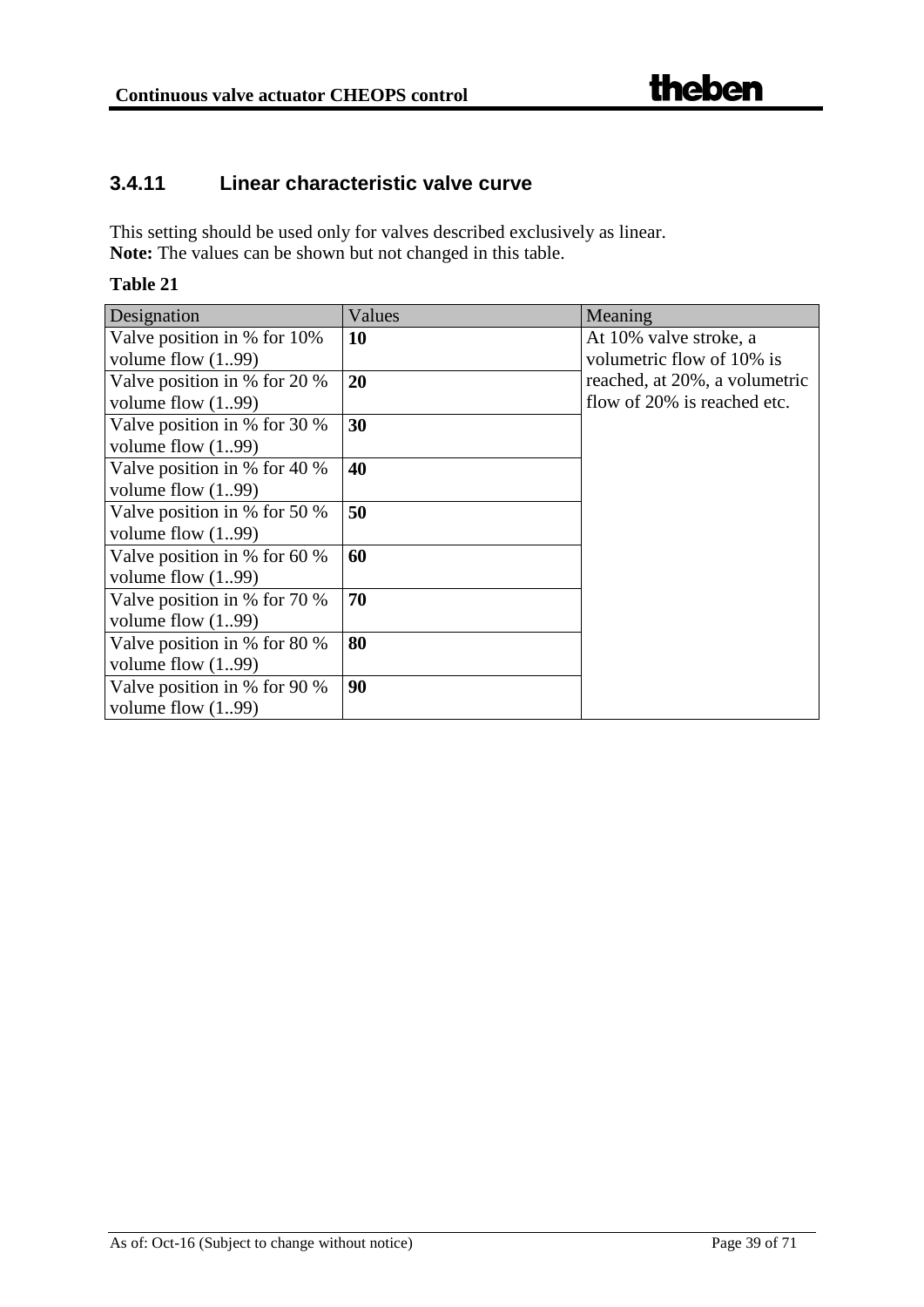## <span id="page-39-0"></span>**3.4.12 Own characteristic valve curve**

Prof. setting for special valves.

This parameter appears only when an internal characteristic valve curve has been selected from the "Unit settings" page.

The actuator response can be accurately adjusted using the characteristic valve curve (manufacturer's documentation).

This parameter enables the Cheops control to be adjusted on a valve at 9 points of the characteristic curve (10%.....90%). A certain flow is reached for each point at a certain % of the valve stroke.

| l'able |  |
|--------|--|
|--------|--|

| Designation                                          | Values   | Meaning                                                           |
|------------------------------------------------------|----------|-------------------------------------------------------------------|
| Valve position in % for 10%<br>volume flow $(1.99)$  | 1.99(10) | At what % valve stroke is a<br>volumetric flow of 10%<br>reached? |
| Valve position in % for 20 %<br>volume flow $(1.99)$ | 1.99(20) | At what % valve stroke is a<br>volumetric flow of 20%<br>reached? |
| Valve position in % for 30 %<br>volume flow $(1.99)$ | 1.99(30) | At what % valve stroke is a<br>volumetric flow of 30%<br>reached? |
| Valve position in % for 40 %<br>volume flow $(1.99)$ | 1.99(40) | At what % valve stroke is a<br>volumetric flow of 40%<br>reached? |
| Valve position in % for 50 %<br>volume flow $(1.99)$ | 1.99(50) | At what % valve stroke is a<br>volumetric flow of 50%<br>reached? |
| Valve position in % for 60 %<br>volume flow $(1.99)$ | 1.99(60) | At what % valve stroke is a<br>volumetric flow of 60%<br>reached? |
| Valve position in % for 70 %<br>volume flow $(1.99)$ | 1.99(70) | At what % valve stroke is a<br>volumetric flow of 70%<br>reached? |
| Valve position in % for 80 %<br>volume flow $(199)$  | 1.99(80) | At what % valve stroke is a<br>volumetric flow of 80%<br>reached? |
| Valve position in % for 90 %<br>volume flow $(1.99)$ | 1.99(90) | At what % valve stroke is a<br>volumetric flow of 90%<br>reached? |

The values in brackets indicate a linear valve.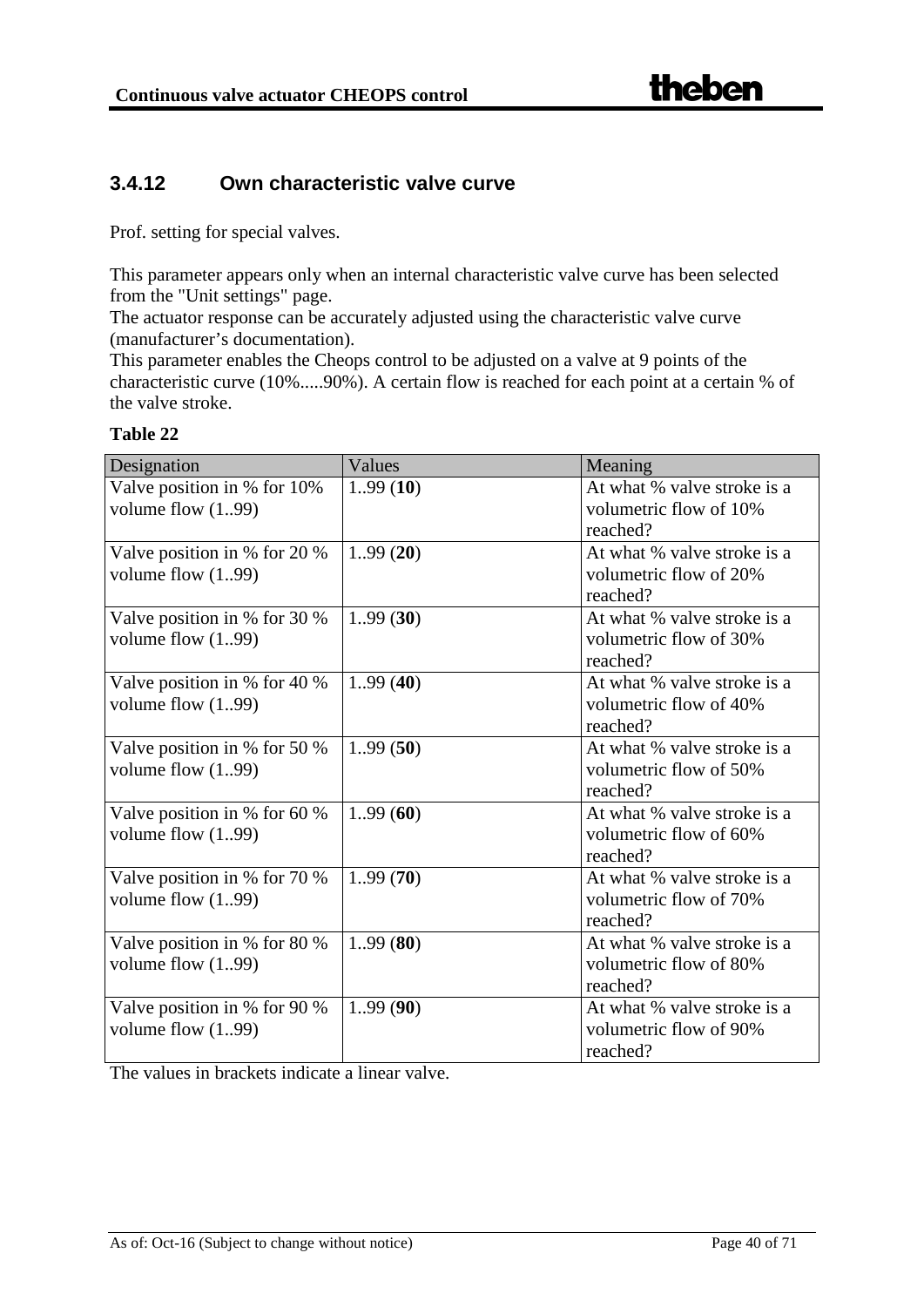Diagram 1 shows a characteristic valve curve, as occurs frequently in practice. In this characteristic curve, a 30% flow occurs at a valve stroke as low as 10%. At a valve stroke of 50%, the flow is over 80%.

**Diagram 1**

![](_page_40_Figure_4.jpeg)

A linear characteristic curve as shown in Diagram 2 would be ideal for the control. A non-linear characteristic curve can be linearised by inputting an own characteristic curve. To do this, the valve position (stroke) at 10, 20.....90% is taken from Diagram 1 and "internal characteristic curve" entered into the parameter page.

**Diagram 2**

![](_page_40_Figure_7.jpeg)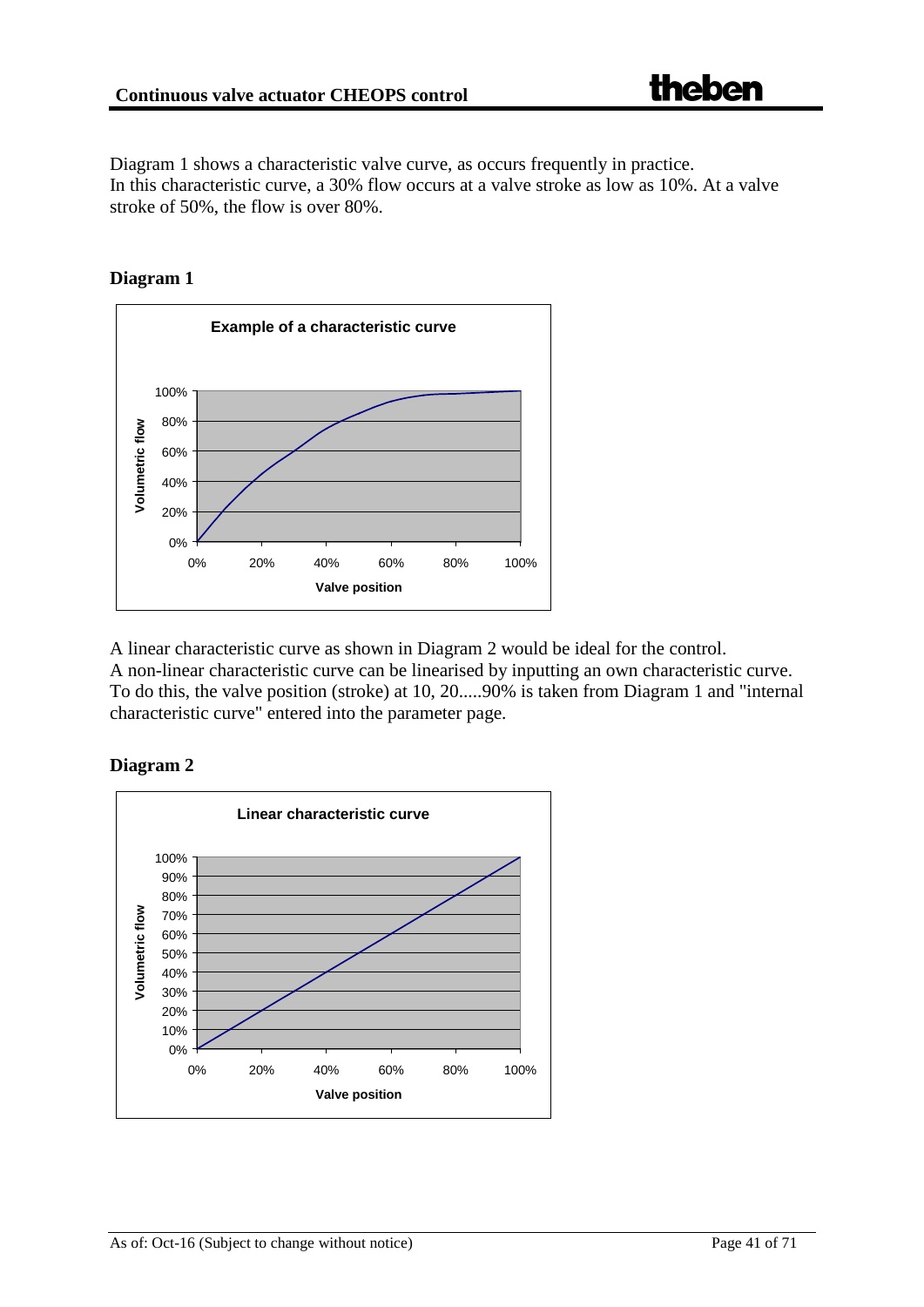## <span id="page-41-0"></span>**4 Start-up**

#### **IMPORTANT INFORMATION.**

- During maintenance work on the radiator, the actuator is always dismounted and the valve securely closed by an alternative method (original protective cap etc…). The valve could be unexpectedly opened, potentially causing water damage, through either the control or the valve protector.
- Cheops must already be mounted on the valve when the application is downloaded, otherwise no adaptation can take place.

## <span id="page-41-1"></span>*4.1 Installation*

#### **First, the unit is mounted onto the valve using the correct adapter ring. The bus voltage can then be applied.**

This automatically starts the adaption process.

When does the adjustment process occur?

Automatic adjustment occurs for the first time after the bus voltage is applied in the Site function, and afterwards each time the application is downloaded.

A new calibration run is performed at regular intervals after reset and during the course of the heating phase.

In order to correct the changes of the Valve characteristics over the course of time (aging of the rubber seal), the valve is automatically remeasured on a regular basis. **NOTE:**

- **If an adjusted device is mounted on a different valve, the adjustment process must be repeated by downloading the application.**
- **The previously stored positions are deleted after a download. The calibration run is performed twice on account of the plausibility test.**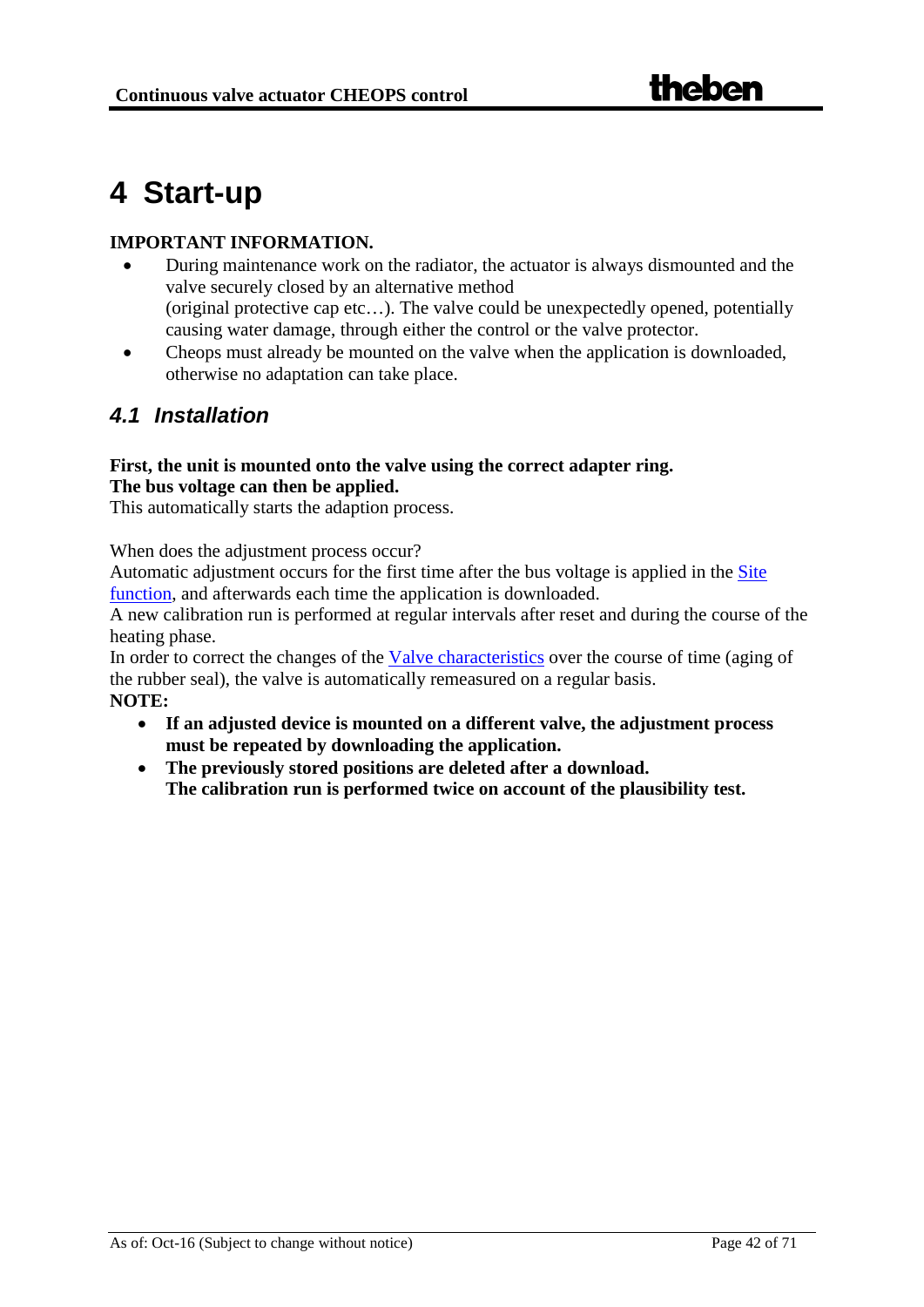## <span id="page-42-3"></span><span id="page-42-0"></span>*4.2 Calibration strategies*

2 additional calibration strategies from software V63.

The aim is to enable adjustment to maximum number of different valves.

The selection of the calibration strategy is made via input in the " Strategy for identifying valve " parameter (Device settings).

## <span id="page-42-1"></span>**4.2.1 Strategy 1, standard**

The valve is measured during a calibration run (e.g. after reset) and the "valve open" and "valve closed" positions are stored. The calibration run is performed twice after download and the resulting values compared for plausibility. The calibration run is performed until two successive matching value pairs have been measured. These values are then stored and the positions used for future runs. The measured values are compared with the stored values during the calibration run so that the process is only performed once for plausibility.

## <span id="page-42-2"></span>**4.2.2 Strategy 2, Automatic (only for devices from software version 63/ 61 drive)**

With this option, only the "Open" valve position is calculated during the calibration run. In order to close the valve, the actuator pushes out the tappet until the set force is exerted on the valve. The following closing forces are available:

| Closing force for               | Closing force           |
|---------------------------------|-------------------------|
| Standard valves                 | approx. $100 \text{ N}$ |
| Valves with high spring tension | approx. $120 \text{ N}$ |

It is always recommended to use the "normal valve" setting first as this is completely sufficient for most valves.

The "Valve with high spring tension" setting should only be tried if you cannot close the valve. This enables the current consumption to be increased to 15 mA during the pressing of the rubber seal.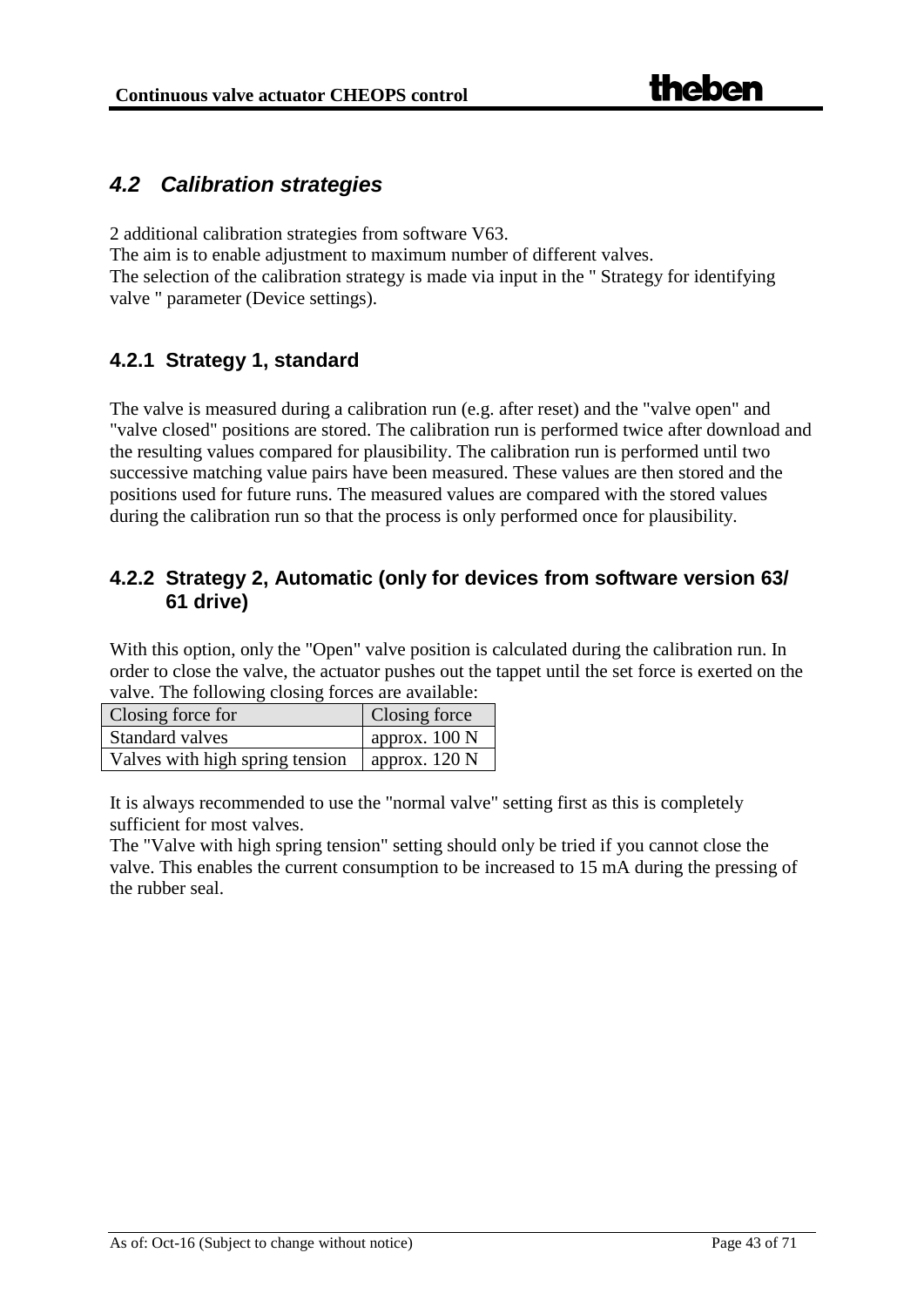## <span id="page-43-0"></span>**4.2.3 Strategy 3, with defined valve stroke. (Only for devices from software version 63)**

With this option, only the Open position of the valve is calculated by working back from a set path from the closing position. In order to close the valve, the actuator pushes out the tappet until the set force is exerted on the valve (closing force for standard valves/valves with high spring tension).

This calibration strategy is primarily to be used if the actuator tappet touches the valve tappet, even if it is completely withdrawn, and measurements cannot be performed.

With a completely unknown valve, the **3 mm** with closing force for standard valves value is a usable starting value.

**It is always recommended to use the closing force for standard valves first.**

This setting is completely suitable for most valves.

The Valve with high spring tension setting should only be tried if you cannot close the valve. This enables the current consumption to be increased to 15 mA during the pressing of the rubber seal.

The sequence light comes on if this calibration method fails three times.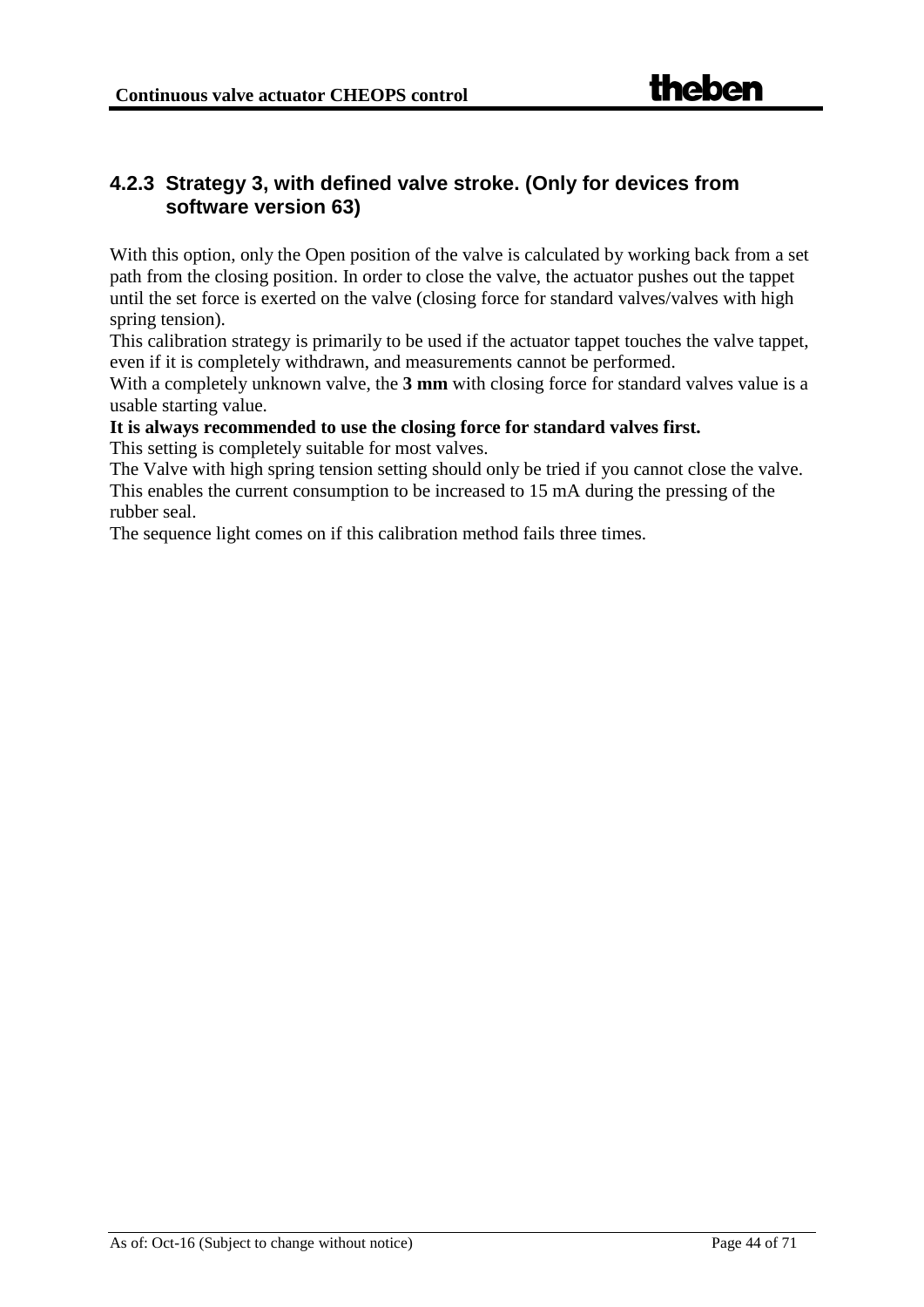## <span id="page-44-0"></span>**4.2.4 LED display during calibration run**

| <b>LEDs</b>                                                       | Version up to 2008                                 | Version from 2008                                                  |
|-------------------------------------------------------------------|----------------------------------------------------|--------------------------------------------------------------------|
| $\overline{4}$<br>3<br>$\overline{2}$<br>$\mathbf{1}$<br>$\theta$ |                                                    | Flashes as long as the spindle is in its maximum inner<br>position |
| $\overline{4}$<br>3                                               | Flashes until the 100 %<br>position has been found | Flashes while valve is<br>scanned                                  |
| $\overline{2}$<br>$\theta$                                        |                                                    |                                                                    |
|                                                                   |                                                    |                                                                    |
| $\overline{4}$<br>3<br>$\overline{2}$<br>$\mathbf{1}$<br>$\Omega$ | Flashes until the 0 %<br>position has been found   | Flashes during position<br>calculation (can be very<br>brief)      |

"Settings" parameter page:

Applied control functions = Heating and cooling

"Set point values" parameter page:

Base set point value after loading the application =  $21 \degree C$ 

Dead zone between heating and cooling = 2 K

Increase in standby mode (during cooling) =  $2 K$ 

"Operation" parameter page

Maximum set point offset  $= +/-2$  K (equivalent to 1.0 K keystroke)

The blue key is pressed once, i.e. the set point value is decreased by 1 K.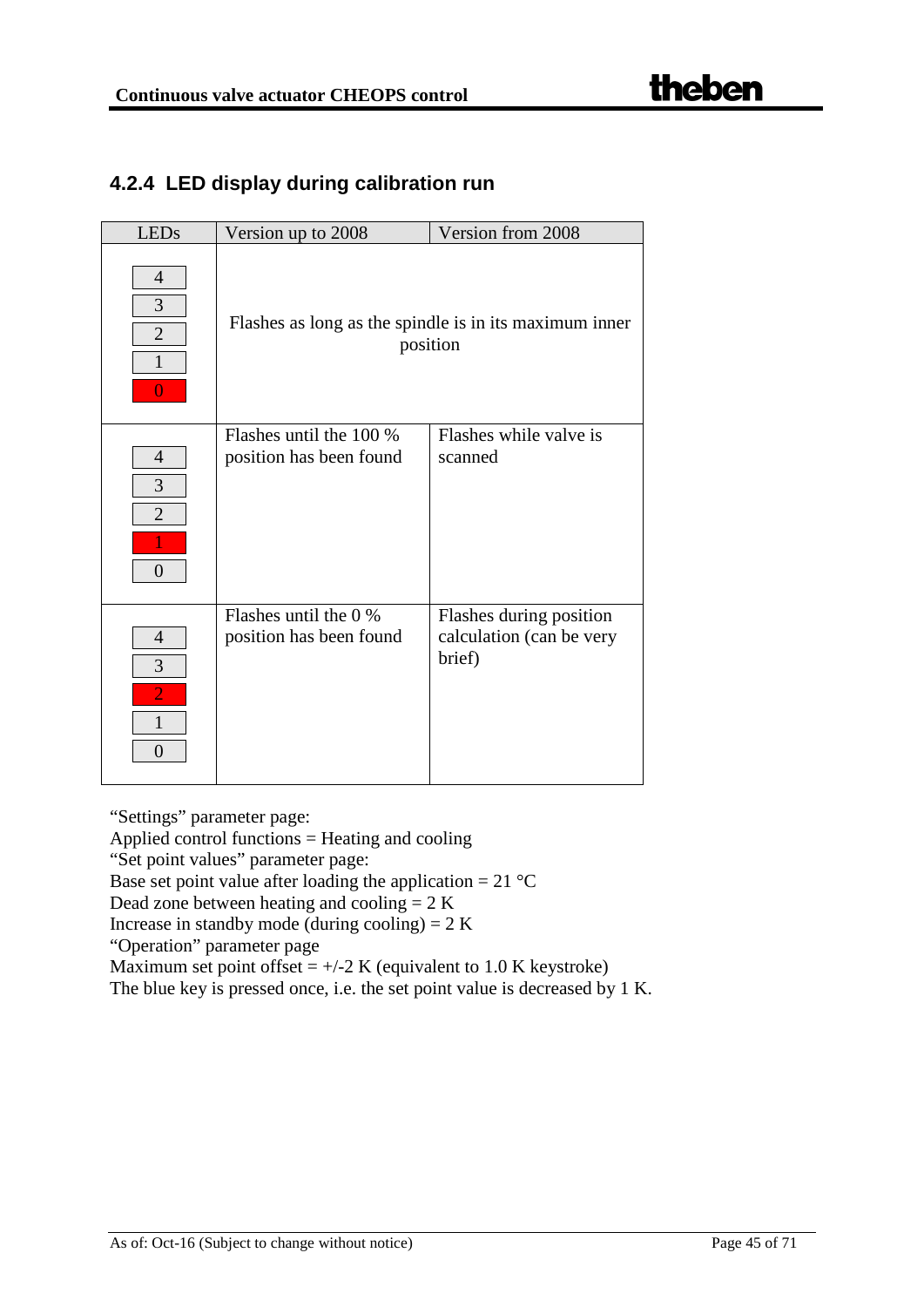## <span id="page-45-0"></span>*4.3 Site function*

While the unit remains in the delivered condition, *i.e.* no further applications have been downloaded, Cheops control functions in field mode. This function enables Cheops control to **be used immediately on site with basic functions.**

The set point temperature can be selected directly on the device using the red (+) and blue (-) keys.

There are 5 set point temperature values available. The selected temperature is indicated on the LEDs as follows.

![](_page_45_Figure_6.jpeg)

This enables Cheops control to automatically control the room temperature during the period between assembly and start-up by an EIB specialist.

The ETS database can be found on our download page: [http://www.theben.de/downloads.htm.](http://www.theben.de/downloads.htm)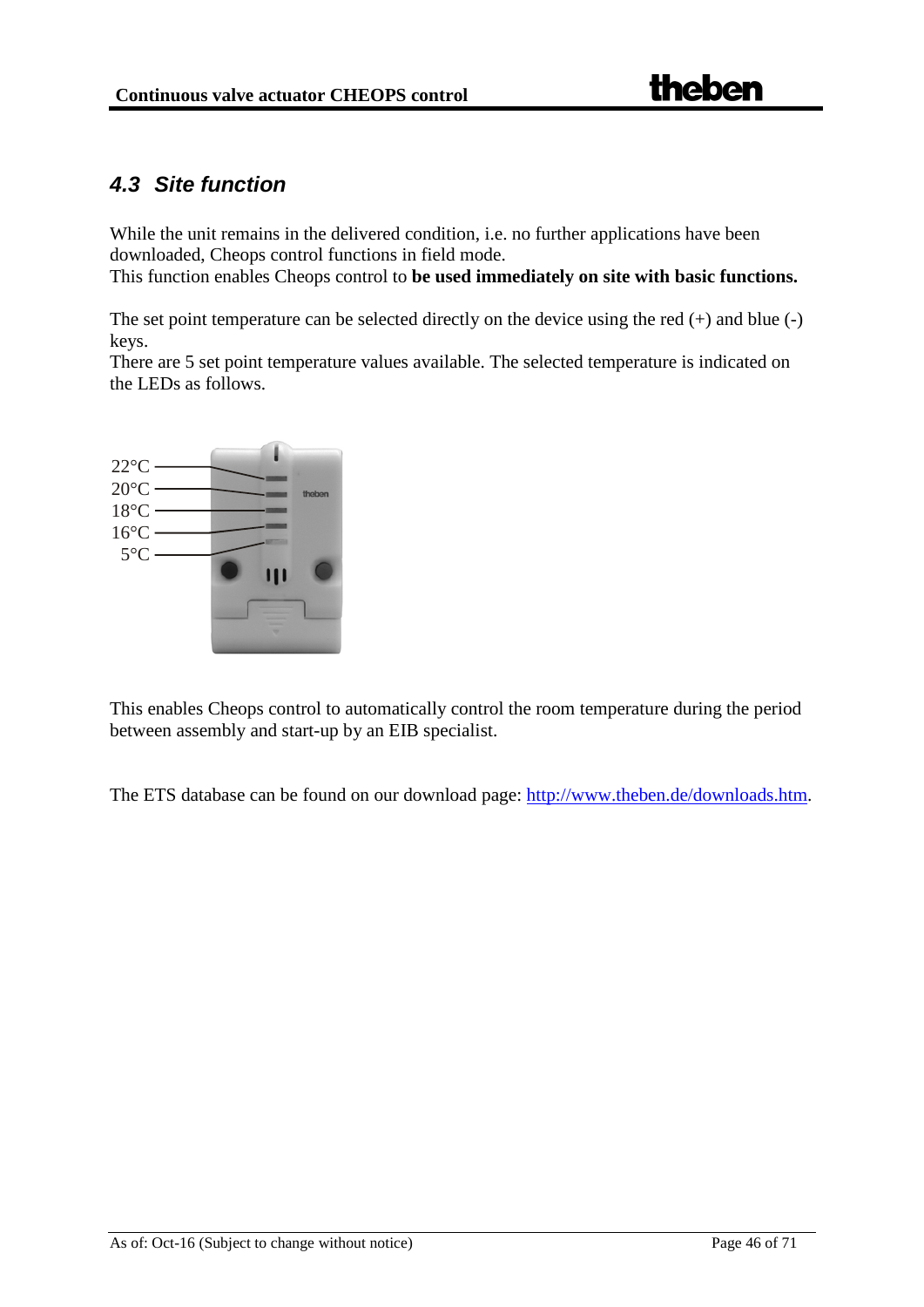# <span id="page-46-0"></span>**5 Appendix**

## <span id="page-46-1"></span>*5.1 Determining the current set point value*

The current set point value can be adapted in line with certain requirements by selecting the operating mode.

The operating mode can be specified by Objects 3…5.

There are two methods available:

## <span id="page-46-2"></span>**5.1.1 New operating modes**

If on the parameter page "operating mode", new operating mode is selected by the " Objects to select operating mode" parameter, the current operating mode can be defined as follows:

#### **Table 23**

| Pre-selected operating       | Presence | Window status | Current operating     |
|------------------------------|----------|---------------|-----------------------|
| mode Object 3                | Object 4 | Object 5      | mode Object 10        |
| Any                          | Any      |               | Frost/heat protection |
| Any                          |          |               | Comfort               |
| Comfort                      |          |               | Comfort               |
| Standby                      |          |               | Standby               |
| Night                        |          |               | Night                 |
| <b>Frost/heat protection</b> |          |               | Frost/heat protection |

**Typical application:** In the mornings Object 3 activates "Standby" or "Comfort" mode and in the evenings "Night" mode via a timer (e.g. TR 648).

During holiday periods, Object 3 also selects frost / heat protection via another channel of the timer.

Object 4 is connected to a presence indicator. If a presence is detected, Cheops control switches to Comfort mode (see Table).

Object 5 is connected to a window contact. As soon as a window is opened, Cheops control switches to frost protection mode.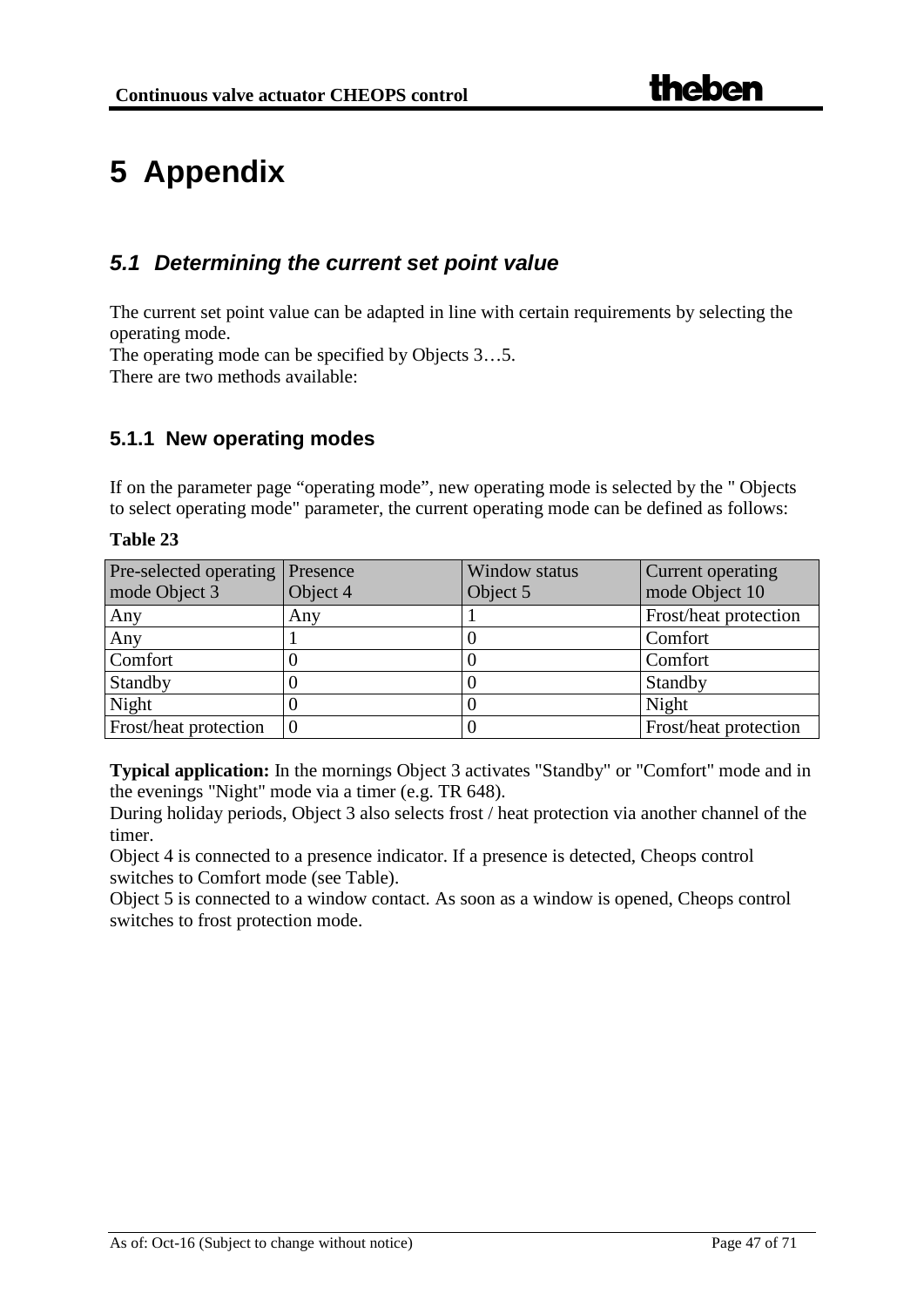## <span id="page-47-0"></span>**5.1.2 Old operating modes**

If on the parameter page, old operating mode is selected by the " Objects to select operating mode" parameter, the current operating mode can be defined as follows:

#### **Table 24**

| Night<br>Object 3 | Comfort<br>Object 4 | Frost / heat protection   Current operating<br>Object 5 | mode Object 10        |
|-------------------|---------------------|---------------------------------------------------------|-----------------------|
| Any               | Any                 |                                                         | Frost/heat protection |
| Any               |                     |                                                         | Comfort               |
| Standby           |                     |                                                         | Standby               |
| Night             |                     |                                                         | Night                 |

**Typical application:** In the mornings "Standby" mode and in the evenings "Night" mode is activated via a timer.

During holiday periods, Object 5 selects frost / heat protection via another channel on the timer.

Object 4 is connected to a presence indicator. If a presence is detected, Cheops control switches to Comfort mode (see Table).

Object 5 is connected to a window contact. As soon as a window is opened, Cheops control switches to frost protection mode.

The old method has two advantages over the new method:

1. To switch from Comfort to Night operating mode, 2 telegrams (2 timer channels if necessary) are required.

Object 4 must be set to 0 and object 3 to 1.

2. If during periods when "Frost / heat protection" is selected via the timer, the window is opened and then closed again, the "Frost / heat protection" mode is cleared.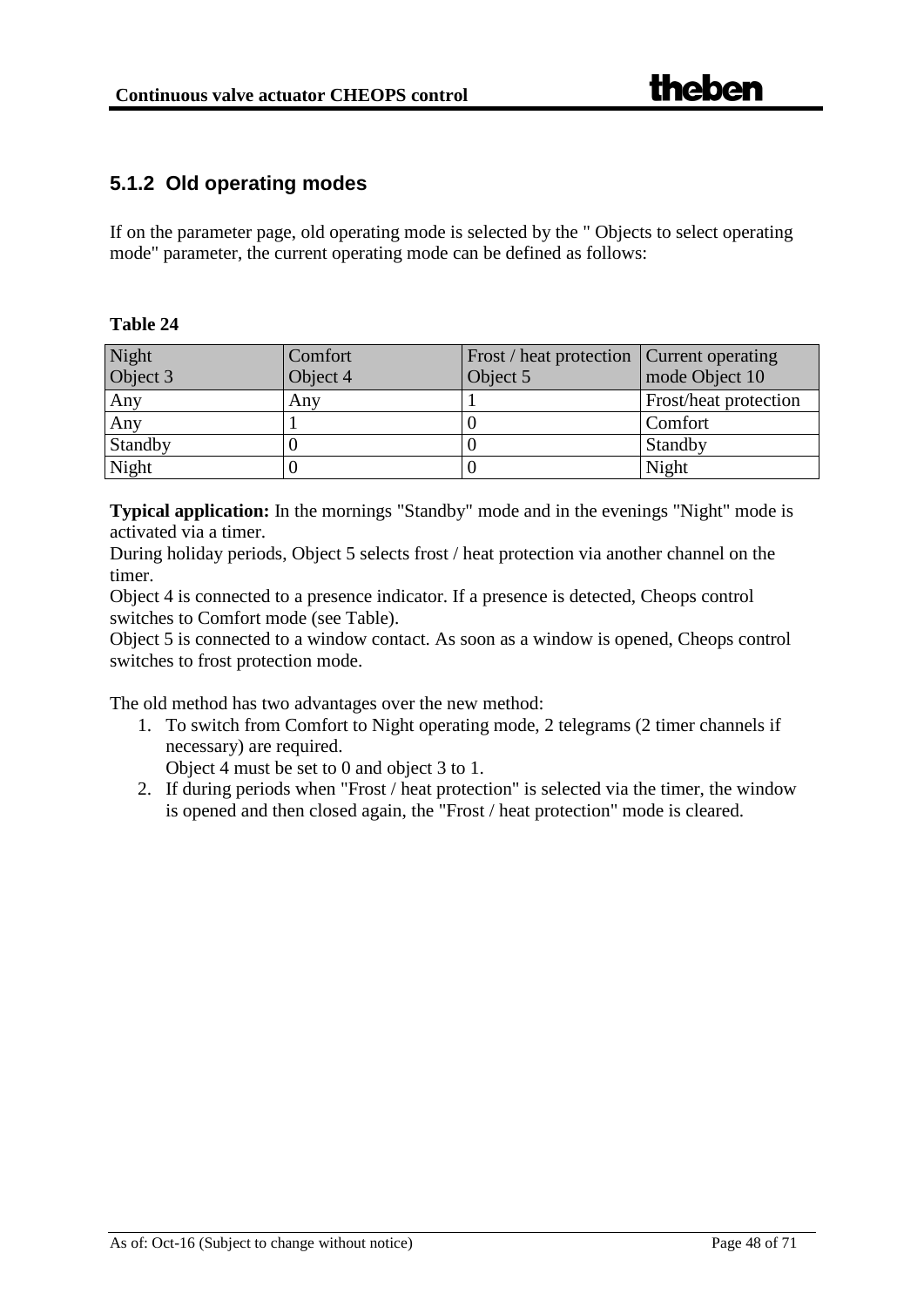### <span id="page-48-0"></span>**5.1.3 Set point value calculations**

Assuming the current operating mode, the current set point value of Cheops control is calculated as follows:

A distinction is drawn between whether heating or cooling operation is currently required.

#### **5.1.3.1 In heating operation**

| Table 25: Current set point value on heating |  |
|----------------------------------------------|--|
|                                              |  |

| Operating mode | Current set point value                                                      |
|----------------|------------------------------------------------------------------------------|
| Comfort        | Basic set point value $+$ set point value offset                             |
| Standby        | Basic set point value + set point value offset – reduction in standby mode   |
| Night          | Basic set point value $+$ set point value offset $-$ reduction in night mode |
| Frost/heat     | Programmed set point value for frost protection mode                         |
| protection     |                                                                              |

#### **Example:**

Heating in comfort mode.

| "Set point values" parameter page                      |                                                                                                             |
|--------------------------------------------------------|-------------------------------------------------------------------------------------------------------------|
| Basic set point value after download of<br>application | $21 \text{ } ^{\circ}C$                                                                                     |
| Reduction in standby operating mode<br>at heating      | 2 K                                                                                                         |
| "Operation" parameter page                             |                                                                                                             |
| Maximum shift of set point value                       | $\left\Vert \ast/\right\vert$ 2 K (1 push button stroke corresponds to 1 $\left\Vert \mathbf{v}\right\Vert$ |

The set point value has previously been increased by one step using the red key (1 keystroke)

#### **Calculation:**

Current set point value  $=$  basic set point value + set point value offset  $= 21$ °C + 1K  $= 22$ <sup>o</sup>C

If operation is switched to standby mode, the current set point value is calculated as follows:

Current set point value = basic set point value + set point value offset - reduction in standby mode

$$
= 21^{\circ}\text{C} + 1\text{K} - 2\text{K}
$$

$$
= 20^{\circ}\text{C}
$$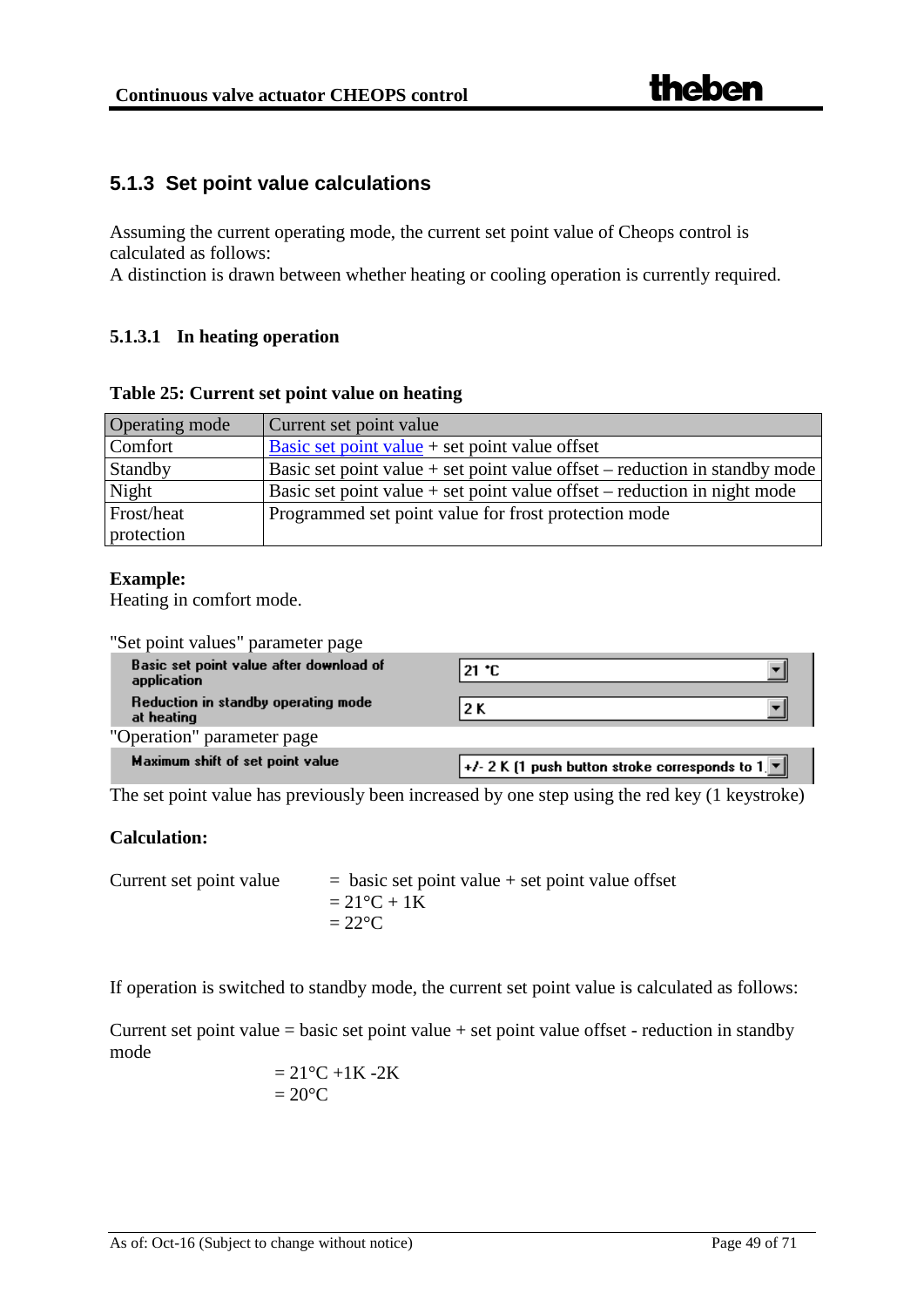#### **5.1.3.2 In cooling operation**

#### **Table 26: Current set point value on cooling**

| <b>Operating</b> | Current set point value                                                          |
|------------------|----------------------------------------------------------------------------------|
| mode             |                                                                                  |
| Comfort          | Basic set point value $+$ set point value offset $+$ dead zone                   |
| Standby          | Basic set point value + set point value offset + dead zone + increase in standby |
|                  | mode                                                                             |
| Night            | Basic set point value + set point value offset + dead zone + increase in night   |
|                  | mode                                                                             |
| Frost/heat       | Programmed set point value for heat protection mode                              |
| protection       |                                                                                  |

#### **Example:**

Cooling in comfort mode.

The room temperature is too high and Cheops control has switched to cooling operation

#### **Calculation:**

| Current set point value | $=$ basic set point value + set point value offset + dead zone |
|-------------------------|----------------------------------------------------------------|
|                         | $= 21^{\circ}C - 1K + 2K$                                      |
|                         | $=22^{\circ}C$                                                 |

Changing to standby mode causes a further increase in the set point value (energy saving) and gives rise to the following set point value.

Set point value = basic set point value + set point value offset + dead zone + increase in

standby mode  $= 21$ °C - 1K + 2K + 2K  $= 24$ °C

## <span id="page-49-0"></span>*5.2 Set point value offset*

The current set point value on Cheops control can be adapted in 3 ways:

- step by step by the red  $(+)$  and the blue  $(-)$  key
- in increments via Object 5 " adjustment of set point temperature "
- directly via Object 1 " Manual shift of set point value "

The differential between the set point value offset and the **Basic set point value** is sent by Object 1 at each change (e.g. -1.00).

The offset limits are specified on the "Operation" parameter page by the "Maximum set point value offset" parameter and apply for all 3 types of set point value offset.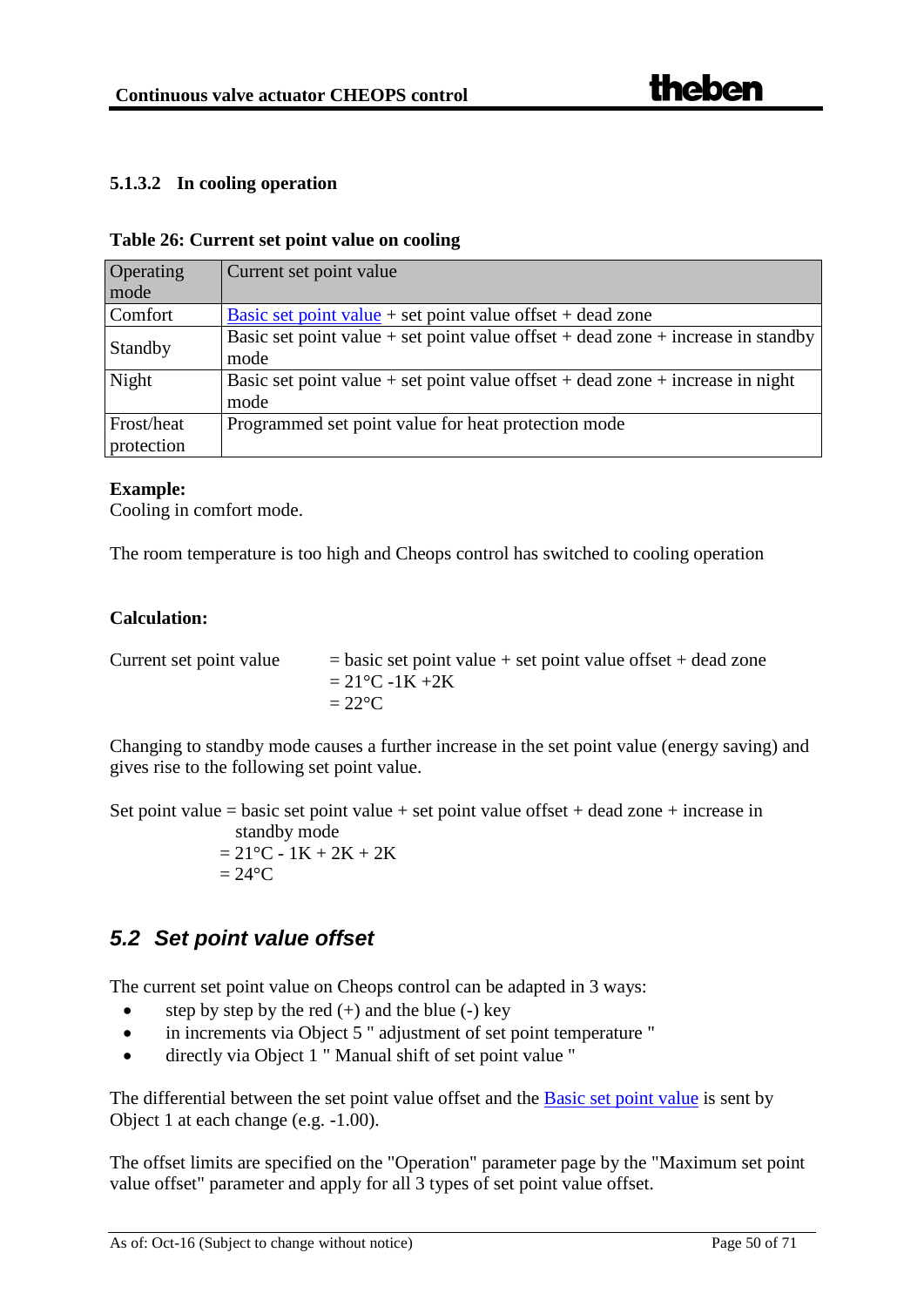This parameter indicates the maximum permitted offset and the increment per keystroke (or per activation of Object 6).

**Maximale Sollwertverschiebung** 

+/- 2 K (entspricht 1.0 K pro Tastendruck) न।

#### <span id="page-50-0"></span>**5.2.1 Incremental set point temperature adjustment via keys**

Each time the blue key is pressed, the set point value is decreased by one increment. Each time the red key is pressed, the set point value is decreased by one increment.

When the max. permitted offset is reached, further keystrokes have no effect.

#### <span id="page-50-1"></span>**5.2.2 Incremental set point temperature adjustment via Object 6**

Each time a 1 is sent to Object 6, the set point value is decreased by one increment. Each time a 0 is sent to Object 6, the set point value is increased by one increment.

When the max. permitted offset is reached, further send actions have no effect.

#### <span id="page-50-2"></span>**5.2.3 Direct set point temperature adjustment via Object 1**

In this case, the set point value is changed by sending the desired offset to Object 1. This involves the differential (may be preceded by a minus sign) being sent in EIS5 format.

The offset always relates to the programmed and not to the current set point value.

**Example –** Basic set point value 21°C:

If a value of 2.00 is sent to Object 1, the new set point value is calculated as follows:  $21^{\circ}$ C + 2,00K = 23.00 $^{\circ}$ C.

To then bring the set point value to 22°C, the differential is resent to the programmed basic set point value (here  $21^{\circ}$ C), in this case  $1.00K (21^{\circ}C+1.00K=22^{\circ}C)$ 

## <span id="page-50-3"></span>*5.3 External interface*

The external interface consists of inputs E1 and E2. Both inputs are routed through the Cheops connection line.

The use of these inputs (presence sensor or actual value) is specified on the ["Settings"](#page-16-1) parameter page.

The inputs themselves are configured on the "External interface" parameter page.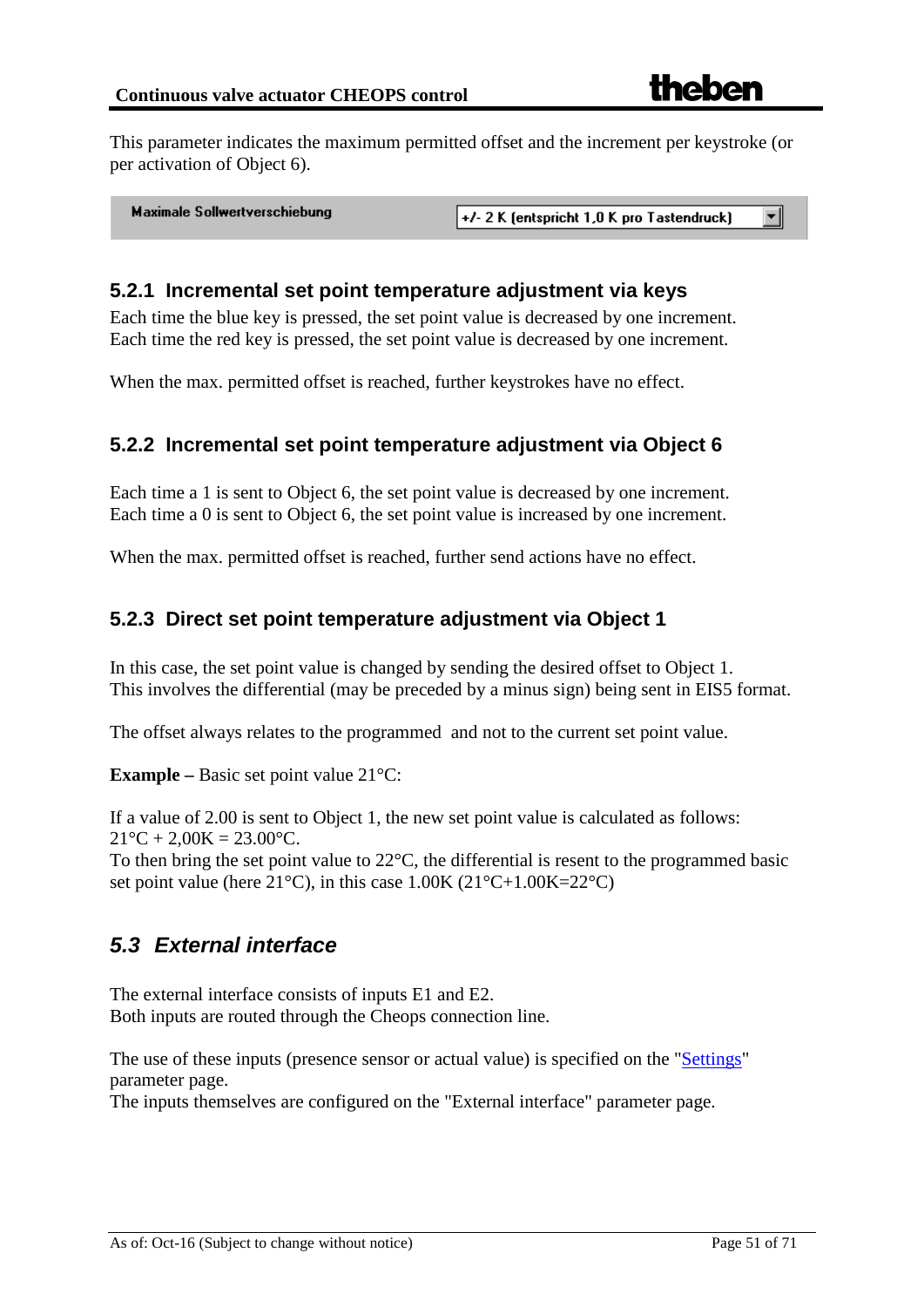## <span id="page-51-0"></span>**5.3.1 Connections**

#### **Table 27**

| Name           | Colour       | <b>Function</b>                                                     |  |
|----------------|--------------|---------------------------------------------------------------------|--|
| <b>BUS</b>     | Black $(-)$  | EIB bus line                                                        |  |
|                | $Red (+)$    |                                                                     |  |
| E1             | Yellow       |                                                                     |  |
|                | Green        | Binary input for window contacts(e)                                 |  |
| E <sub>2</sub> | White        | Binary input for presence indicator, presence key or analogue input |  |
|                | <b>Brown</b> | for external temperature sensor                                     |  |

## <span id="page-51-1"></span>**5.3.2 Input E1**

E1 is used exclusively for window contacts (if present). The window contacts can be connected to E1 directly and without additional supply voltage.

On the "External interface" parameter page, the [Type of connected window contact](#page-37-0) (Opener/closer) can be set.

When the "Open" window position is detected, Cheops control switches to frost operating mode.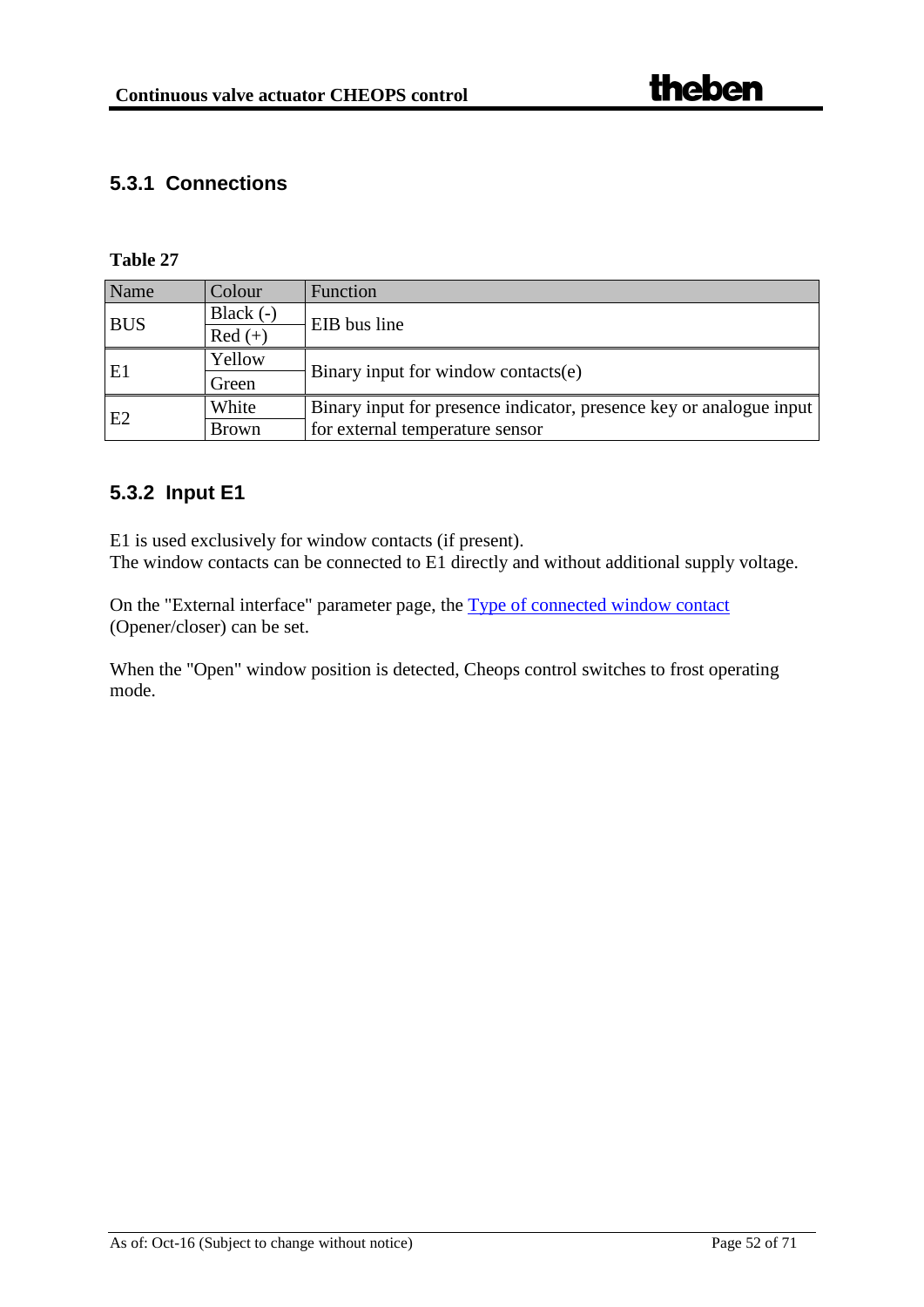## <span id="page-52-0"></span>**5.3.3 Input E2**

• E2 as binary input:

A presence indicator, switch or key can be directly connected here

If a **presence indicator (**or switch) is used, the period of comfort mode is determined by the indicator, i.e. comfort mode remains in force for as long as presence is indicated.

If a **presence key** is used, operation switches without time limit from standby to comfort mode when presence is indicated.

If presence is indicated during night operation, comfort mode is activated for a limited time. Because the presence key is often not reset when the room is vacated, the presence input is automatically reset when the defined operating mode is changed, so that a night reduction, for example, can take place.

The selection between key and indicator is made on the "Operating mode" parameter page. The type of presence contact can be set on the "External interface" parameter page.

• E2 as analogue input for an external sensor

With this configuration, all settings are made on the "Actual value" parameter side.

An external sensor (Order No. 907 0 191) is connected to E2. The maximum permitted line length is 10m.

#### **Important:**

If E2 is declared as actual value input, the "Input for actual value" selection cannot be changed on the "Actual value" parameter page.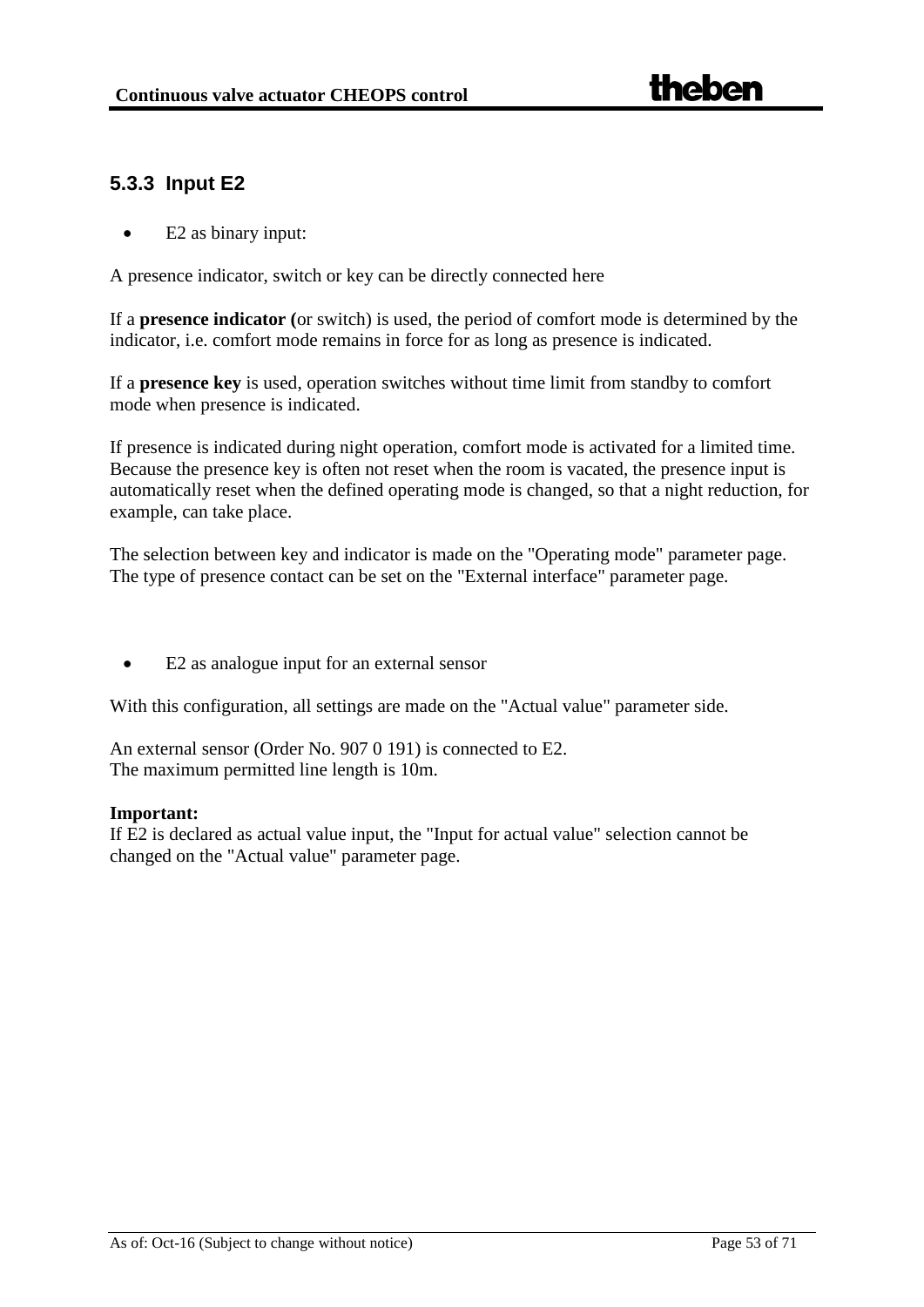## <span id="page-53-0"></span>*5.4 Monitoring the actual value*

#### <span id="page-53-1"></span>**5.4.1 Application**

Case 1: A sensor is connected to interface E2.

Its connection line could be inadvertently interrupted or short-circuited, e.g. during building or renovation work.

Case 2: The temperature is determined by a different EIB device and sent to Cheops control. This external temperature transmitter could fail (bus line short circuited etc…) and not longer be able to perform its function, for a short time or permanently.

Because control is not possible if the actual value fails, this value must be monitored.

#### <span id="page-53-2"></span>**5.4.2 Principle**

If an external sensor is connected to E2, it is constantly monitored for short-circuit or line break.

If the temperature is received via Object 2, Cheops control can monitor whether new actual value telegrams are received at regular intervals.

In both cases, either an emergency program can be started or further control can be handled by the internal sensor, should the actual value fail.

#### <span id="page-53-3"></span>**5.4.3 Practice**

The response is defined as follows on the "Actual value" parameter page:

External sensor on E2

Emergency program (0…100%)

| $\overline{\phantom{0}}$<br>--<br>╴               |     |  |
|---------------------------------------------------|-----|--|
| Position in case of failure<br>of external sensor | 502 |  |
|                                                   |     |  |

or internal measurement:

| Position in case of failure | $\ $ Continue control with internal sensor $\ $ |  |  |
|-----------------------------|-------------------------------------------------|--|--|
| of external sensor          |                                                 |  |  |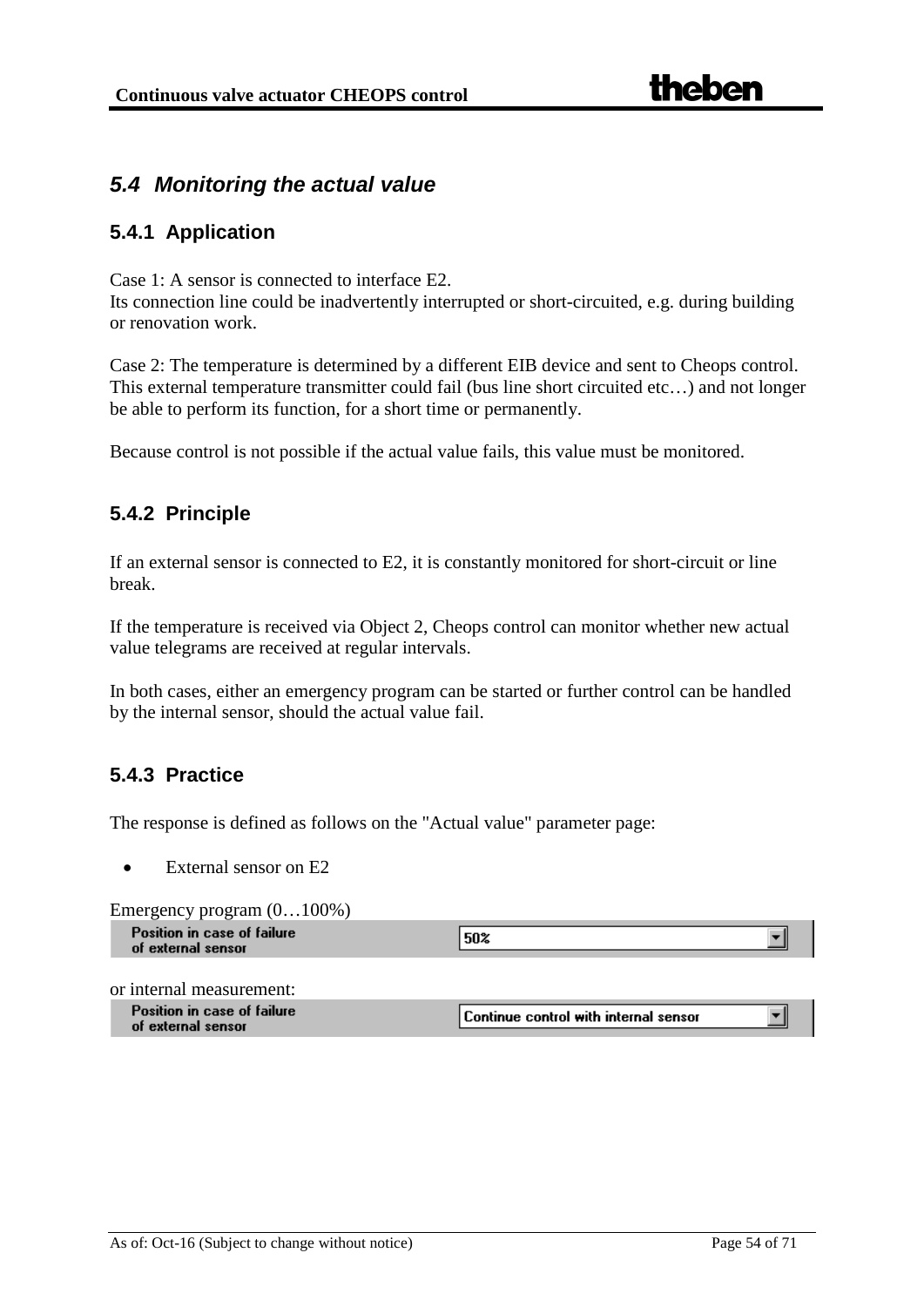• Receive actual value via [Object 2](#page-11-2)

First the monitoring period must be defined.

This should be at least double the cycle time of the temperature transmitter (e.g. if the temperature is sent to Cheops control every 5 minutes, the monitoring period must be at least 10 minutes).

| Monitoring of object actual value | 10 min |  |
|-----------------------------------|--------|--|

The response to the actual value failure can then be programmed as above.

Emergency program (0…100%)

| -<br>__<br>Position in case of failure<br>of actual value or sensor | 50% |
|---------------------------------------------------------------------|-----|
|                                                                     |     |

or internal measurement:

| Position in case of failure<br>of actual value or sensor | $\sf{I}$ Continue control with internal sensor |  |
|----------------------------------------------------------|------------------------------------------------|--|
|                                                          |                                                |  |
|                                                          |                                                |  |

#### **Important recommendation:**

Rooms can cool down dramatically when the outdoor temperature is low. This may cause radiators to freeze. To prevent this from happening, you must not select a too low position in the emergency program.

A value of  $\geq 30\%$  is recommended.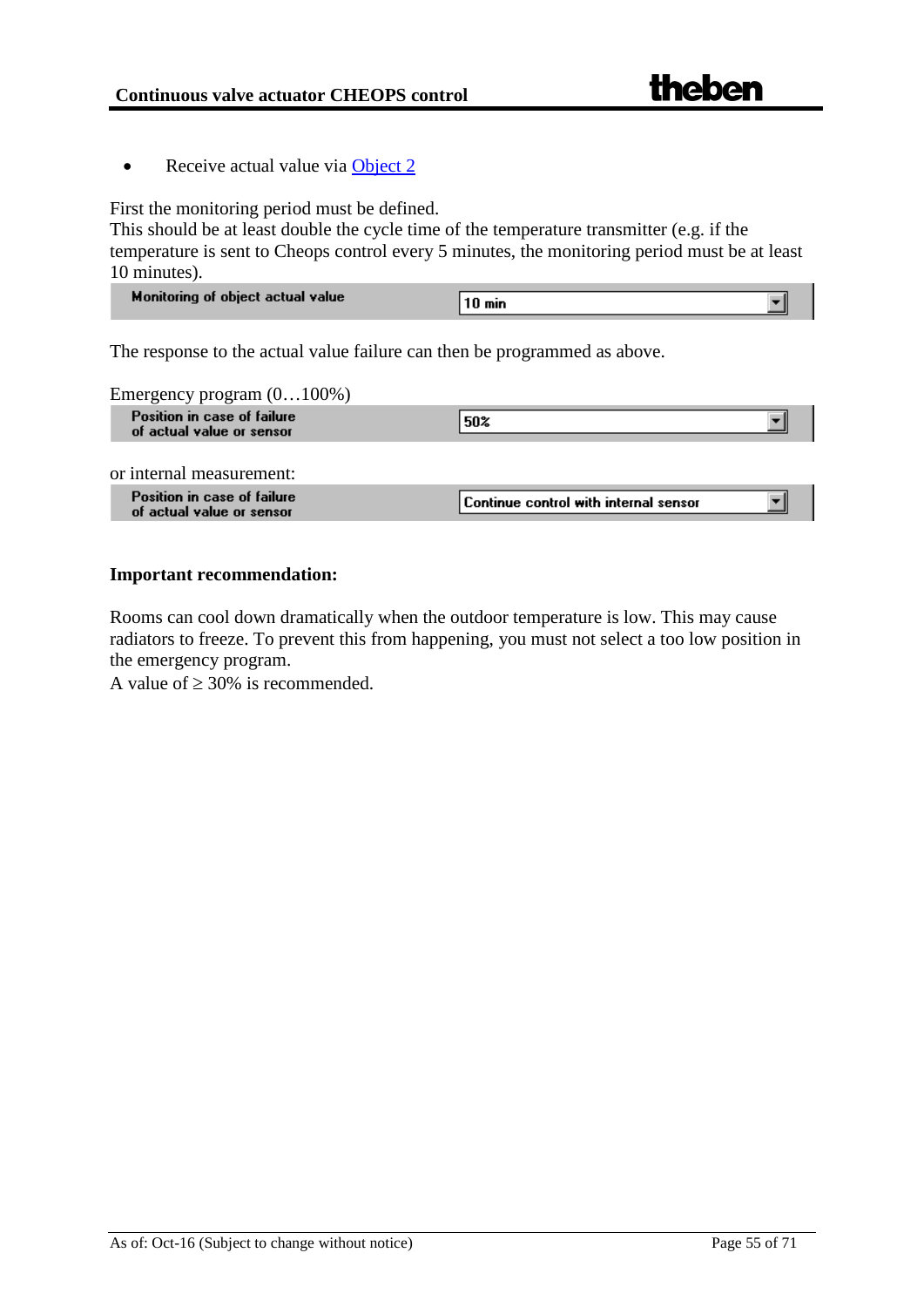## <span id="page-55-0"></span>*5.5 Valves and valve seals*

#### <span id="page-55-1"></span>**5.5.1 Valve structure**

![](_page_55_Figure_4.jpeg)

#### <span id="page-55-2"></span>**5.5.2 Valves and valve seals**

When idle, i.e. tappet not actuated, the tappet is pushed outwards by the spring and the valve opens (100% with normal effect).

When the tappet is pushed, the rubber seal is pressed into the valve seat and the valve closes (0% position with normal effect).

The valve does not close immediately on touching the valve seat, depending on the characteristics, the existing tappet may have to move onwards until the valve is fully closed. This response depends on the hardness, shape, aging or damage to the valve seal.

To correct the influence of this parameter, Cheops allows an additional pressing of the valve seal to be entered (see also [Troubleshooting\)](#page-62-0).

**Caution: In order to avoid seal damage, the value should be increased by max. 10 increments.**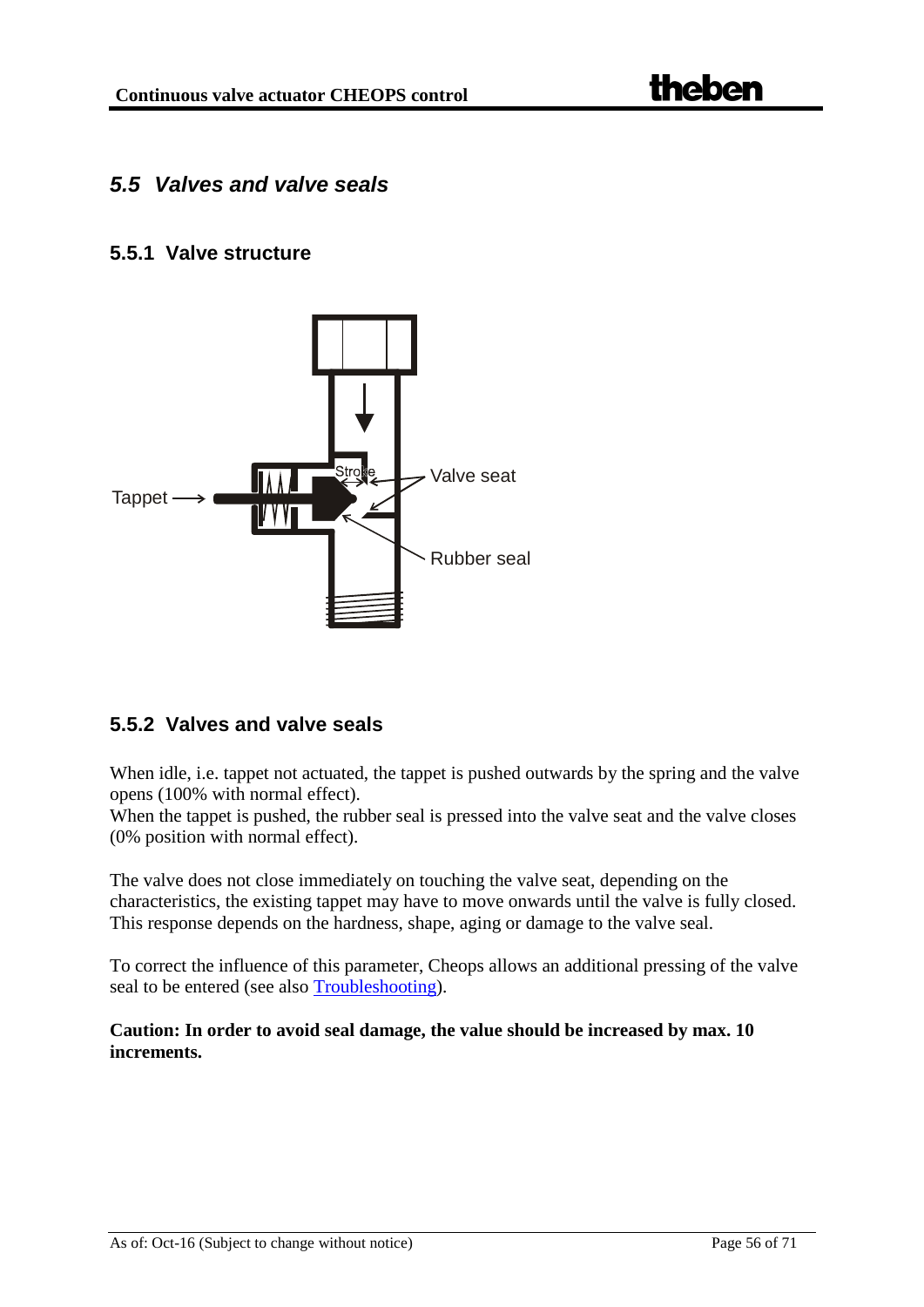## <span id="page-56-0"></span>*5.6 Limit of actuating value*

To control the temperature, Cheops control sets an actuating value of between 0% and 100%. For practical reasons, it is not usually necessary to use the entire bandwidth of between 0% and 100%).

## <span id="page-56-1"></span>**5.6.1 Minimum actuating value**

The unpleasant whistling noise that some valves can generate at low actuating value, can be avoided by specifying a minimum actuating value.

If, for instance, this response is determined at below 8%, a minimum actuating value of 10% is specified.

On receipt of a actuating value below the specified limit value, Cheops control can respond in one of 2 ways ("Response on under-running the minimum actuating value in heating operation"):

- Either move to immediately to 0% ("0%")
- or stop at the position of the minimum actuating value and do not close valve completely until actuating value 0% is received (0%=0% otherwise minimum actuating value)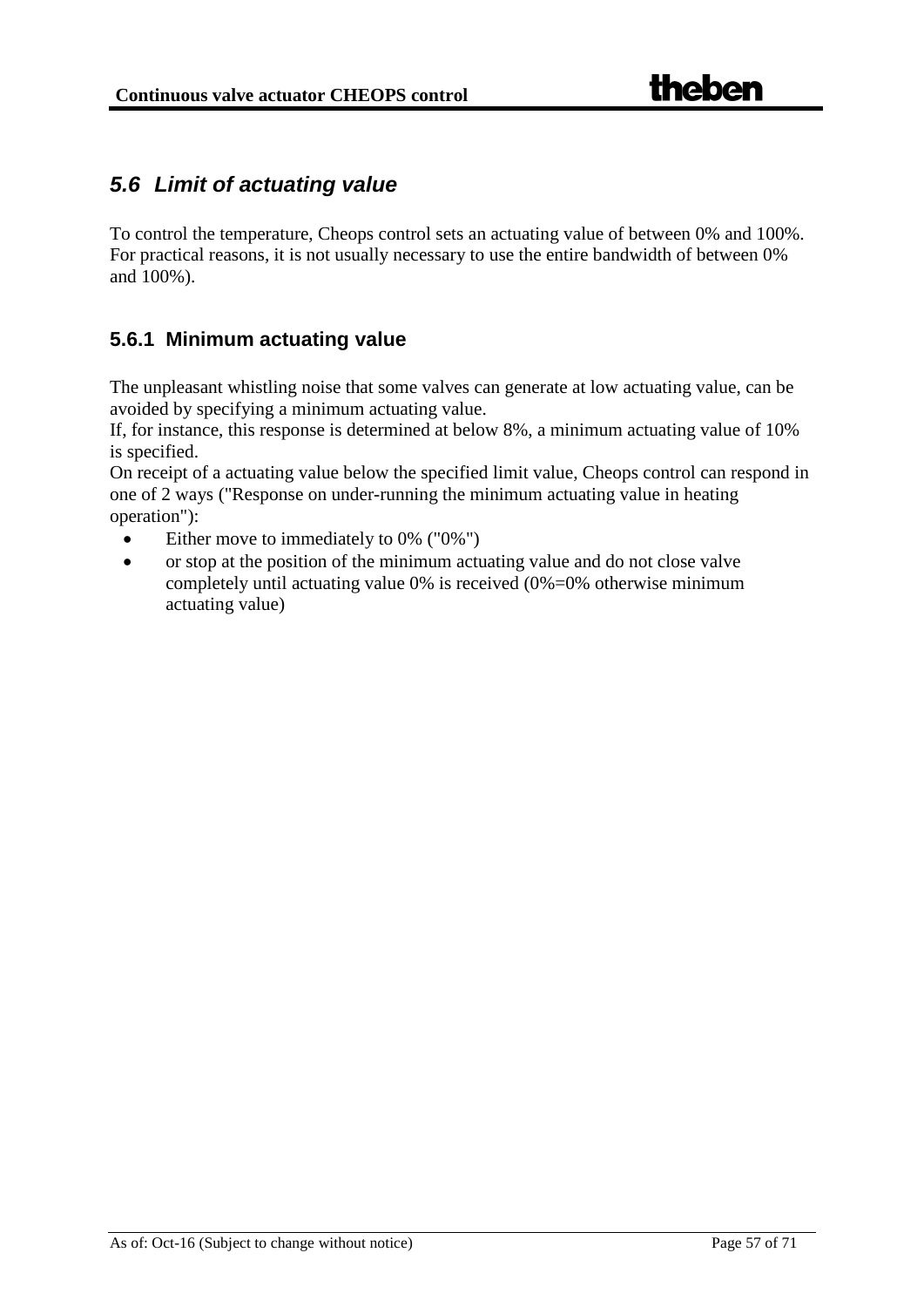## <span id="page-57-0"></span>*5.7 Determine the maximum actuating value*

### <span id="page-57-1"></span>**5.7.1 Application**

If within a system all valve actuators are only slightly open, e.g. one at 5%, one at 12%, another at 7% etc., the heating boiler can reduce its output because only a small amount of heating energy is required.

In order to guarantee this, the heating boiler requires the following information: How high is the actuating value in the room, which currently exhibits the greatest heat requirement?

With Cheops valve actuators, this task is handled by the "Maximum position" function.

#### <span id="page-57-2"></span>**5.7.2 Principle**

The actuating values are constantly compared between all participants (Cheops valve actuators). Those participant with a higher actuating value than the one received may send it, those with a smaller one may not.

In order to accelerate the process, the greater the difference between its own and the received actuating value, the greater the speed at which the valve actuator sends.

Thus, the valve actuator with the highest actuating value sends first and beats the remainders.

#### <span id="page-57-3"></span>**5.7.3 Practice**

The actuating value comparison takes place via Object 3 ("Maximum position") where for each valve actuator, a common group address for the maximum position is placed on Object 3.

In order to start the actuating value comparison between the participants, one (and only one) participant must send a value to this group address cyclically.

This task can be handled by either boiler or valve actuator.

If it is the boiler, it must send the smallest possible value, i.e. 0%.

If it is a Cheops valve actuator, the parameter " Transmission of object

"Max. actuating value"(for boiler control)" on parameter page " Security and forced mode" must be set to any cycle time.

This valve actuator then regularly sends its own actuating value and the others can respond accordingly.

Irrespective of which participants act as initiator, the "Transm. of object "max. actuating value" (for heating system)" must be set to the default value for all other valve actuators, see Figure:

Transm. of object "max. actuating value" for heating system

Only if own actuating value is higher

╺╽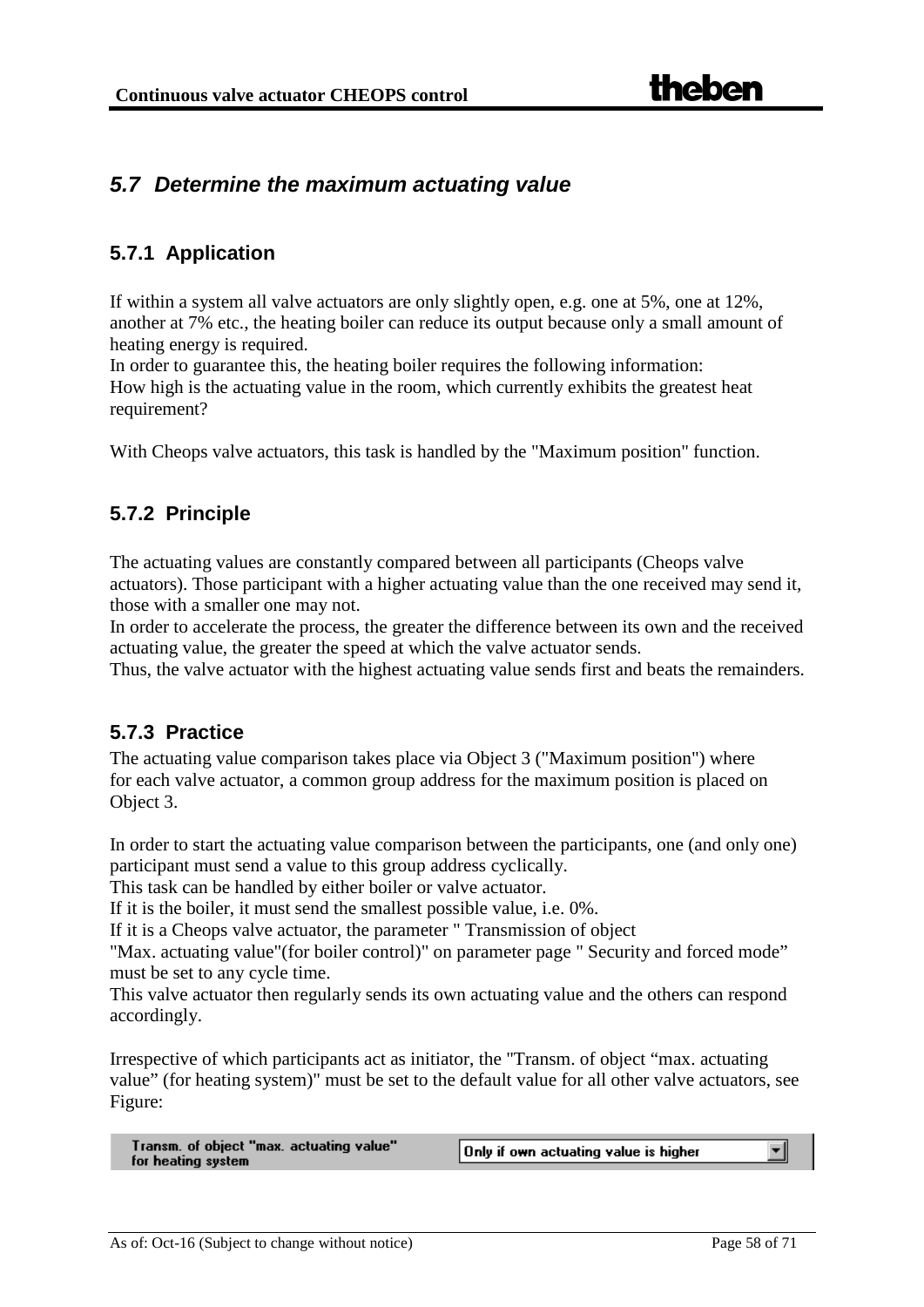## <span id="page-58-0"></span>*5.8 2-step heating*

A 2-step heating system consists of a slow main step and a fast additional step.

Typically, Cheops control is plugged into the floor heating system (main step) and the radiators are controlled as the additional step.

Cheops controls the two steps in parallel, the additional step being controlled at a lower set point value.

The differential between main and additional step is defined on the "Set point value" parameter page.

Cheops drive valve actuators can be used as a [continuous](#page-69-3) additional step (recommended).

Thermal valve actuators (Order No. 907 0 248) or possibly an electrical additional heater can be used as a [switching](#page-69-3) additional step.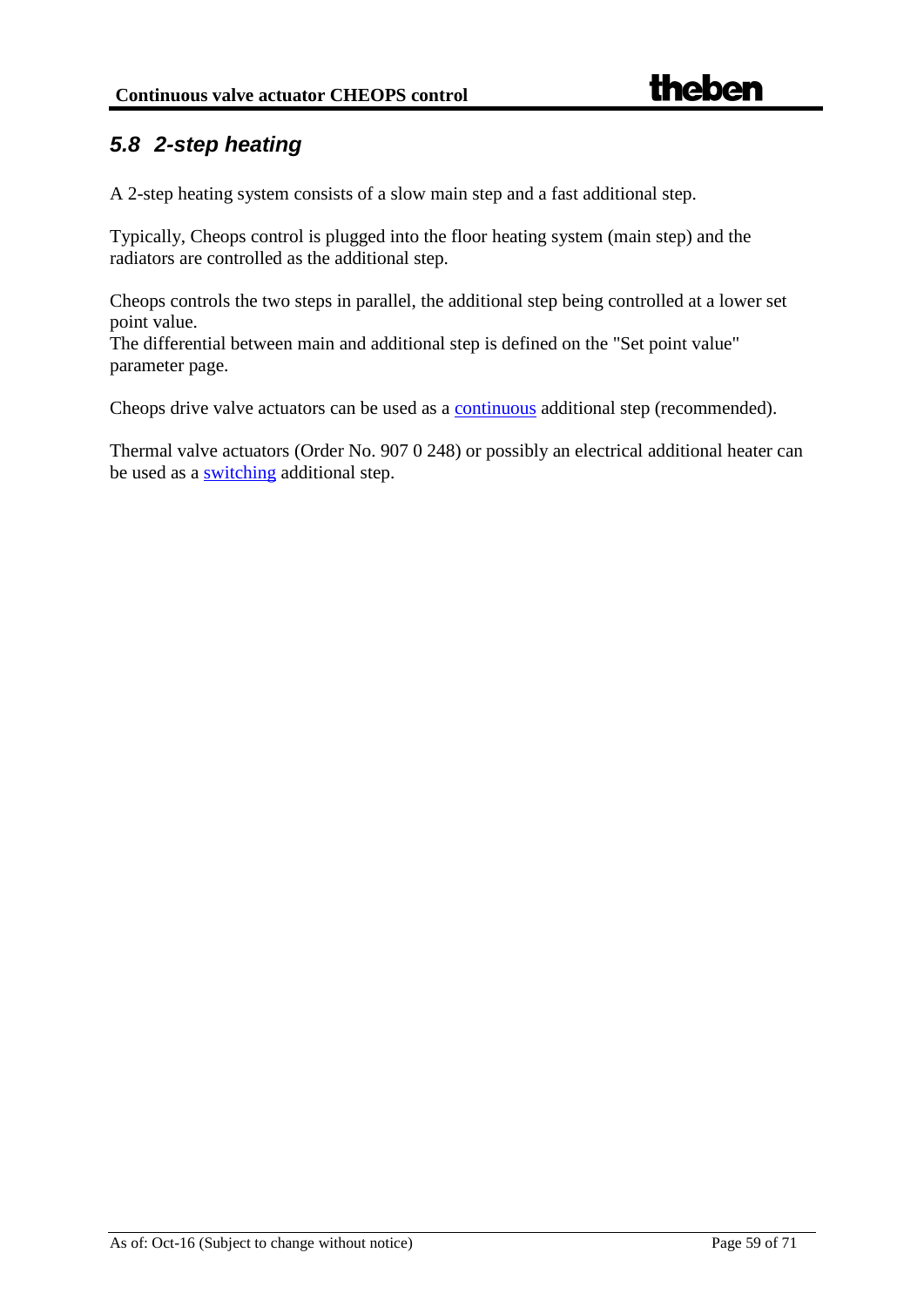## <span id="page-59-0"></span>*5.9 Temperature control*

#### <span id="page-59-1"></span>**5.9.1 Introduction**

Cheops Control can be used as a P or a PI controller, although the PI control is always preferred.

With the proportional control (P control), the actuating value is rigidly adjusted to the temperature differential.

The proportional integral control (PI control) is far more flexible, i.e. controls more quickly and more accurately.

To explain the function of both temperature controls, the following example compares the room to be heated with a vessel.

The filling level of the vessel denotes the room temperature. The water supply denotes the radiator output. The heat loss from the room is illustrated by a drain.

In our example, the maximum supply volume is 4 litres per minute and also denotes the maximum radiator output.

This maximum output is achieved with an actuating value of 100%.

Accordingly, at an actuating value of 50%, only half the water volume, i.e. 2 litres per minute would flow into our vessel.

The bandwidth is 4l.

This means that the controller will send an actuating value of 100% while the actual value is smaller than or equal to  $(211 – 41)$  171.

#### **Function:**

- Desired filling quantity: 21 litres (= set point value)
- From when should the supply flow gradually be reduced in order to avoid an  $overflow?$ 
	- 4l below the desired filling volume, i.e. at  $211 41 = 171$  (=bandwidth)
- Original filling volume 15l (=actual value)
- The losses amount to 11/minute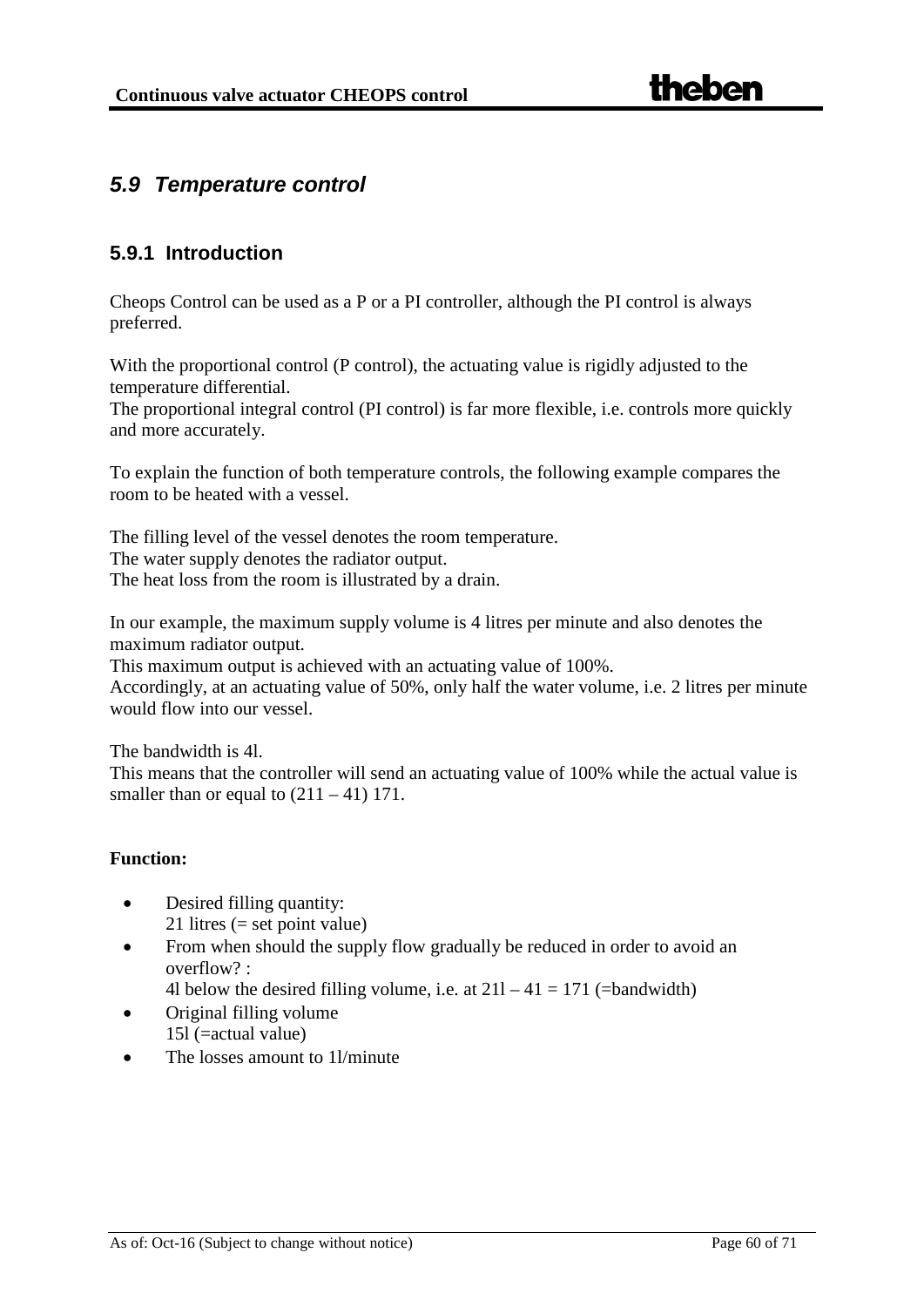![](_page_60_Figure_2.jpeg)

## <span id="page-60-0"></span>**5.9.2 Response of the P-control**

A filling volume of 15l gives rise to a control deviation of  $211 - 151 = 61$ Because our actual value lies outside the bandwidth, the control will control the flow at 100% i.e. at 4l / minute

The supply quantity (actuating value) is calculated from the control deviation (set point value – actual value) and the bandwidth. Actuating value = (control deviation / bandwidth)  $x$  100

| Filling level | Actuating value | $\sum_{ }$  | Losses      | Increase in filling |
|---------------|-----------------|-------------|-------------|---------------------|
|               |                 |             |             | level               |
| 151           | 100%            | $4$ l/min   |             | $3$ $1/min$         |
| 191           | 50%             | $2$ l/min   | $1$ $1/min$ | $1$ l/min           |
| 201           | 25%             | $1$ $l/min$ |             | $0$ l/min           |

The table below shows the response and therefore also the limits of the P-control

The last line indicates that the filling level cannot increase any further, because the flow allows only the same amount of water to flow in as can flow out through loss. The result is a permanent control deviation of 11 and the set point value can never be reached.

If the loss was 1l higher, the permanent control deviation would increase by the same amount and the filling level would never exceed the 19l mark.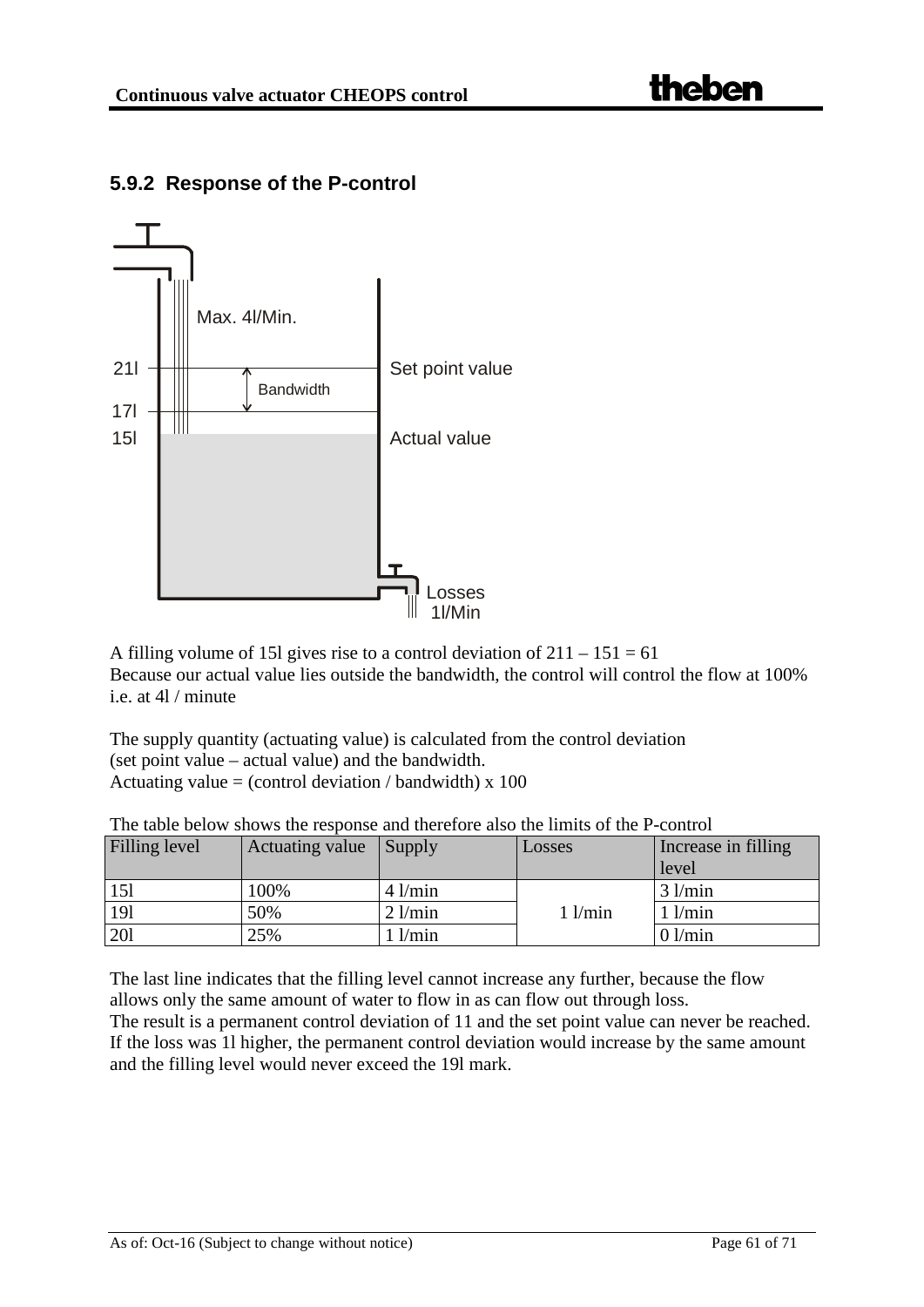#### **P-control as temperature control**

The P-control behaves during heating control as shown in the previous example.

The set point temperature  $(21^{\circ}C)$  can never quite be reached.

The permanent control deviation increases as the heat loss increases and as the ambient temperature decreases.

#### <span id="page-61-0"></span>**5.9.3 Response of the PI-control**

Unlike the pure P-control, the PI-control works dynamically.

With this type of control, the actuating value will not remain unchanged, even at constant deviation.

In the first instant, the PI-control sends the same actuating value as the P-control, although the longer the set point value is not reached, the more this value increases.

This increases is time-controlled over the integration time.

With this calculation method, the actuating value does not change if the set point value and the actual value are the same.

Our example, therefore, shows equivalent in and outflow.

#### **Notes on temperature control:**

Effective control depends on agreement of bandwidth and integration time with the room to be heated.

The bandwidth influences the increment of the actuating value change:

Large bandwidth  $=$  finer increment on actuating value change.

The integration time influences the response time to temperature changes:

Long integration time  $=$  slow response.

Poor agreement can result in either the set point value being exceeded (overshoot) or the control taking too long to reach the set point value.

Usually, the best results are achieved with the standard settings or the settings via system type.

Standard settings:

| Settings       | Set point values       | actual value |          |  |
|----------------|------------------------|--------------|----------|--|
| <b>Control</b> |                        |              | Standard |  |
|                | Control by system type |              |          |  |

| Settings | Set point values             | actual value. | Heating control |  |
|----------|------------------------------|---------------|-----------------|--|
|          | Setting of control parameter |               | type of system  |  |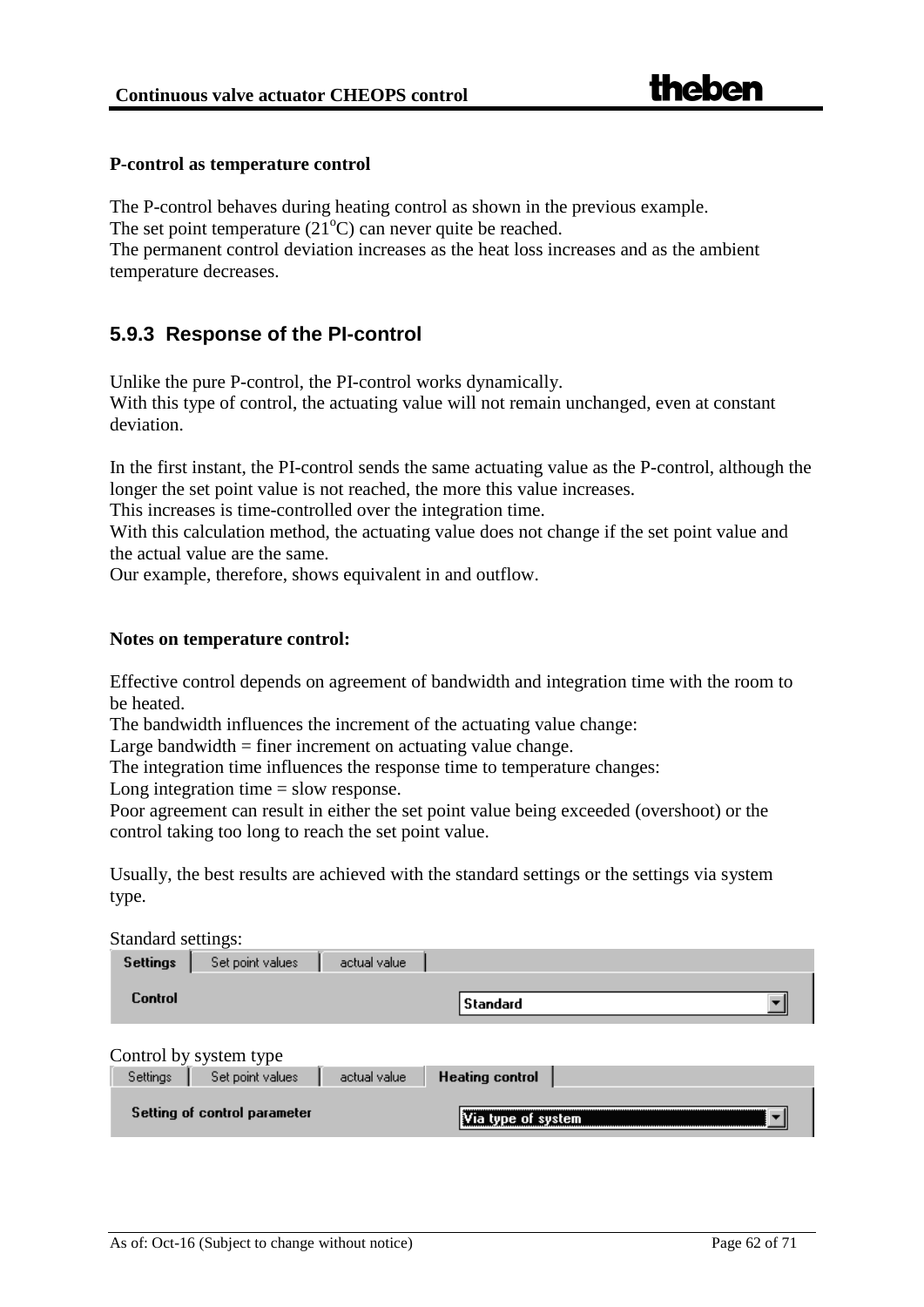## <span id="page-62-0"></span>**6 Troubleshooting**

**Caution: Error codes are only available in the version up to 2008.**

| Response                                                       | Error<br>code | Potential cause                                                                                                  | Remedy                                                                                                                                                             |
|----------------------------------------------------------------|---------------|------------------------------------------------------------------------------------------------------------------|--------------------------------------------------------------------------------------------------------------------------------------------------------------------|
|                                                                | 82            | No valve                                                                                                         | Plug unit onto valve and<br>reload application                                                                                                                     |
| All LEDs flash as                                              | 84            | Valve tappet is already<br>touched, although the spindle<br>of the valve actuator is fully<br>returned.          | Use other valve adapter.<br>Please contact our Customer<br>Service.<br>When the spindle is returned,<br>the valve tappet must be at<br>least 3/10 mm away from the |
| continuous light                                               |               |                                                                                                                  | spindle (see below, Check<br>adapter ring).                                                                                                                        |
| from bottom to top,<br>i.e. valve adaption<br>was unsuccessful | 81            | Valve tappet cannot be moved,<br>even with maximum force<br>(120N).                                              | Check whether tappet sits<br>correctly, if so, replace valve.                                                                                                      |
|                                                                | 81            | Following start-up, valve<br>actuator with valve was<br>mounted onto a different valve<br>and must be readapted. | Re-download the application,<br>valve actuator is then<br>automatically adapted                                                                                    |
|                                                                | 81            | Valve seal too heavily pressed                                                                                   | Cancel additional pressing of<br>rubber seal                                                                                                                       |
|                                                                | 83            | Valve jams                                                                                                       | Check valve                                                                                                                                                        |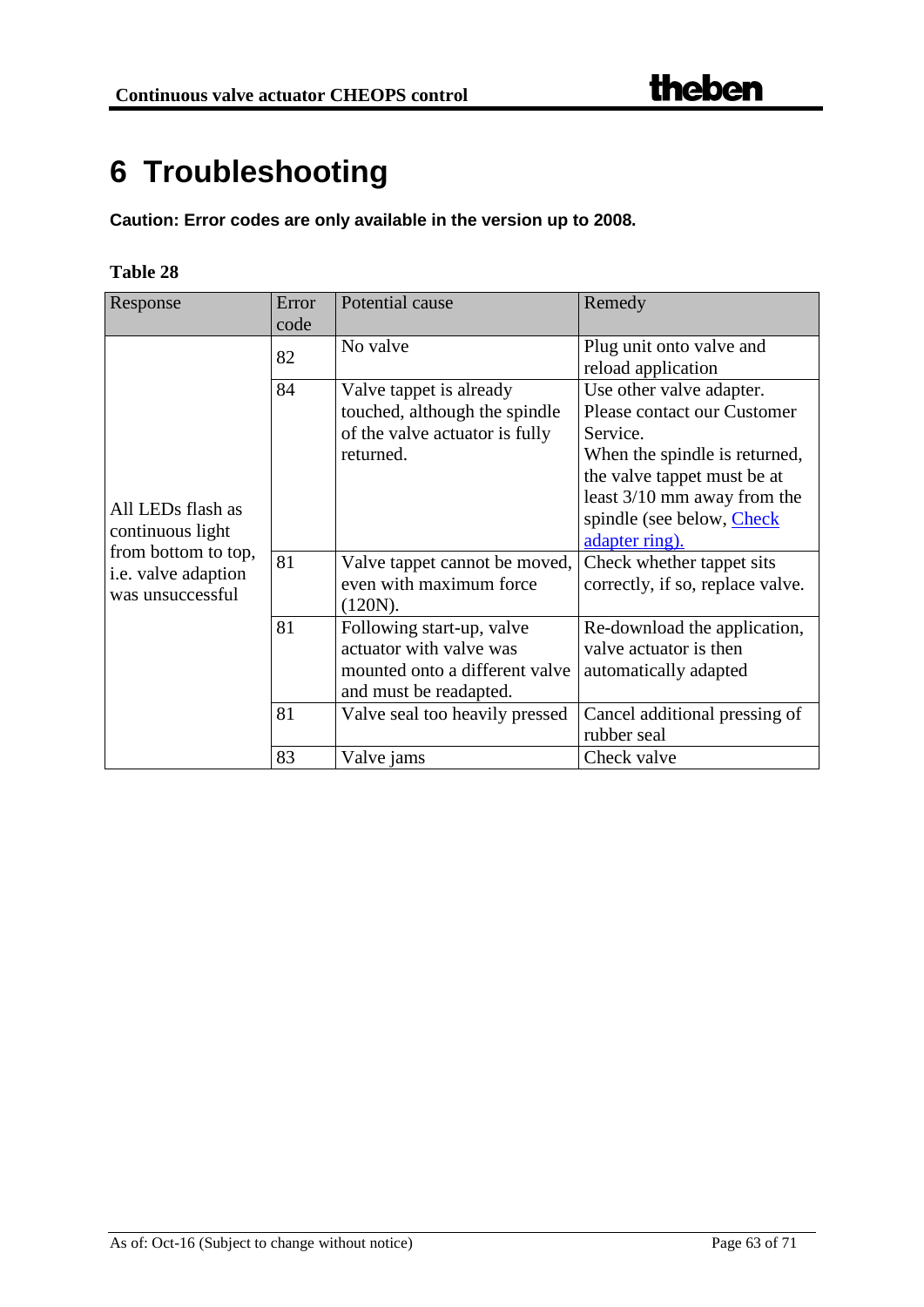| Response                       | Potential cause                 | Remedy                                |
|--------------------------------|---------------------------------|---------------------------------------|
| Valve does not close when      | Valve seal is insufficient for  | Enter additional pressing of          |
| actuating value is 0%          | pressing onto the valve seat    | rubber seal.                          |
|                                |                                 | <b>Caution:</b> Increase parameter    |
|                                |                                 | by max. increments of 10.             |
|                                |                                 | OR (from 2008):                       |
|                                |                                 | Choose another calibration            |
|                                |                                 | strategy.                             |
|                                | Valve seal is damaged           | Replace valve.                        |
| Valve opens only with an       | Existing valve seal is too soft | Adapt parameter type of valve         |
| unexpectedly large actuating   |                                 | seal.                                 |
| value                          |                                 | Valve opens only with                 |
|                                |                                 | actuating values over:                |
|                                |                                 | $5\% \Rightarrow$ Standard valve seal |
|                                |                                 | $10\% \Rightarrow$ medium-soft seal   |
|                                |                                 | $20\% \Rightarrow$ select soft seal   |
| Valve does not move to         | Minimum or maximum              | Check minimum and                     |
| positions below or above a     | actuating value parameter(s)    | maximum actuating value               |
| certain value                  | have been changed               | parameters                            |
| No LED display and no          | Device was unloaded with        | Reload individual address             |
| automatic adaption             | ETS software                    | + application program                 |
| after reset                    |                                 |                                       |
| Error message with ETS         | Device was unloaded with        | Reload individual address             |
| device info / Application      | ETS software                    | + application program                 |
| program:                       |                                 |                                       |
| Run state $\rightarrow$ Halted |                                 |                                       |

|  |  |  |  |  | Table 29: General, for every hard and software version. |
|--|--|--|--|--|---------------------------------------------------------|
|--|--|--|--|--|---------------------------------------------------------|

## <span id="page-63-0"></span>*6.1 Display current valve position*

The current valve position can be viewed by simultaneously the blue and red buttons.

Position:

![](_page_63_Figure_7.jpeg)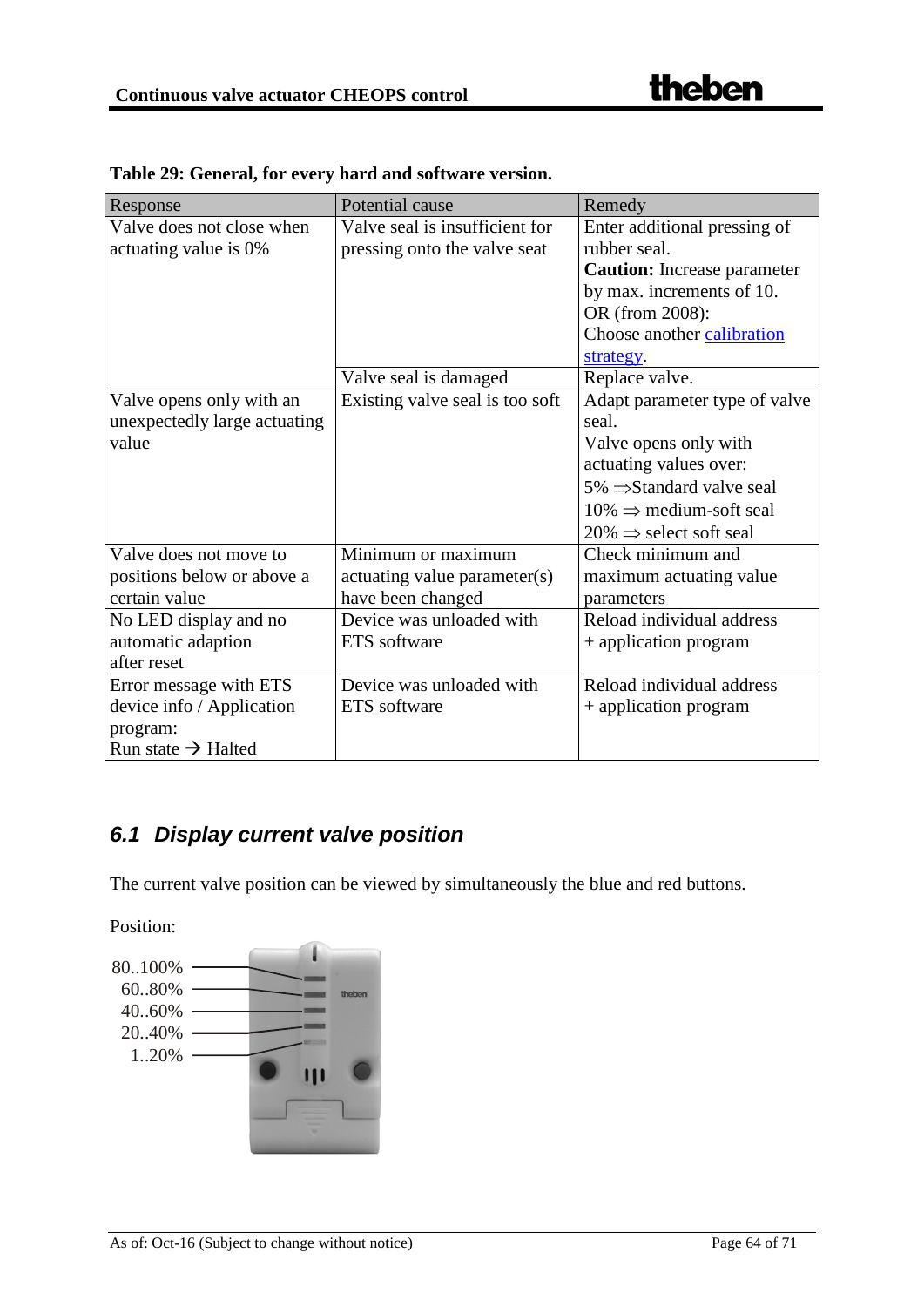## <span id="page-64-0"></span>*6.2 Read-out error code*

#### **Important:**

#### **The error code was replaced (from 2008) by the calibration strategy code.**

Up to 2008:

If the valve causes an error message and the LEDs flash as continuous light, Cheops generates an error code.

This remains in the BCU memory and can (start-up/test) be read-out using the ETS software.

1. Select device in the project and click on Test / Device memory viewer menu item

| 是ETS2 Commissioning/Test - [Building View [Cheops]]                                                               |                          |                                             |                      |  |  |  |
|-------------------------------------------------------------------------------------------------------------------|--------------------------|---------------------------------------------|----------------------|--|--|--|
| 2 Project Edit Commissioning                                                                                      | Test Options View Window | Help                                        |                      |  |  |  |
| Physical Address<br>匪<br>Device Info<br>Open<br><b>Device</b><br>Funct<br>Topo.<br>Device Memory Viewer<br>Groups |                          | 埛<br>檲<br>D.<br><b>Exit</b><br>Save<br>Help |                      |  |  |  |
|                                                                                                                   | Telegrams                |                                             |                      |  |  |  |
| Ph<br>Cheops                                                                                                      |                          | Product                                     | Order number Program |  |  |  |
|                                                                                                                   | Coupler                  |                                             | Object name          |  |  |  |

2. Enter memory area 1FB, deselect RAM and EEPROM

![](_page_64_Figure_11.jpeg)

| Click the | button |
|-----------|--------|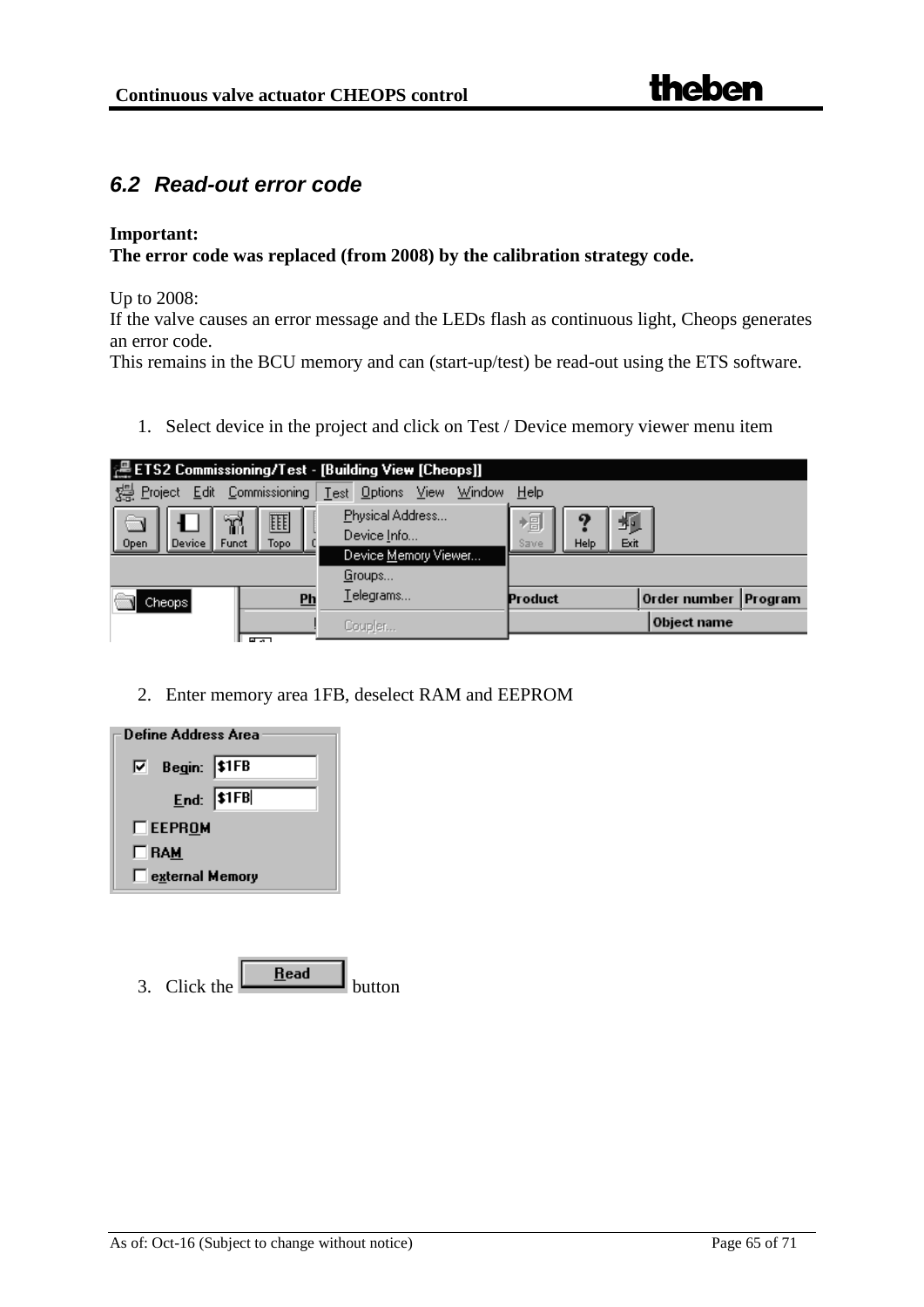4. The error code appears in the results window

| $G$ $Bus$<br>$\nabla$ Begin: \$1FB<br>I∞I<br>Physical Address: 1.1.2<br>Ent: 11FB<br>$\bigcirc$ Local<br><b>TEEPROM</b><br>$\Box$ RAM<br>E external Memory<br>Memory:<br>- User define memory area<br>00 01 02 03 04 05 06 07 08 09 0A 0B 0C 0D 0E 0F<br>$0 \times 01$ FO $\ldots$<br>the company of the company of the company of the company of the company of the company of the company of the company of the company of the company of the company of the company of the company of the company of the company<br><b>ERROR CODE</b> |  | Define Address Area |
|------------------------------------------------------------------------------------------------------------------------------------------------------------------------------------------------------------------------------------------------------------------------------------------------------------------------------------------------------------------------------------------------------------------------------------------------------------------------------------------------------------------------------------------|--|---------------------|
|                                                                                                                                                                                                                                                                                                                                                                                                                                                                                                                                          |  |                     |
|                                                                                                                                                                                                                                                                                                                                                                                                                                                                                                                                          |  |                     |
|                                                                                                                                                                                                                                                                                                                                                                                                                                                                                                                                          |  |                     |
|                                                                                                                                                                                                                                                                                                                                                                                                                                                                                                                                          |  |                     |
|                                                                                                                                                                                                                                                                                                                                                                                                                                                                                                                                          |  |                     |
|                                                                                                                                                                                                                                                                                                                                                                                                                                                                                                                                          |  |                     |
|                                                                                                                                                                                                                                                                                                                                                                                                                                                                                                                                          |  |                     |
|                                                                                                                                                                                                                                                                                                                                                                                                                                                                                                                                          |  |                     |
|                                                                                                                                                                                                                                                                                                                                                                                                                                                                                                                                          |  |                     |
|                                                                                                                                                                                                                                                                                                                                                                                                                                                                                                                                          |  |                     |
|                                                                                                                                                                                                                                                                                                                                                                                                                                                                                                                                          |  |                     |
|                                                                                                                                                                                                                                                                                                                                                                                                                                                                                                                                          |  |                     |

| Code | Name                |
|------|---------------------|
| 00   | No error            |
| 81   | Overload switch-off |
|      | (overcurrent)       |
| 82   | Valve not found     |
| 83   | Valve does not move |
|      | Stroke too short    |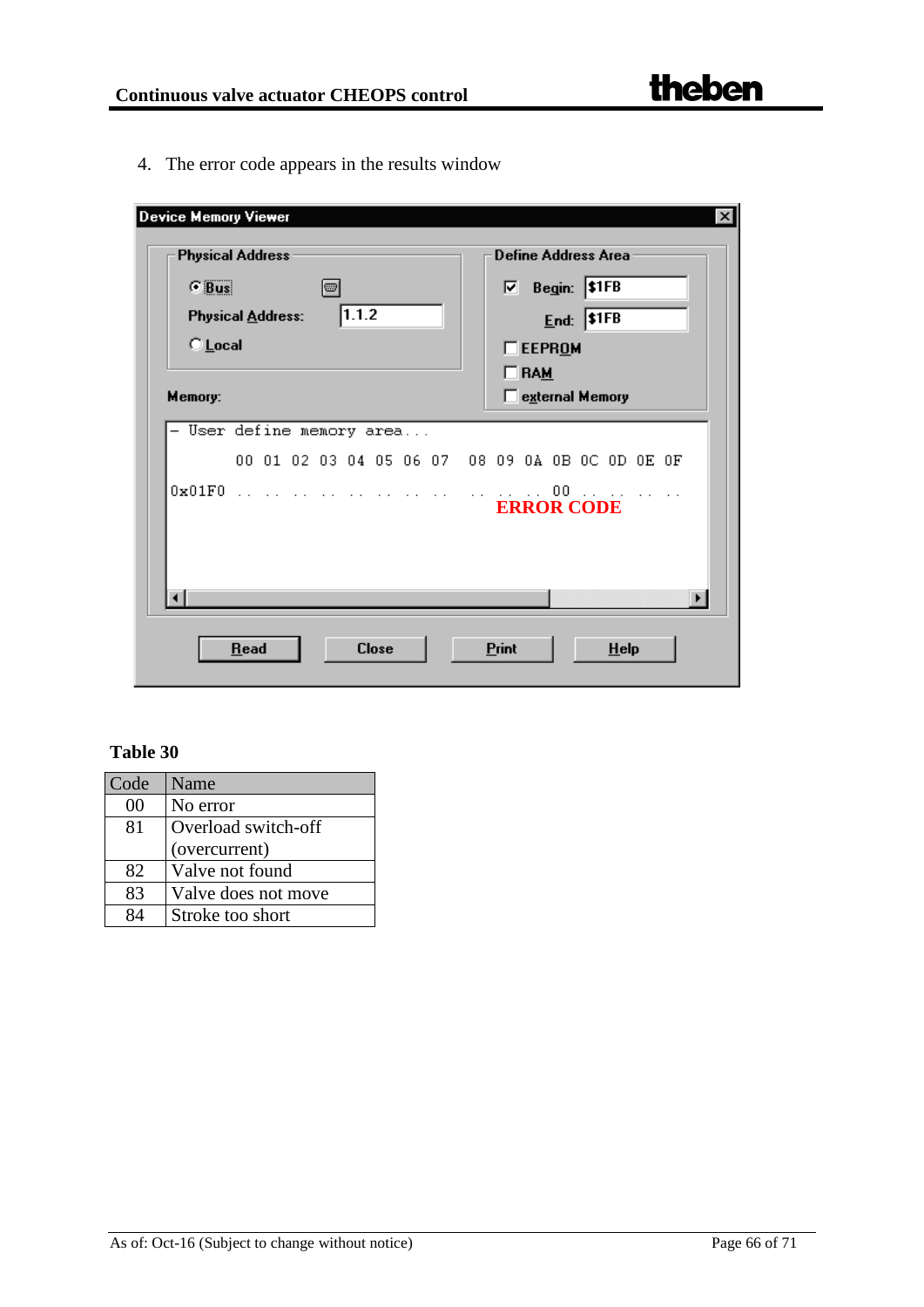## <span id="page-66-0"></span>*6.3 Checking end position*

The end positions stored during the adaption process can be read out in exactly the same way as the error numbers using the ETS software.

The internal stop position (spindle inserted, valve open) is stored in Hex-format under the address \$1FC and the external stop position under \$1FD.

After downloading the application, these values are reset (i.e.  $\$1FC = 00$  and  $\$1FD = FF$ ). The found stop positions are stored here following successful adaption. If both addresses show 00 after adaption, the adaption is deemed to have been unsuccessful.

To determine the stop positions in millimetres, the values are converted into decimal and divided by 20.

Example calculation:

#### **Table 31**

| Position      |       | Valve   Addres | Hexadecimal<br>Value | Equivalent<br>to decimal | Result<br>decimal value/20 = |
|---------------|-------|----------------|----------------------|--------------------------|------------------------------|
|               |       |                |                      | value                    |                              |
| Internal stop | Open  | \$1FC          | 24                   | 36                       | $1,8 \text{ mm}$             |
| External stop | Close | \$1FD          | 61                   | 97                       | $4,85$ mm                    |
|               | d     |                |                      |                          |                              |

The stroke is calculated from the two values as follows:

Stroke = external stop - internal stop

In our example: Stroke =  $4.85 - 1.8$  mm =  $3.05$  mm

#### **Limit values for successful adaption**

The following values must be respected:

| Internal stop |           |           | External stop | Stroke    |           |
|---------------|-----------|-----------|---------------|-----------|-----------|
| Dimension     | Hex value | Dimension | Hex value     | Dimension | Hex value |
| $\geq 0.3$ mm | ≥ ხ       | '.5mm     | 196           | 2mm       | 18        |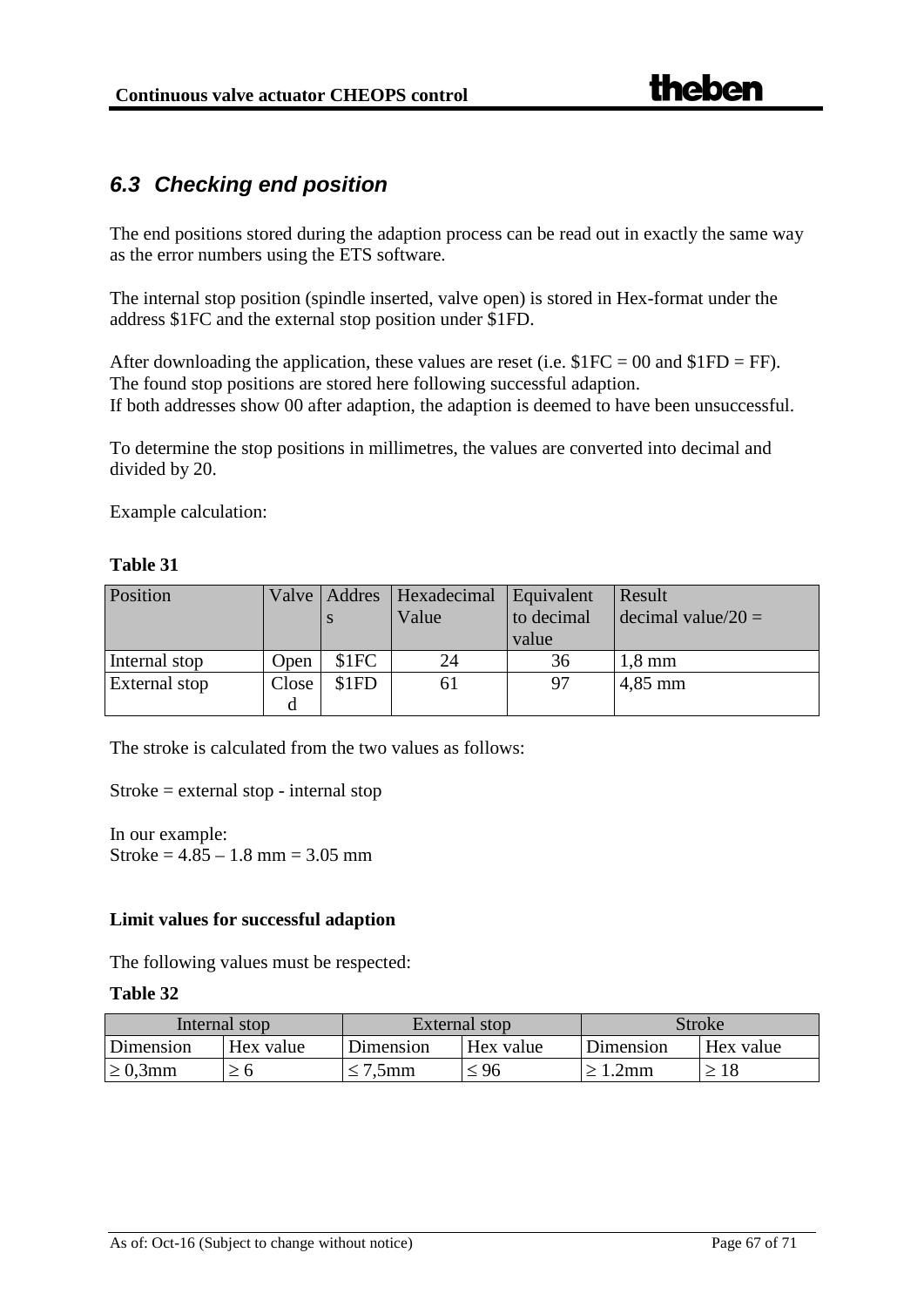## <span id="page-67-0"></span>*6.4 Checking adapter ring*

The maximum dimension between top edge of adapter ring and end of tappet is 4.7 mm. If this dimension is over-run, an alternative adapter ring must be used.

![](_page_67_Figure_4.jpeg)

## <span id="page-67-1"></span>*6.5 Reading the software version number*

Cheops displays the current software version via LEDs.

After reset, this is displayed as a binary number in three stages.

- Stage 1: Full display: All  $LEDs = ON$
- Stage 2: LED 0 is ON and the upper 4 Bits are shown (= Hi-Nibble, value: see table)
- Stage 3: LED 0 is ON and the lower 4 Bits are displayed  $(=$  Lo-Nibble).
- •

The values of the individual LEDs are displayed as follows

![](_page_67_Figure_13.jpeg)

The number is produced from the sum of the values of the illuminated LEDs 1..4. LED 0 is not counted.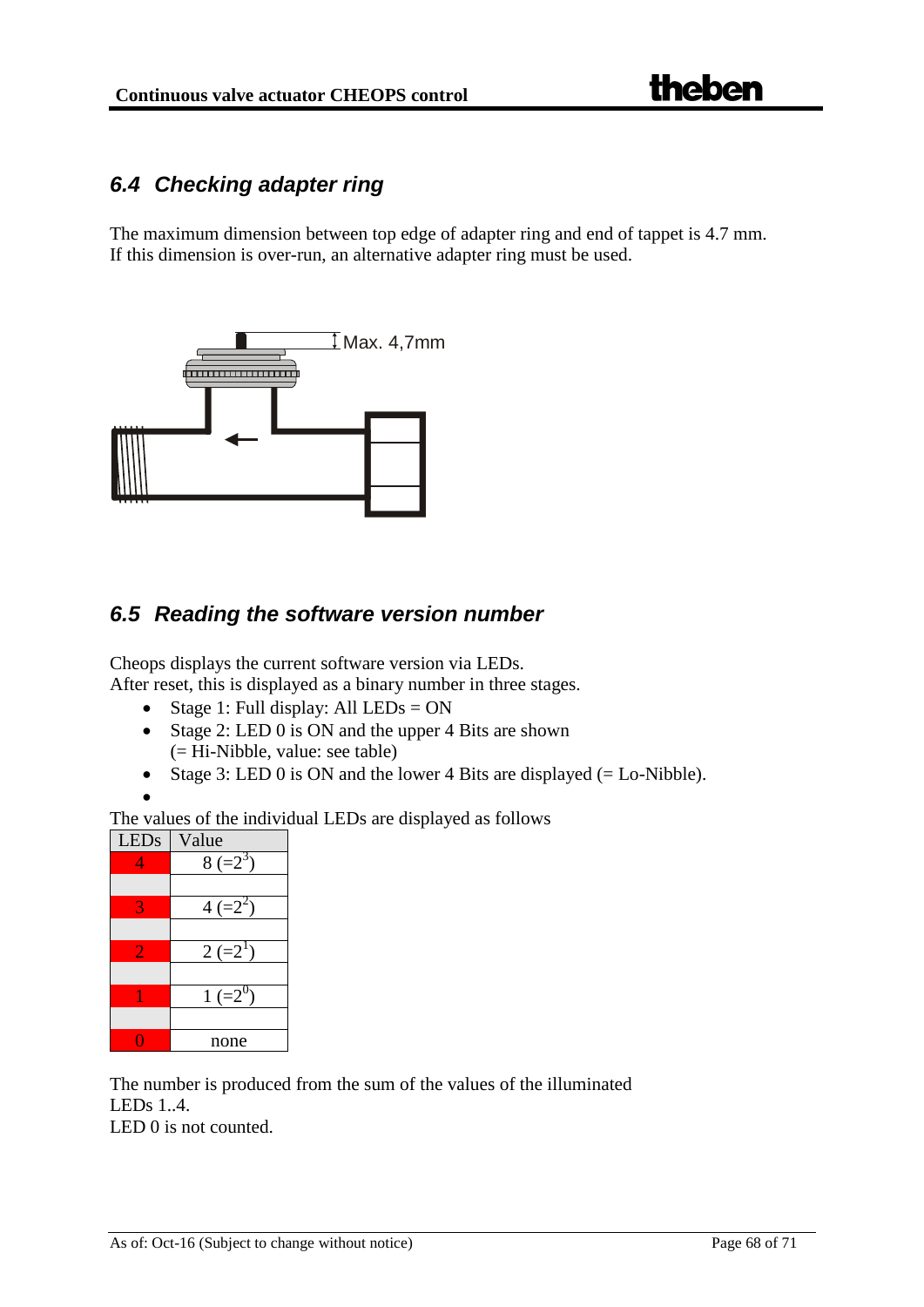|                  | <b>Devices from 2008</b> |                         | Devices up to 2008 |                  |  |
|------------------|--------------------------|-------------------------|--------------------|------------------|--|
| <b>Example 1</b> | <b>Example 2</b>         | <b>Example 3</b>        | <b>Example 4</b>   | <b>Example 5</b> |  |
| Version 044      | Version 061              | Version 063             | Version 110        | Version 121      |  |
| $= $2C$          | $= $3D$                  | $= $3F$                 | $=$ \$6E           | $= $79$          |  |
| (1 circuit       | (1 circuit               | (1 circuit              | (2 circuit         | (2 circuit       |  |
| board)           | board)                   | board)                  | boards)            | boards)          |  |
|                  |                          | Stage $1 = All LEDs ON$ |                    |                  |  |
|                  |                          |                         |                    |                  |  |
| $\overline{4}$   | $\overline{4}$           | 4                       | 4                  | $\overline{4}$   |  |
| 3                | 3                        | 3                       | 3                  | 3                |  |
| $\overline{2}$   | $\overline{2}$           | $\overline{2}$          | $\overline{2}$     | $\overline{2}$   |  |
|                  |                          |                         |                    |                  |  |
| 0                | $\overline{0}$           | $\overline{0}$          | $\overline{0}$     | $\overline{0}$   |  |
|                  |                          |                         |                    |                  |  |
|                  |                          | Stage $2 = Hi$ -Nibble  |                    |                  |  |
|                  |                          |                         |                    |                  |  |
| $\overline{4}$   | $\overline{4}$           | $\overline{4}$          | $\overline{4}$     | $\overline{4}$   |  |
| 3                | 3                        | 3                       | $\overline{3}$     | 3                |  |
| $\overline{2}$   | $\overline{2}$           | $\overline{2}$          | $\overline{2}$     | $\overline{2}$   |  |
| $\mathbf{1}$     | 1                        | 1                       | $\mathbf{1}$       |                  |  |
| $\overline{0}$   | $\overline{0}$           | $\overline{0}$          | $\overline{0}$     | $\overline{0}$   |  |
|                  |                          |                         |                    |                  |  |
|                  |                          | Stage $3 =$ Lo-Nibble   |                    |                  |  |
|                  |                          |                         |                    |                  |  |
| $\overline{4}$   | $\overline{4}$           | $\overline{4}$          | 4                  | $\overline{4}$   |  |
| 3                | 3                        | 3                       | 3                  | 3                |  |
| $\overline{2}$   | $\overline{2}$           | $\overline{2}$          | $\overline{2}$     | $\overline{2}$   |  |
| $\mathbf{1}$     |                          |                         | $\mathbf{1}$       |                  |  |
| $\overline{0}$   | $\overline{0}$           | $\overline{0}$          | $\overline{0}$     | $\overline{0}$   |  |
|                  |                          |                         |                    |                  |  |
| 00101100         | 00111101                 | 00111111                | 01101110           | 01111001         |  |
| $= $2C$          | $= $3D$                  | $= $3F$                 | $=$ \$6E           | $= $79$          |  |

## **6.5.1 Examples of different versions**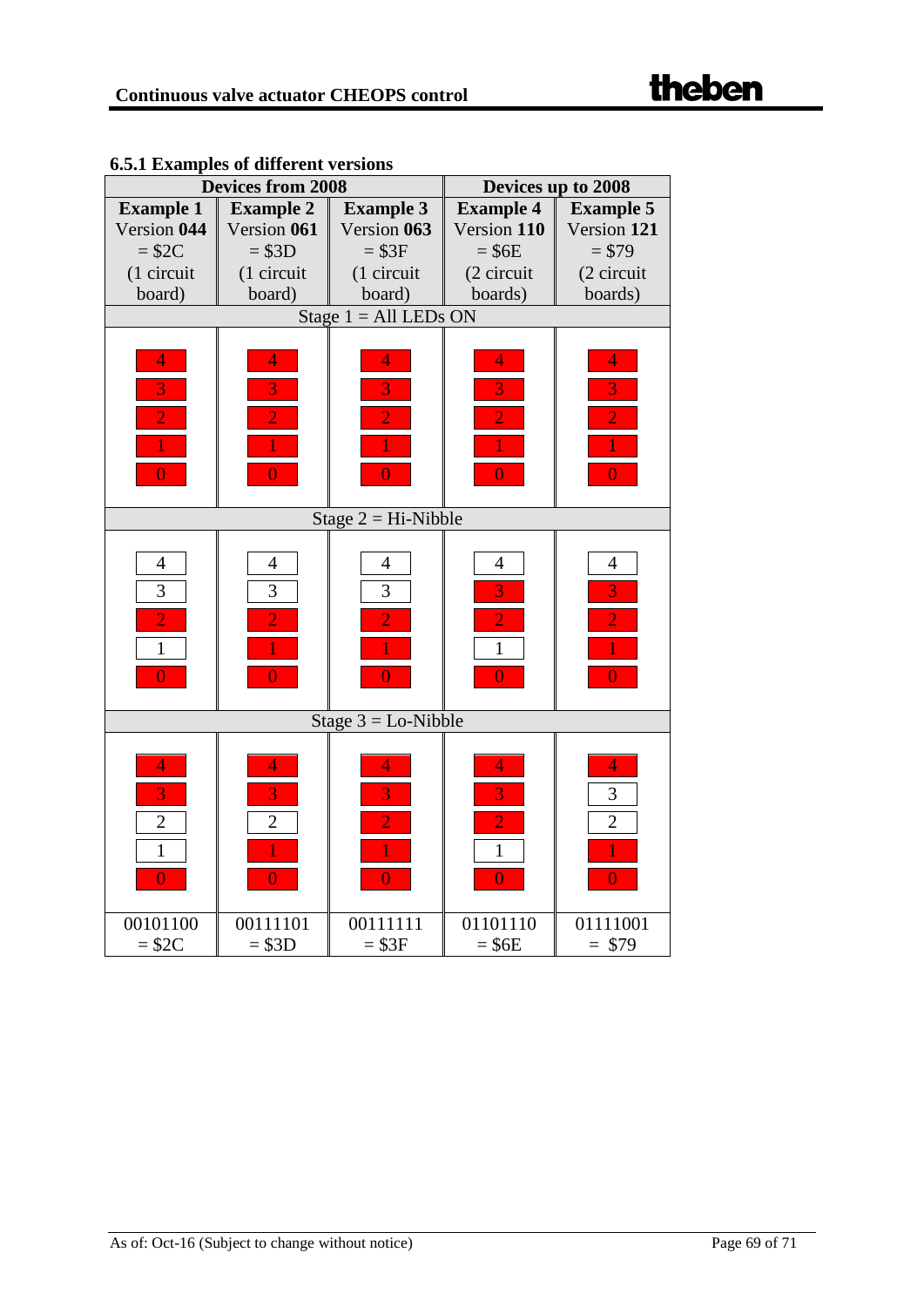# <span id="page-69-0"></span>**7 Glossary**

## <span id="page-69-1"></span>*7.1 Basic set point value*

The basic set point value is the standard temperature for comfort mode and the reference temperature for reduction in standby and night modes.

The programmed basic set point value (see ["Basic set point value after download of](#page-18-0)  [application"](#page-18-0) is stored in Object 0 and can be changed at any time by sending a new value to [Object 0](#page-11-3) (EIS5).

After reset (bus returned), the last used basic set point value is restored.

## <span id="page-69-2"></span>*7.2 Hysteresis*

On Cheops control, the hysteresis determines how far the temperature should drop below the set point value before the control switches on the additional step again.

Example with set point value (additional step)  $20^{\circ}$ C, hysteresis 0.5 K and starting temperature 19<sup>o</sup>C.

The additional step is switched on and does not switch off again until the set point value  $(20^{\circ})$ is reached.

The temperature falls and the additional step does not switch on again until  $20^{\circ}$ C-0.5K= 19.5° is reached.

Without hysteresis, the controller would switch on and off continuously provided the temperature is within the set point value range.

## <span id="page-69-3"></span>*7.3 Continuous and switching control*

With a continuous actuating value, the valve is brought to any position between 0% and 100%. This achieves in a pleasant and precise control.

A switching control has only 2 statuses, On or Off, i.e. in our case, valve fully open or fully closed.